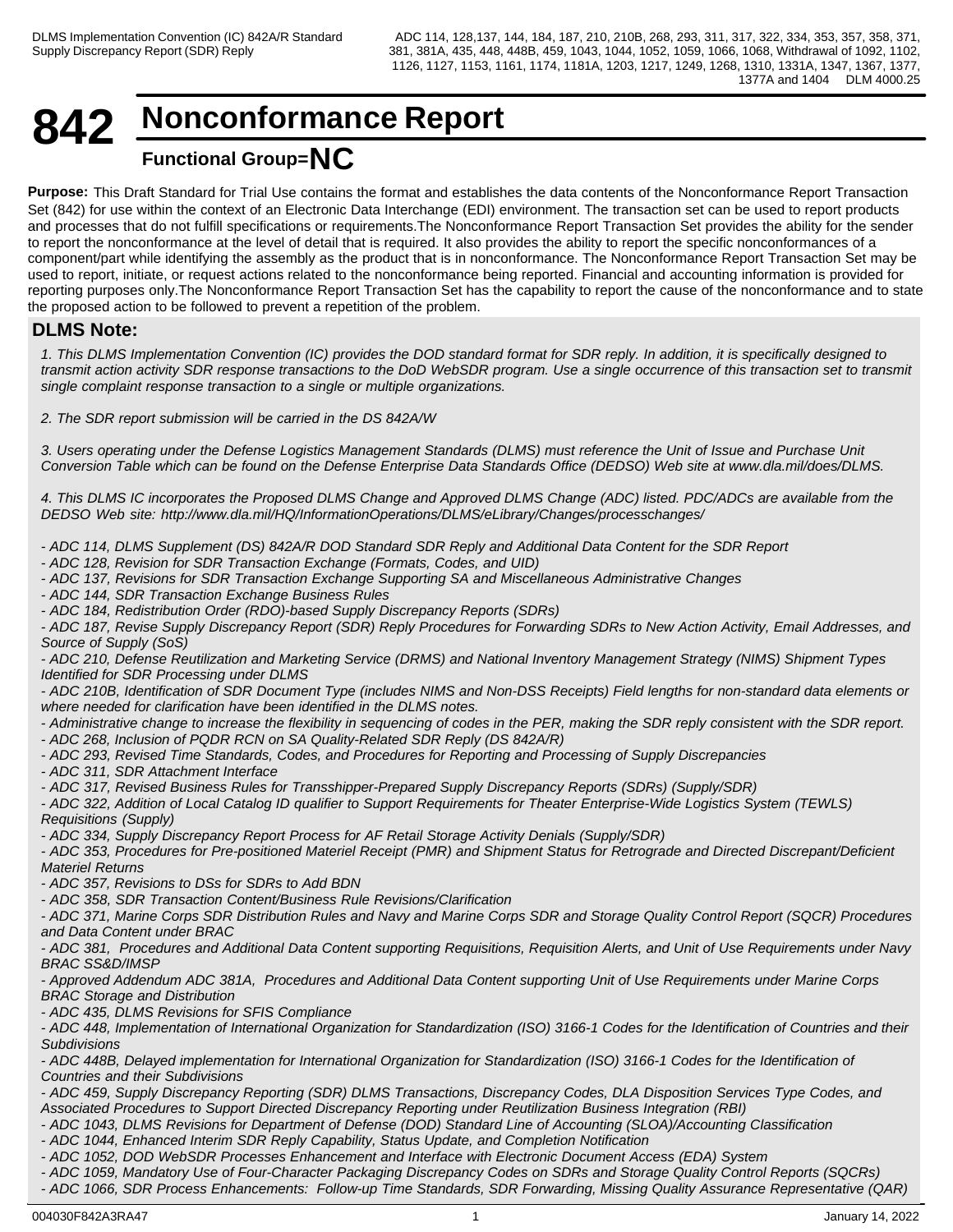*Signature, use of Unique Item Tracking (UIT) Designator Code for Management Report Selection Criteria, and Administrative Updates - ADC 1068, Enhanced Procedures for Requisitioning via DOD EMALL and GSA Internet Ordering: Component Verification of Funds Availability and Materiel Identification using the Supplier-Assigned Part Number and/or Supplier Commercial and Government Entity (CAGE) Code* **Code Code Code Code Code Code Code Code Code Code Code** 

*- Organizational Name and Other Non-Substantive (Administrative) Updates Completed on March 12, 2014.*

*- ADC 1102, Enhanced SDR Guidance including SDR Routing for Army-Directed DLA Distribution Center Shipments, Procedures for Discrepant or Unauthorized Returns to the Distribution Centers, and Administrative Updates*

*- ADC 1126, Revised Routing Rules for Non-Manager-Owned Suspended Stock Identified at Time of Receipt at DLA Distribution Centers and Improved Identification of Owner and Manager on SDR Transactions*

*- ADC 1127, Enhanced SDR Guidance for Foreign Military Sales (FMS), SDR Time Standards for Controlled Inventory Items, SDR Forwarding after Logistics Reassignment (LR), Packaging SDRs, and Administrative Updates*

*- ADC 1153, SDR Enhancements for Visibility of Discrepancies in Hazardous Materiel Shipments*

*- ADC 1161, Update uniform Procurement Instrument Identifier (PIID) numbering system in the Federal/DLMS Implementation Conventions and DLMS Manuals (Supply/Contract Administration)*

*- ADC 1174, WebSDR Process Enhancements and Administrative Updates including SDR Reply Screen and Management Report Functionality, New/Revised Reply Codes, and Standardized Identification of the Submitting Customer*

*- Administrative Update to Reflect Realignment to Recognize DLMS Program Office Completed on December 19, 2016*

- *ADC 1181A, Implementing the Cause Code for SDRs and Developing a Data Exchange Between WebSDR and Past Performance Information Retrieval System-Statistical Reporting Next Generation (PPIRS-SR NG) for Contractor Noncompliance SDRs - ADC 1203, SDR Procedures for Packaging Discrepancies at FMS Freight Forwarder or Component Retail/Tactical Level Activities*
- *including Estimated/Actual Repackaging Cost*

*- ADC 1217, WebSDR Process Enhancement for Source of Supply Disposition Response to Storage Activity on Customer-Initiated SDRs - ADC 1249, Revised Procedures for Directed Return of Discrepant/ Deficient Materiel including New Document Number Assignment for Return Shipment*

*- ADC 1268, SDR Enhancements for Procurement Instrument Identifier (PIID)-Related Functionality Including Base Contract Number for WebSDR and Contract Number and Secondary Document Number in Prepositioned Materiel Receipt (PMR)/Receipt/SDR for Commercial Returns*

*- ADC 1310, Consolidation Containerization Points (CCP)-Originated Supply Discrepancy Reports (SDRs) including Noncompliant Wood Packaging Materiel (WPM) with Cost Breakdown and New Procedures for Closing WPM and Passive RFID*

*- Withdrawal of ADC 1092, DLMS Supply Discrepancy Report (SDR) Interface with the Security Cooperation Enterprise Solution (SCES) (Supply/SDR)*

*- Administrative Update to Reflect Realignment of DLMS Program Office to Enterprise Business Standards Office (EBSO) - Completed on February 27, 2019*

*- ADC 1331A, Addendum to ADC 1331 Documenting and Expanding DAAS Rejection Criteria for Supply Discrepancy Reports*

*- ADC 1347, SDR Mandatory Closure Notices for Supply Discrepancy Reports (SDR)*

*- ADC 1367, Administrative Update to Convert Federal Notes to DLMS Notes within DLMS Implementation Conventions*

*- ADC 1377, Transmitting Storage Quality Control Reports (SQCR) Using DLMS 842 A/R and A/W SDR Transmission (SQCR/SDR)*

*- ADC 1377A, Addendum to ADC 1377 Transmitting Storage Quality Control Reports (SQCRs) Using DLMS 842 A/R and A/W Supply Discrepancy Report (SDR) Transmission*

*- Administrative Update to Reflect Realignment of Enterprise Business Standards Office (EBSO) to Defense Enterprise Data Standards Office (DEDSO) - Completed on January 14, 2022*

*- ADC 1404, DLA Disposition Services Recycling Control Point (RCP) Removal*

#### **Heading:**

| <b>Pos</b>       | $\underline{\mathsf{Id}}$ | <b>Segment Name</b>                                   | Req | <b>Max Use</b> | <b>Repeat</b> | <b>Notes</b> | <b>Usage</b>     |
|------------------|---------------------------|-------------------------------------------------------|-----|----------------|---------------|--------------|------------------|
| 0100             | <b>ST</b>                 | <b>Transaction Set Header</b>                         | М   |                |               |              | Used             |
| 0200             | <b>BNR</b>                | <b>Beginning Segment For</b><br>Nonconformance Report | M   |                |               |              | Used             |
| $* 0300$         | <b>REF</b>                | Reference Identification                              | O   | >1             |               |              | Not Used         |
| $* 0400$         | <b>DTM</b>                | Date/Time Reference                                   | O   | >1             |               |              | Not Used         |
| 0500             | <b>PID</b>                | Product/Item Description                              | O   | >1             |               |              | Not Used         |
|                  | * LOOP ID - MEA           |                                                       |     |                | $\geq 1$      |              |                  |
| 0600             | MEA                       | <b>Measurements</b>                                   | O   |                |               |              | Not Used         |
| $* 0700$         | <b>DTM</b>                | Date/Time Reference                                   | O   | >1             |               |              | Not Used         |
| 0800             | <b>REF</b>                | Reference Identification                              | O   | >1             |               |              | Not Used         |
|                  | * LOOP ID - PWK           |                                                       |     |                | $\geq 1$      |              |                  |
| $* 0900$         | <b>PWK</b>                | Paperwork                                             | O   |                |               |              | Not Used         |
| $*1000$          | <b>REF</b>                | Reference Identification                              | O   | >1             |               |              | Not Used         |
| 1100             | <b>DTM</b>                | Date/Time Reference                                   | O   | >1             |               |              | Not Used         |
| LOOP ID - N1     |                           |                                                       |     |                | $\geq 1$      |              |                  |
| 1200             | N <sub>1</sub>            | Name                                                  | O   |                |               |              | Used             |
| 1300             | N <sub>2</sub>            | Additional Name Information                           | O   | 2              |               |              | Not Used         |
| 004030F842A3RA47 |                           |                                                       |     | $\overline{2}$ |               |              | January 14, 2022 |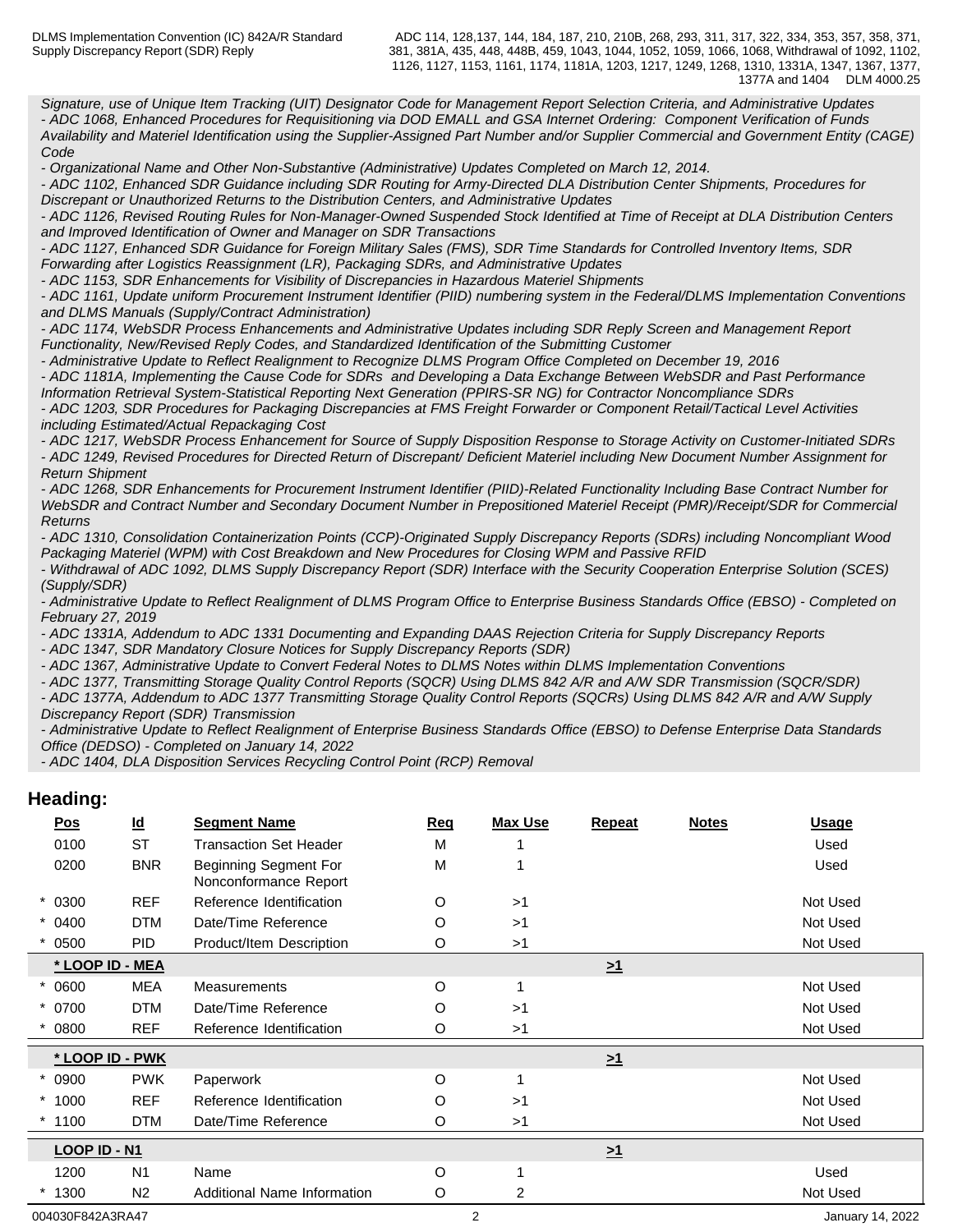DLMS Implementation Convention (IC) 842A/R Standard Supply Discrepancy Report (SDR) Reply

ADC 114, 128,137, 144, 184, 187, 210, 210B, 268, 293, 311, 317, 322, 334, 353, 357, 358, 371, 381, 381A, 435, 448, 448B, 459, 1043, 1044, 1052, 1059, 1066, 1068, Withdrawal of 1092, 1102, 1126, 1127, 1153, 1161, 1174, 1181A, 1203, 1217, 1249, 1268, 1310, 1331A, 1347, 1367, 1377, 1377A and 1404 DLM 4000.25

| <u>Pos</u> | $\underline{\mathsf{Id}}$ | <b>Segment Name</b>                      | <u>Req</u> | Max Use | Repeat | <b>Notes</b> | <u>Usage</u> |  |
|------------|---------------------------|------------------------------------------|------------|---------|--------|--------------|--------------|--|
| 1400       | N <sub>3</sub>            | Address Information                      |            |         |        |              | Not Used     |  |
| 1500       | N <sub>4</sub>            | Geographic Location                      |            |         |        |              | Not Used     |  |
| 1600       | <b>REF</b>                | Reference Identification                 |            | ⋗Ί      |        |              | Not Used     |  |
| 1700       | PER                       | Administrative Communications<br>Contact |            | ≻`      |        |              | Used         |  |

#### **Detail:**

| <b>Pos</b>          | $\underline{\mathsf{Id}}$ | <b>Segment Name</b>                                  | <u>Req</u> | <b>Max Use</b> | <b>Repeat</b> | <b>Notes</b> | <b>Usage</b> |
|---------------------|---------------------------|------------------------------------------------------|------------|----------------|---------------|--------------|--------------|
| LOOP ID - HL        |                           |                                                      |            |                | $\geq 1$      | N2/0100L     |              |
| 0100                | HL                        | <b>Hierarchical Level</b>                            | M          | 1              |               | N2/0100      | Used         |
| 0200                | LIN                       | Item Identification                                  | O          | 1              |               |              | Used         |
| $* 0300$            | <b>PID</b>                | Product/Item Description                             | O          | >1             |               |              | Not Used     |
| $* 0400$            | <b>PRS</b>                | <b>Part Release Status</b>                           | O          | >1             |               |              | Not Used     |
| 0500                | <b>CID</b>                | Characteristic/Class ID                              | O          | >1             |               |              | Not Used     |
| 0600                | <b>DTM</b>                | Date/Time Reference                                  | O          | >1             |               |              | Used         |
| 0700                | <b>REF</b>                | Reference Identification                             | O          | >1             |               |              | Used         |
| 0750                | CS                        | <b>Contract Summary</b>                              | O          | 1              |               |              | Used         |
| 0800                | QTY                       | Quantity                                             | O          | >1             |               |              | Not Used     |
| 0900                | <b>TMD</b>                | <b>Test Method</b>                                   | O          |                |               |              | Not Used     |
| $*1000$             | <b>PSD</b>                | <b>Physical Sample Description</b>                   | O          | -1             |               |              | Not Used     |
| 1020                | <b>PWK</b>                | Paperwork                                            | O          | >1             |               |              | Used         |
| <b>LOOP ID - LM</b> |                           |                                                      |            |                | $\geq 1$      |              |              |
| 1040                | LM                        | Code Source Information                              | O          | 1              |               |              | Used         |
| 1050                | LQ                        | <b>Industry Code</b>                                 | М          | >1             |               |              | Used         |
|                     | * LOOP ID - MEA           |                                                      |            |                | $\geq 1$      |              |              |
| $*1100$             | <b>MEA</b>                | Measurements                                         | O          | 1              |               |              | Not Used     |
| $*1200$             | <b>DTM</b>                | Date/Time Reference                                  | O          | >1             |               |              | Not Used     |
| 1300                | <b>REF</b>                | Reference Identification                             | O          | >1             |               |              | Not Used     |
|                     | *LOOP ID - FA1            |                                                      |            |                | $\geq 1$      |              |              |
| $*1350$             | FA1                       | Type of Financial Accounting                         | O          | 1              |               |              | Not Used     |
|                     |                           | Data                                                 |            |                |               |              |              |
| $*1360$             | FA <sub>2</sub>           | <b>Accounting Data</b>                               | M          | >1             |               |              | Not Used     |
|                     | * LOOP ID - SPS           |                                                      |            |                | $\geq 1$      |              |              |
| $*1400$             | <b>SPS</b>                | Sampling Parameters for<br><b>Summary Statistics</b> | O          | 1              |               |              | Not Used     |
| $*1500$             | <b>REF</b>                | Reference Identification                             | O          | >1             |               |              | Not Used     |
| 1600                | <b>PSD</b>                | <b>Physical Sample Description</b>                   | O          | 1              |               |              | Not Used     |
|                     | * LOOP ID - MEA           |                                                      |            |                | $\geq 1$      |              |              |
| * 1700              | <b>MEA</b>                | Measurements                                         | O          | -1             |               |              | Not Used     |
| $*1800$             | <b>DTM</b>                | Date/Time Reference                                  | ∩          | >1             |               |              | Not Used     |
| 1900                | <b>REF</b>                | Reference Identification                             | O          | >1             |               |              | Not Used     |
|                     | * LOOP ID - STA           |                                                      |            |                | $\geq 1$      |              |              |
| 2000                | <b>STA</b>                | <b>Statistics</b>                                    | O          | 1              |               |              | Not Used     |
| 2100                | <b>DTM</b>                | Date/Time Reference                                  | O          | >1             |               |              | Not Used     |
| 2200                | <b>REF</b>                | Reference Identification                             | O          | >1             |               |              | Not Used     |
|                     | <b>LOOP ID - NCD</b>      |                                                      |            |                | $\geq 1$      |              |              |
| 2300                | NCD                       | Nonconformance Description                           | O          | 1              |               |              | Used         |
| 2400                | <b>NTE</b>                | Note/Special Instruction                             | O          | >1             |               |              | Not Used     |
| 2500                | <b>DTM</b>                | Date/Time Reference                                  | O          | >1             |               |              | Not Used     |
| 2600                | <b>REF</b>                | Reference Identification                             | O          | $>1$           |               |              | Used         |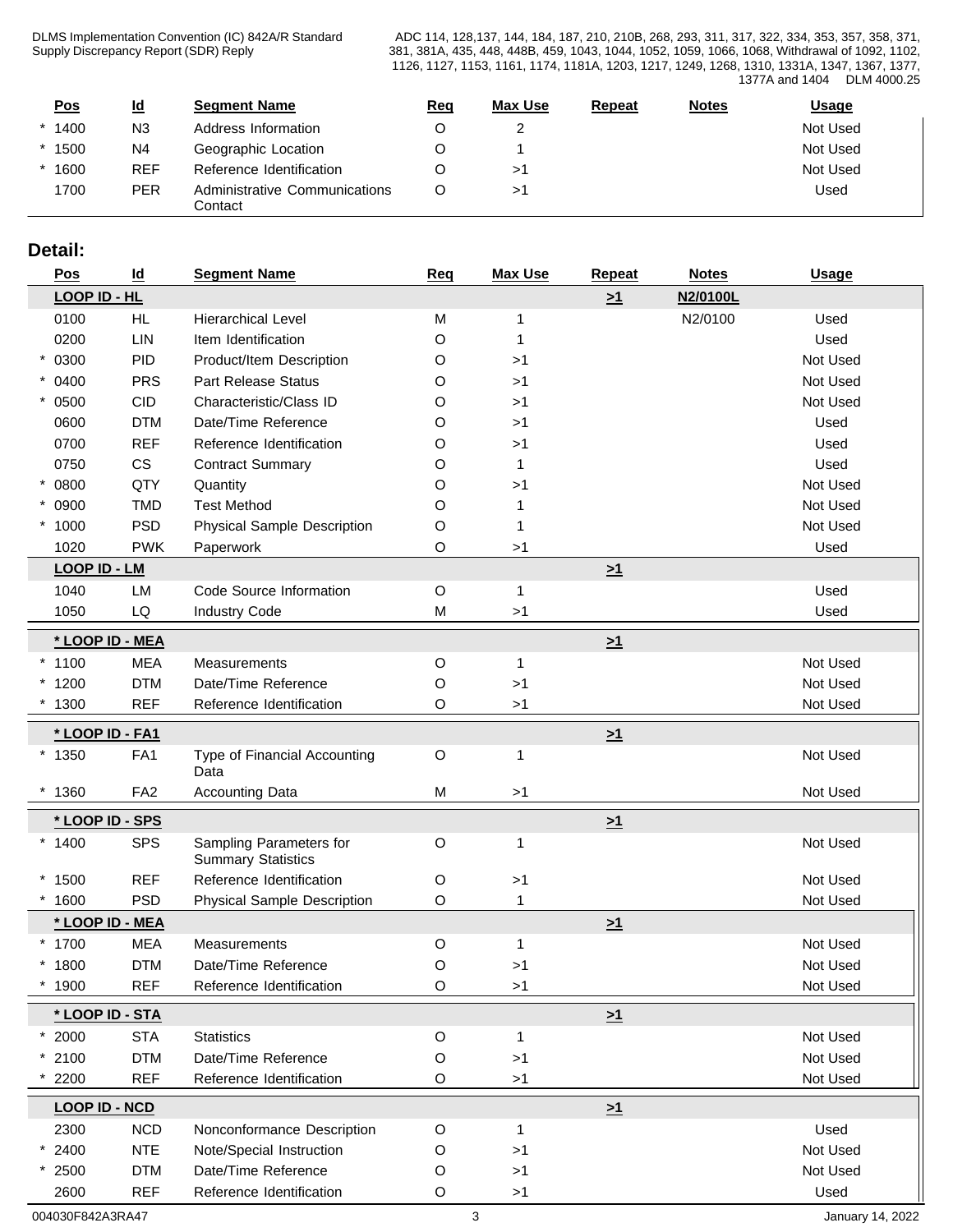DLMS Implementation Convention (IC) 842A/R Standard Supply Discrepancy Report (SDR) Reply

ADC 114, 128,137, 144, 184, 187, 210, 210B, 268, 293, 311, 317, 322, 334, 353, 357, 358, 371, 381, 381A, 435, 448, 448B, 459, 1043, 1044, 1052, 1059, 1066, 1068, Withdrawal of 1092, 1102, 1126, 1127, 1153, 1161, 1174, 1181A, 1203, 1217, 1249, 1268, 1310, 1331A, 1347, 1367, 1377, 1377A and 1404 DLM 4000.25

| <b>Pos</b>           | $\underline{\mathsf{Id}}$ | <b>Segment Name</b>                             | <b>Reg</b>  | <b>Max Use</b> | <b>Repeat</b> | <b>Notes</b> | <b>Usage</b> |
|----------------------|---------------------------|-------------------------------------------------|-------------|----------------|---------------|--------------|--------------|
| 2700                 | QTY                       | Quantity                                        | O           | >1             |               |              | Used         |
| 2730                 | AMT                       | Monetary Amount                                 | O           | >1             |               |              | Used         |
| $* 2740$             | <b>MEA</b>                | Measurements                                    | O           | >1             |               |              | Not Used     |
| 2750                 | <b>RC</b>                 | Root Cause                                      | O           | >1             |               |              | Not Used     |
| * LOOP ID - EFI      |                           |                                                 |             |                | $\geq 1$      |              |              |
| 2760                 | EFI                       | Electronic Format Identification                | $\mathsf O$ | 1              |               |              | Not Used     |
| 2770                 | <b>BIN</b>                | <b>Binary Data</b>                              | М           | 1              |               |              | Not Used     |
| <b>LOOP ID - N1</b>  |                           |                                                 |             |                | $\geq 1$      |              |              |
| 2800                 | N <sub>1</sub>            | Name                                            | O           | 1              |               |              | Used         |
| 2900                 | N <sub>2</sub>            | Additional Name Information                     | O           | 2              |               |              | Not Used     |
| $*3000$              | N3                        | Address Information                             | O           | 2              |               |              | Not Used     |
| $*3100$              | N <sub>4</sub>            | Geographic Location                             | O           |                |               |              | Not Used     |
| $*3200$              | <b>REF</b>                | Reference Identification                        | O           | >1             |               |              | Not Used     |
| $*3300$              | PER                       | <b>Administrative Communications</b><br>Contact | O           | >1             |               |              | Not Used     |
| <b>LOOP ID - LM</b>  |                           |                                                 |             |                | $\geq 1$      |              |              |
| 3330                 | LM                        | Code Source Information                         | O           | 1              |               |              | Used         |
| 3340                 | LQ                        | <b>Industry Code</b>                            | М           | >1             |               |              | Must use     |
| <b>LOOP ID - NCA</b> |                           |                                                 |             |                | $\geq 1$      |              |              |
| 3400                 | <b>NCA</b>                | Nonconformance Action                           | O           | 1              |               |              | Used         |
| 3500                 | <b>NTE</b>                | Note/Special Instruction                        | O           | >1             |               |              | Used         |
| 3600                 | <b>DTM</b>                | Date/Time Reference                             | O           | >1             |               |              | Used         |
| 3700                 | <b>REF</b>                | Reference Identification                        | O           | >1             |               |              | Used         |
| * LOOP ID - PWK      |                           |                                                 |             |                | $\geq 1$      |              |              |
| 3800                 | <b>PWK</b>                | Paperwork                                       | O           | 1              |               |              | Not Used     |
| 3900                 | <b>REF</b>                | Reference Identification                        | O           | >1             |               |              | Not Used     |
| 4000                 | <b>DTM</b>                | Date/Time Reference                             | O           | >1             |               |              | Not Used     |
|                      |                           |                                                 |             |                |               |              |              |
| LOOP ID - N1         |                           |                                                 |             |                | $\geq 1$      |              |              |
| 4100                 | N <sub>1</sub>            | Name                                            | O           | 1              |               |              | Used         |
| $* 4200$             | N <sub>2</sub>            | <b>Additional Name Information</b>              | O           | 2              |               |              | Not Used     |
| 4300                 | N3                        | Address Information                             | O           | 2              |               |              | Not Used     |
| $* 4400$             | N <sub>4</sub>            | Geographic Location                             | O           | 1              |               |              | Not Used     |
| $* 4500$             | <b>REF</b>                | Reference Identification                        | O           | >1             |               |              | Not Used     |
| $* 4600$             | PER                       | <b>Administrative Communications</b><br>Contact | O           | >1             |               |              | Not Used     |
| <b>LOOP ID - LM</b>  |                           |                                                 |             |                | $\geq 1$      |              |              |
| 4640                 | LM                        | Code Source Information                         | O           | 1              |               |              | Used         |
| 4650                 | LQ                        | <b>Industry Code</b>                            | M           | >1             |               |              | Used         |
|                      |                           |                                                 |             |                |               |              |              |
| LOOP ID - FA1        |                           |                                                 |             |                | $\geq 1$      |              |              |
| 4660                 | FA1                       | Type of Financial Accounting<br>Data            | O           | 1              |               |              | Used         |
| 4670                 | FA <sub>2</sub>           | <b>Accounting Data</b>                          | M           | $>1$           |               |              | Used         |
| 4700                 | SE                        | <b>Transaction Set Trailer</b>                  | M           | $\mathbf{1}$   |               |              | Used         |

**Notes:** 

2/0100L The HL levels are item, component, product characteristic, report, and serial number. Valid HL Parent-Child relationships are 1) item - component, 2) item - product characteristic, 3) component - product characteristic, 4) report - item, 5) item - serial number, and 6) component - serial number.

2/0100 The HL levels are item, component, product characteristic, report, and serial number. Valid HL Parent-Child relationships are 1) item - component, 2) item - product characteristic, 3) component - product characteristic, 4) report - item, 5) item - serial number, and 6) component - serial number.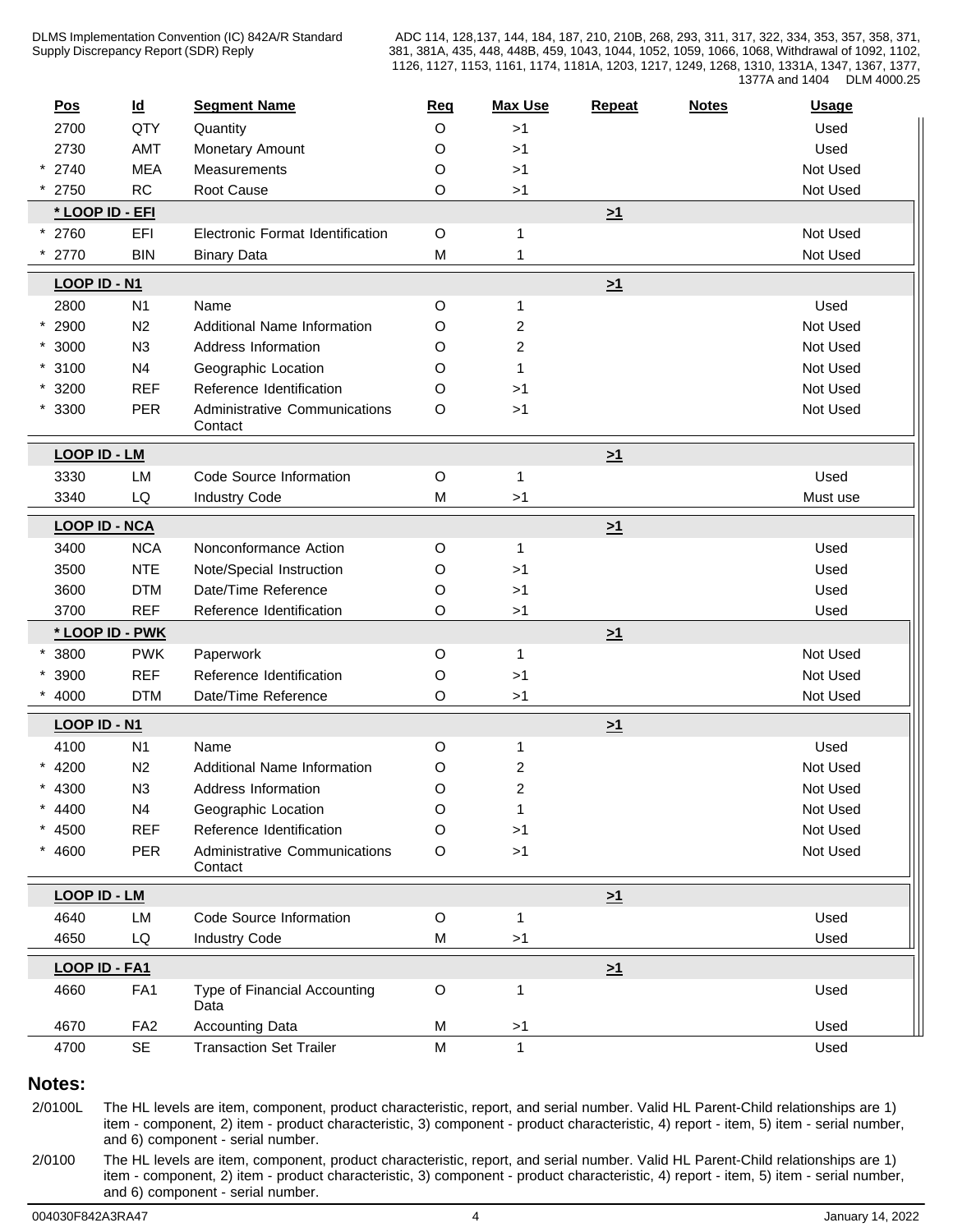### **ST Transaction Set Header**

| <b>IPos: 0100</b>          | Max: 11     |  |
|----------------------------|-------------|--|
| <b>Heading - Mandatory</b> |             |  |
| Loop: N/A                  | Elements: 3 |  |

#### **User Option (Usage):** Used

**Purpose:** To indicate the start of a transaction set and to assign a control number

#### **Semantics:**

- 1. The transaction set identifier (ST01) is used by the translation routines of the interchange partners to select the appropriate transaction set definition (e.g., 810 selects the Invoice Transaction Set).
- 2. The implementation convention reference (ST03) is used by the translation routines of the interchange partners to select the appropriate implementation convention to match the transaction set definition.

| <b>Ref</b>       | $\underline{\mathsf{Id}}$ | <b>Element Name</b>                                                                                                                                                      | Req | <u>Type</u> | Min/Max | <u>Usage</u> | <b>Rep</b> |
|------------------|---------------------------|--------------------------------------------------------------------------------------------------------------------------------------------------------------------------|-----|-------------|---------|--------------|------------|
| ST <sub>01</sub> | 143                       | <b>Transaction Set Identifier Code</b>                                                                                                                                   | M   | ID          | 3/3     | Must use     |            |
|                  |                           | Description: Code uniquely identifying a<br><b>Transaction Set</b>                                                                                                       |     |             |         |              |            |
|                  |                           | Code Name<br>842<br>Nonconformance Report                                                                                                                                |     |             |         |              |            |
| ST <sub>02</sub> | 329                       | <b>Transaction Set Control Number</b>                                                                                                                                    | M   | AN          | 4/9     | Must use     |            |
|                  |                           | <b>Description:</b> Identifying control number<br>that must be unique within the transaction<br>set functional group assigned by the<br>originator for a transaction set |     |             |         |              |            |
|                  |                           | <b>DLMS Note:</b> A unique number assigned by<br>the originator of the transaction set, or the<br>originator's application program.                                      |     |             |         |              |            |
| ST <sub>03</sub> | 1705                      | <b>Implementation Convention Reference</b>                                                                                                                               | O   | AN          | 1/35    | Used         |            |
|                  |                           | Description: Reference assigned to<br>identify Implementation Convention                                                                                                 |     |             |         |              |            |
|                  |                           | <b>DLMS Note:</b> Use to indicate this<br>transmission uses the 842A/R<br>Implementation Convention (IC). Enter the<br>DLMS IC: 004030F842A0RA00                         |     |             |         |              |            |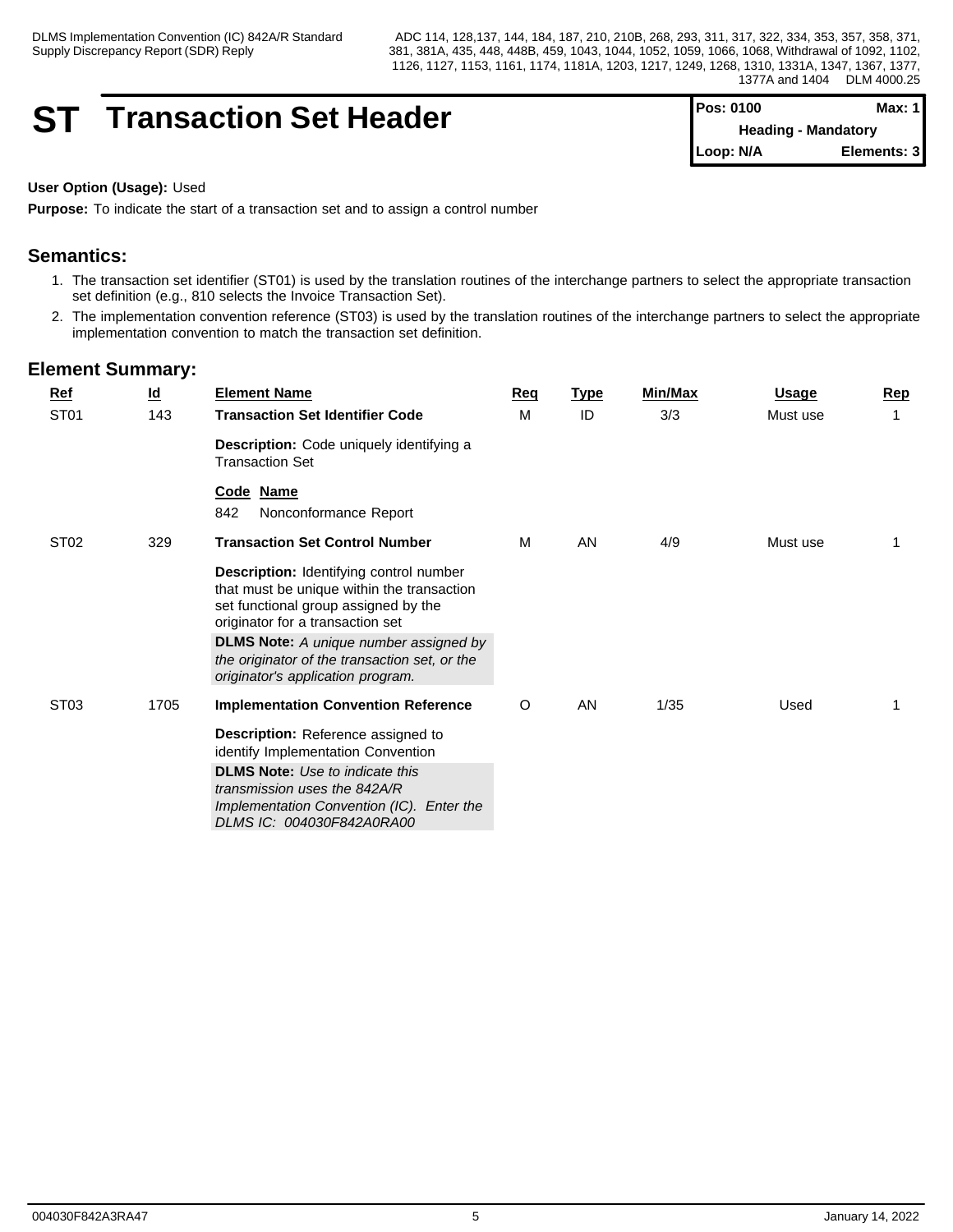### **BNR** Beginning Segment For **Pos: 0200** Max: 1 **Nonconformance Report**  $\begin{bmatrix} \text{Loop: N/A} \end{bmatrix}$

**Pos: 0200 Heading - Mandatory Elements: 5** 

**User Option (Usage):** Used

**Purpose:** To indicate the beginning of a Nonconformance Report Transaction Set

#### **Semantics:**

- 1. BNR02 is the nonconformance report identifier number.
- 2. BNR03 is the date that the nonconformance report was created.
- 3. BNR04 is the time that the nonconformance report was created.

#### **Comments:**

1. BNR05 indicates the status or intention of the nonconformance report.

| $Ref$<br>BNR01 | <u>ld</u><br>353 |           | <b>Element Name</b><br><b>Transaction Set Purpose Code</b>                                                                                                                                                                                                               | Req<br>м | <b>Type</b><br>ID | Min/Max<br>2/2 | <u>Usage</u><br>Must use | Rep<br>$\mathbf 1$ |
|----------------|------------------|-----------|--------------------------------------------------------------------------------------------------------------------------------------------------------------------------------------------------------------------------------------------------------------------------|----------|-------------------|----------------|--------------------------|--------------------|
|                |                  |           | Description: Code identifying purpose of<br>transaction set                                                                                                                                                                                                              |          |                   |                |                          |                    |
|                |                  |           | Code Name                                                                                                                                                                                                                                                                |          |                   |                |                          |                    |
|                |                  | 11        | Response                                                                                                                                                                                                                                                                 |          |                   |                |                          |                    |
|                |                  |           | <b>DLMS Note:</b>                                                                                                                                                                                                                                                        |          |                   |                |                          |                    |
|                |                  |           | Use to identify an SDR reply. For Security Assistance SDRs, may be used by action office to forward<br>reply to the International Logistics Control Office (ILCO) or by the ILCO to record a reply to the<br>customer.                                                   |          |                   |                |                          |                    |
|                |                  | 44        | Rejection                                                                                                                                                                                                                                                                |          |                   |                |                          |                    |
|                |                  |           | <b>DLMS Note:</b>                                                                                                                                                                                                                                                        |          |                   |                |                          |                    |
|                |                  |           | Use to identify an International Logistics Control Office rejection or request for additional information<br>(Action office is intended recipient).                                                                                                                      |          |                   |                |                          |                    |
|                |                  | 49        | Original - No Response Necessary                                                                                                                                                                                                                                         |          |                   |                |                          |                    |
|                |                  |           | <b>DLMS Note:</b>                                                                                                                                                                                                                                                        |          |                   |                |                          |                    |
|                |                  |           | Not authorized for use.                                                                                                                                                                                                                                                  |          |                   |                |                          |                    |
|                |                  | <b>CN</b> | <b>Completion Notification</b>                                                                                                                                                                                                                                           |          |                   |                |                          |                    |
|                |                  |           | <b>DLMS Note:</b>                                                                                                                                                                                                                                                        |          |                   |                |                          |                    |
|                |                  |           | 1. Use to indicate the submitter of the SDR has taken all associated disposition actions and has closed<br>the SDR in the submitting system.<br>2. Only the submitting system of the SDR is authorized to send the CN transaction to close the SDR.<br>Refer to ADC 1347 |          |                   |                |                          |                    |
|                |                  |           |                                                                                                                                                                                                                                                                          |          |                   |                |                          |                    |
|                |                  |           | 3. Use to indicate the storage activity providing this transaction has closed the SQCR record internally.                                                                                                                                                                |          |                   |                |                          |                    |
|                |                  | SU        | <b>Status Update</b>                                                                                                                                                                                                                                                     |          |                   |                |                          |                    |
|                |                  |           | <b>DLMS Note:</b>                                                                                                                                                                                                                                                        |          |                   |                |                          |                    |
|                |                  |           | 1. Use to provide additional information or status in response to an interim reply from the action activity.                                                                                                                                                             |          |                   |                |                          |                    |
|                |                  |           | 2. Use to report recommendations or findings to the materiel owner in response to an SDR<br>investigation.                                                                                                                                                               |          |                   |                |                          |                    |
| BNR02          | 127              |           | <b>Reference Identification</b>                                                                                                                                                                                                                                          | M        | AN                | 1/50           | Must use                 |                    |
|                |                  | Qualifier | Description: Reference information as<br>defined for a particular Transaction Set or<br>as specified by the Reference Identification                                                                                                                                     |          |                   |                |                          |                    |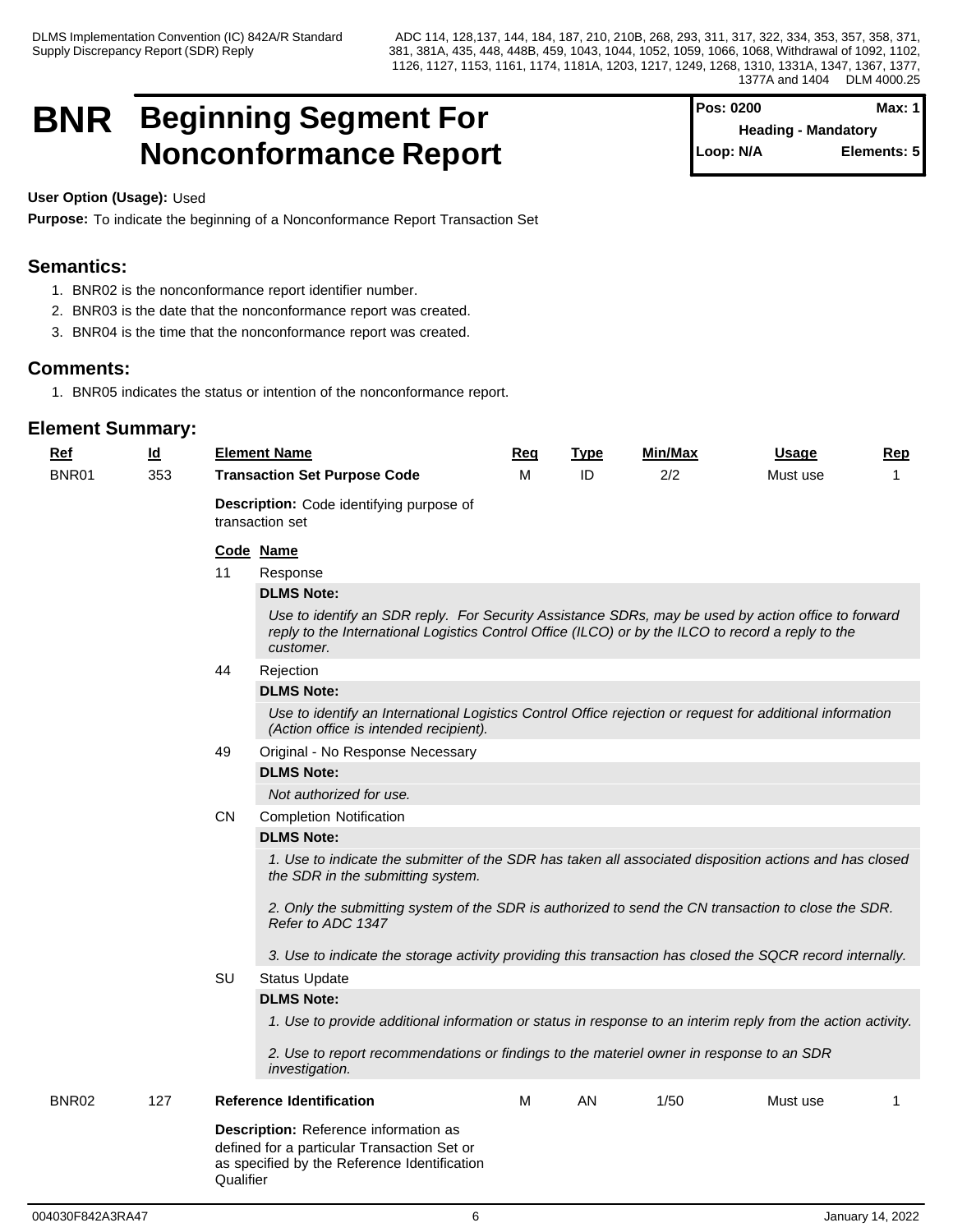| Ref   | $\underline{\mathsf{Id}}$ | <b>Element Name</b>                                                                                                                                                                                                                                                                                                                                                                                                                                | Req     | <b>Type</b> | Min/Max | Usage    | <b>Rep</b> |
|-------|---------------------------|----------------------------------------------------------------------------------------------------------------------------------------------------------------------------------------------------------------------------------------------------------------------------------------------------------------------------------------------------------------------------------------------------------------------------------------------------|---------|-------------|---------|----------|------------|
|       |                           | <b>DLMS Note:</b> 1. Enter "U" to identify the<br>Unit of Use Indicator. When included, the<br>quantity and unit of measure values<br>associated with this transaction are<br>applicable to the unit of use. This applies<br>when the materiel identification is by Local<br>Stock Number assigned for unit of use.<br>This is an Authorized DLMS enhancement<br>under DLA industrial activity support<br>agreement. Refer to ADC 371.             |         |             |         |          |            |
|       |                           | 2. When not used for Unit of Use Indicator,<br>must enter Z to satisfy ANSI syntax.                                                                                                                                                                                                                                                                                                                                                                |         |             |         |          |            |
| BNR03 | 373                       | Date                                                                                                                                                                                                                                                                                                                                                                                                                                               | м       | DT          | 8/8     | Must use | 1          |
|       |                           | <b>Description:</b> Date expressed as<br>CCYYMMDD where CC represents the first<br>two digits of the calendar year                                                                                                                                                                                                                                                                                                                                 |         |             |         |          |            |
|       |                           | <b>DLMS Note:</b> This date corresponds to the<br>Universal Time Coordinate (UTC).                                                                                                                                                                                                                                                                                                                                                                 |         |             |         |          |            |
| BNR04 | 337                       | Time                                                                                                                                                                                                                                                                                                                                                                                                                                               | O       | <b>TM</b>   | 4/8     | Must use | 1          |
|       |                           | Description: Time expressed in 24-hour<br>clock time as follows: HHMM, or HHMMSS,<br>or HHMMSSD, or HHMMSSDD, where H =<br>hours (00-23), $M =$ minutes (00-59), $S =$<br>integer seconds (00-59) and $DD = decimal$<br>seconds; decimal seconds are expressed<br>as follows: $D = \text{tenths}$ (0-9) and $DD =$<br>hundredths (00-99)<br><b>DLMS Note:</b> 1. Express the originating<br>activity's time in Universal Time Coordinate<br>(UTC). |         |             |         |          |            |
|       |                           | 2. Express time in a four-position (HHMM)<br>format.                                                                                                                                                                                                                                                                                                                                                                                               |         |             |         |          |            |
| BNR06 | 640                       | <b>Transaction Type Code</b>                                                                                                                                                                                                                                                                                                                                                                                                                       | $\circ$ | ID          | 2/2     | Used     |            |
|       |                           | Description: Code specifying the type of<br>transaction                                                                                                                                                                                                                                                                                                                                                                                            |         |             |         |          |            |
|       |                           | <b>Code Name</b>                                                                                                                                                                                                                                                                                                                                                                                                                                   |         |             |         |          |            |
|       |                           | SR.<br>Supply Process Deficiency Response                                                                                                                                                                                                                                                                                                                                                                                                          |         |             |         |          |            |
|       |                           | <b>DLMS Note:</b>                                                                                                                                                                                                                                                                                                                                                                                                                                  |         |             |         |          |            |
|       |                           | Use to indicate a transaction that reflects a DOD standard SDR/SQCR Reply transaction.                                                                                                                                                                                                                                                                                                                                                             |         |             |         |          |            |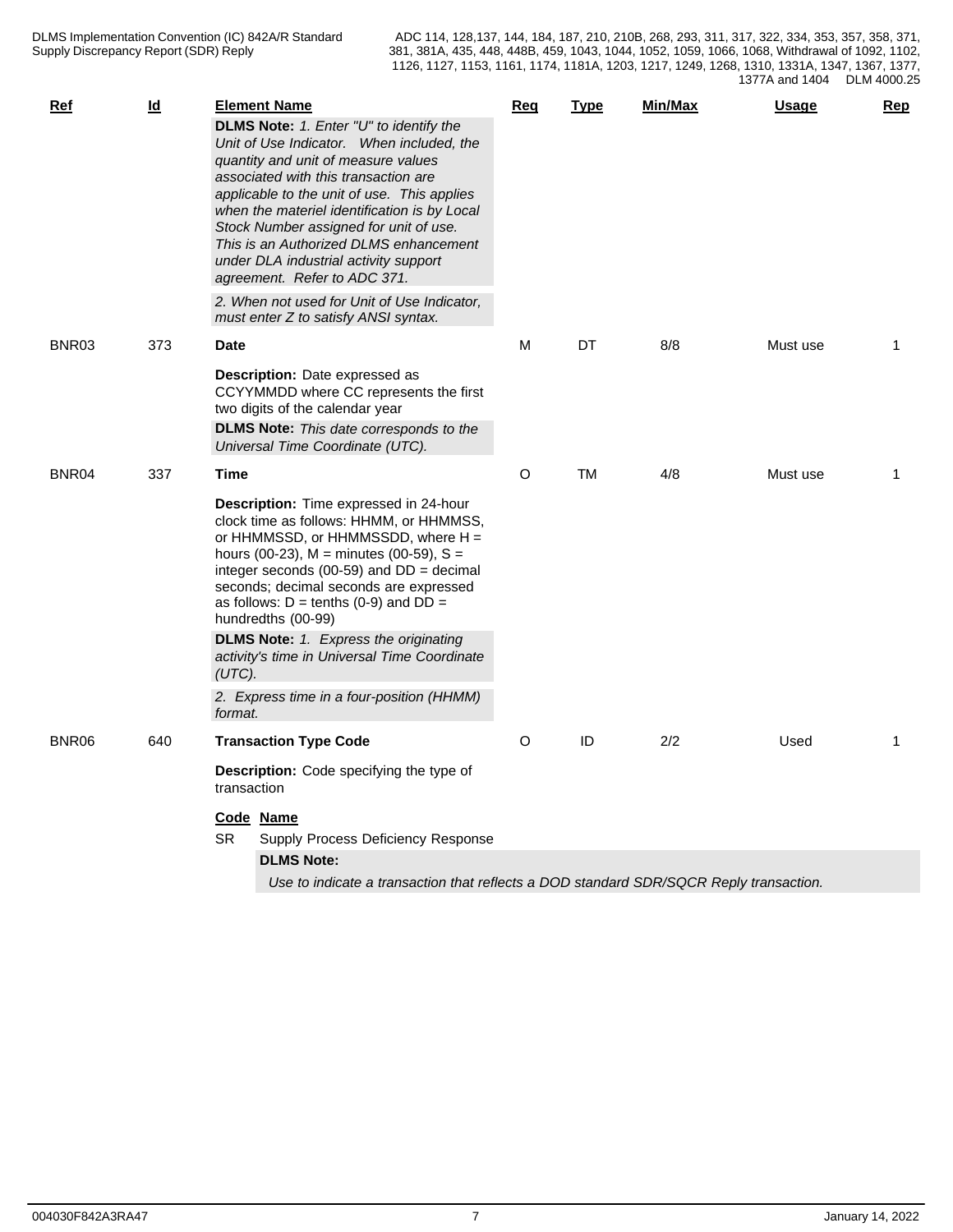**N1 Name Magnetic Max:** 1 **Pos:** 1200 **Max:** 1 **Heading - Optional Loop: N1 Elements: 5**

#### **User Option (Usage):** Used

**Purpose:** To identify a party by type of organization, name, and code

#### **Syntax Rules:**

- 1. P0304 If either N103 or N104 is present, then the other is required.
- 2. R0203 At least one of N102 or N103 is required.

#### **Comments:**

- 1. This segment, used alone, provides the most efficient method of providing organizational identification. To obtain this efficiency the "ID Code" (N104) must provide a key to the table maintained by the transaction processing party.
- 2. N105 and N106 further define the type of entity in N101.

#### **DLMS Note:**

*1. Must use to identify the organizations sending and receiving the transaction set.*

*2. For SQCR use Code: 91, ZD.*

| <b>Entity Identifier Code</b><br>Description: Code identifying an<br>organizational entity, a physical location,<br>property or an individual<br><b>DLMS Note:</b> The following codes are<br>authorized.<br>Code Name<br>91<br><b>Action Party</b><br><b>DLMS Note:</b><br>1. Use to identify the Routing Identifier of the organization providing the SDR response.<br>2. For Type 5 SQCRs this signifies the material owner.<br>GP<br>Gateway Provider<br><b>DLMS Note:</b><br>Use to identify the Routing Identifier of the DAASC as the intended recipient for distribution or posting to<br>the historical record under DOD WebSDR business rules.<br><b>PK</b><br>Party to Receive Copy<br><b>DLMS Note:</b><br>1. Use to identify the organization(s) to receive a distribution copy of the SDR reply.<br>2. Not authorized for SQCRs (Type 5).<br>ZD<br>Party to Receive Reports<br><b>DLMS Note:</b><br>1. Use to identify the organization(s) to receive the SDR response.<br>2. For Type 5 SQCRs this is the storage activity.<br><b>ZS</b><br><b>Monitoring Party</b><br><b>DLMS Note:</b><br>Use to identify the International Logistics Control Office (ILCO).<br>1/60<br>N102<br>X<br>Used<br>93<br><b>Name</b><br>AN | Ref              | $\underline{\mathsf{Id}}$ | <b>Element Name</b> | Req | <b>Type</b> | Min/Max | <b>Usage</b> | Rep |
|---------------------------------------------------------------------------------------------------------------------------------------------------------------------------------------------------------------------------------------------------------------------------------------------------------------------------------------------------------------------------------------------------------------------------------------------------------------------------------------------------------------------------------------------------------------------------------------------------------------------------------------------------------------------------------------------------------------------------------------------------------------------------------------------------------------------------------------------------------------------------------------------------------------------------------------------------------------------------------------------------------------------------------------------------------------------------------------------------------------------------------------------------------------------------------------------------------------------------------------|------------------|---------------------------|---------------------|-----|-------------|---------|--------------|-----|
|                                                                                                                                                                                                                                                                                                                                                                                                                                                                                                                                                                                                                                                                                                                                                                                                                                                                                                                                                                                                                                                                                                                                                                                                                                       | N <sub>101</sub> | 98                        |                     | M   | ID          | 2/3     | Must use     | -1  |
|                                                                                                                                                                                                                                                                                                                                                                                                                                                                                                                                                                                                                                                                                                                                                                                                                                                                                                                                                                                                                                                                                                                                                                                                                                       |                  |                           |                     |     |             |         |              |     |
|                                                                                                                                                                                                                                                                                                                                                                                                                                                                                                                                                                                                                                                                                                                                                                                                                                                                                                                                                                                                                                                                                                                                                                                                                                       |                  |                           |                     |     |             |         |              |     |
|                                                                                                                                                                                                                                                                                                                                                                                                                                                                                                                                                                                                                                                                                                                                                                                                                                                                                                                                                                                                                                                                                                                                                                                                                                       |                  |                           |                     |     |             |         |              |     |
|                                                                                                                                                                                                                                                                                                                                                                                                                                                                                                                                                                                                                                                                                                                                                                                                                                                                                                                                                                                                                                                                                                                                                                                                                                       |                  |                           |                     |     |             |         |              |     |
|                                                                                                                                                                                                                                                                                                                                                                                                                                                                                                                                                                                                                                                                                                                                                                                                                                                                                                                                                                                                                                                                                                                                                                                                                                       |                  |                           |                     |     |             |         |              |     |
|                                                                                                                                                                                                                                                                                                                                                                                                                                                                                                                                                                                                                                                                                                                                                                                                                                                                                                                                                                                                                                                                                                                                                                                                                                       |                  |                           |                     |     |             |         |              |     |
|                                                                                                                                                                                                                                                                                                                                                                                                                                                                                                                                                                                                                                                                                                                                                                                                                                                                                                                                                                                                                                                                                                                                                                                                                                       |                  |                           |                     |     |             |         |              |     |
|                                                                                                                                                                                                                                                                                                                                                                                                                                                                                                                                                                                                                                                                                                                                                                                                                                                                                                                                                                                                                                                                                                                                                                                                                                       |                  |                           |                     |     |             |         |              |     |
|                                                                                                                                                                                                                                                                                                                                                                                                                                                                                                                                                                                                                                                                                                                                                                                                                                                                                                                                                                                                                                                                                                                                                                                                                                       |                  |                           |                     |     |             |         |              |     |
|                                                                                                                                                                                                                                                                                                                                                                                                                                                                                                                                                                                                                                                                                                                                                                                                                                                                                                                                                                                                                                                                                                                                                                                                                                       |                  |                           |                     |     |             |         |              |     |
|                                                                                                                                                                                                                                                                                                                                                                                                                                                                                                                                                                                                                                                                                                                                                                                                                                                                                                                                                                                                                                                                                                                                                                                                                                       |                  |                           |                     |     |             |         |              |     |
|                                                                                                                                                                                                                                                                                                                                                                                                                                                                                                                                                                                                                                                                                                                                                                                                                                                                                                                                                                                                                                                                                                                                                                                                                                       |                  |                           |                     |     |             |         |              |     |
|                                                                                                                                                                                                                                                                                                                                                                                                                                                                                                                                                                                                                                                                                                                                                                                                                                                                                                                                                                                                                                                                                                                                                                                                                                       |                  |                           |                     |     |             |         |              |     |
|                                                                                                                                                                                                                                                                                                                                                                                                                                                                                                                                                                                                                                                                                                                                                                                                                                                                                                                                                                                                                                                                                                                                                                                                                                       |                  |                           |                     |     |             |         |              |     |
|                                                                                                                                                                                                                                                                                                                                                                                                                                                                                                                                                                                                                                                                                                                                                                                                                                                                                                                                                                                                                                                                                                                                                                                                                                       |                  |                           |                     |     |             |         |              |     |
|                                                                                                                                                                                                                                                                                                                                                                                                                                                                                                                                                                                                                                                                                                                                                                                                                                                                                                                                                                                                                                                                                                                                                                                                                                       |                  |                           |                     |     |             |         |              |     |
|                                                                                                                                                                                                                                                                                                                                                                                                                                                                                                                                                                                                                                                                                                                                                                                                                                                                                                                                                                                                                                                                                                                                                                                                                                       |                  |                           |                     |     |             |         |              |     |
|                                                                                                                                                                                                                                                                                                                                                                                                                                                                                                                                                                                                                                                                                                                                                                                                                                                                                                                                                                                                                                                                                                                                                                                                                                       |                  |                           |                     |     |             |         |              |     |
|                                                                                                                                                                                                                                                                                                                                                                                                                                                                                                                                                                                                                                                                                                                                                                                                                                                                                                                                                                                                                                                                                                                                                                                                                                       |                  |                           |                     |     |             |         |              |     |
|                                                                                                                                                                                                                                                                                                                                                                                                                                                                                                                                                                                                                                                                                                                                                                                                                                                                                                                                                                                                                                                                                                                                                                                                                                       |                  |                           |                     |     |             |         |              |     |
|                                                                                                                                                                                                                                                                                                                                                                                                                                                                                                                                                                                                                                                                                                                                                                                                                                                                                                                                                                                                                                                                                                                                                                                                                                       |                  |                           |                     |     |             |         |              |     |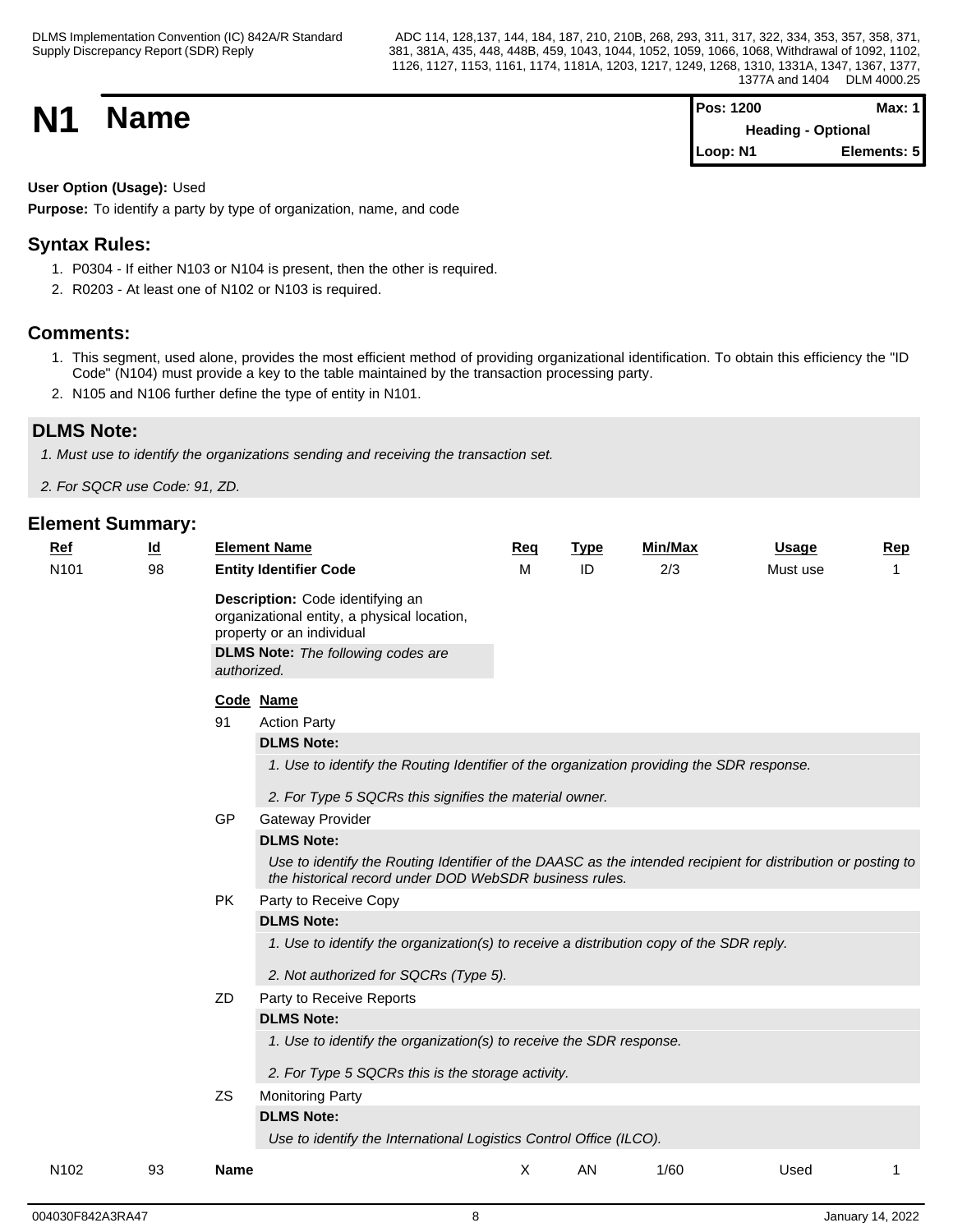| <b>Ref</b>       | $\underline{\mathsf{Id}}$ |            | <b>Element Name</b><br>Description: Free-form name                                                           | Req     | <b>Type</b> | Min/Max | <b>Usage</b> | Rep |
|------------------|---------------------------|------------|--------------------------------------------------------------------------------------------------------------|---------|-------------|---------|--------------|-----|
| N <sub>103</sub> | 66                        |            | <b>Identification Code Qualifier</b>                                                                         | X       | ID          | 1/2     | Used         | 1   |
|                  |                           |            | Description: Code designating the<br>system/method of code structure used for<br>Identification Code (67)    |         |             |         |              |     |
|                  |                           |            | Code Name                                                                                                    |         |             |         |              |     |
|                  |                           | 10         | Department of Defense Activity Address Code (DODAAC)                                                         |         |             |         |              |     |
|                  |                           |            | <b>DLMS Note:</b>                                                                                            |         |             |         |              |     |
|                  |                           |            | May be used for the customer DODAAC to receive a copy of the reply using qualifier ZD above.                 |         |             |         |              |     |
|                  |                           | M4         | Department of Defense Routing Identifier Code (RIC)                                                          |         |             |         |              |     |
| N <sub>104</sub> | 67                        |            | <b>Identification Code</b>                                                                                   | X       | AN          | 2/80    | Used         |     |
|                  |                           | other code | Description: Code identifying a party or                                                                     |         |             |         |              |     |
| N <sub>106</sub> | 98                        |            | <b>Entity Identifier Code</b>                                                                                | $\circ$ | ID          | 2/3     | Used         | 1   |
|                  |                           |            | Description: Code identifying an<br>organizational entity, a physical location,<br>property or an individual |         |             |         |              |     |
|                  |                           |            | Code Name                                                                                                    |         |             |         |              |     |
|                  |                           | <b>FR</b>  | Message From                                                                                                 |         |             |         |              |     |
|                  |                           |            | <b>DLMS Note:</b>                                                                                            |         |             |         |              |     |
|                  |                           |            | Use to indicate the organization cited above is originating the transaction set.                             |         |             |         |              |     |
|                  |                           | TO         | Message To                                                                                                   |         |             |         |              |     |
|                  |                           |            | <b>DLMS Note:</b>                                                                                            |         |             |         |              |     |
|                  |                           |            | Use to indicate the organization cited above is receiving the transaction set.                               |         |             |         |              |     |
|                  |                           |            |                                                                                                              |         |             |         |              |     |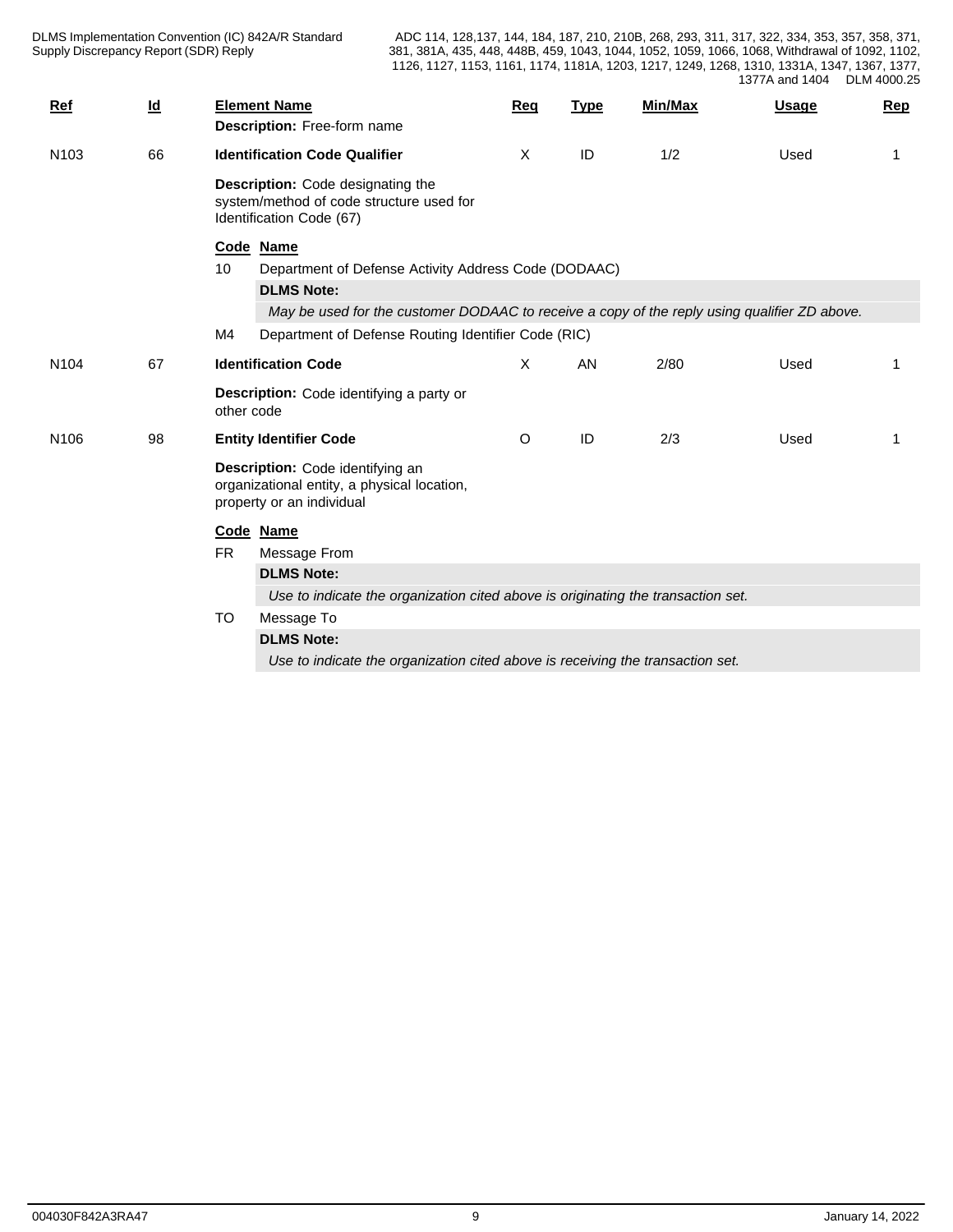### **PER Administrative Communications Contact**

| Pos: 1700                 | Max: >11    |
|---------------------------|-------------|
| <b>Heading - Optional</b> |             |
| Loop: N1                  | Elements: 9 |

#### **User Option (Usage):** Used

**Purpose:** To identify a person or office to whom administrative communications should be directed

#### **Syntax Rules:**

- 1. P0304 If either PER03 or PER04 is present, then the other is required.
- 2. P0506 If either PER05 or PER06 is present, then the other is required.
- 3. P0708 If either PER07 or PER08 is present, then the other is required.

#### **DLMS Note:**

*1. Use a second repetition if needed to identify additional communication numbers.*

*2. For SQCR, use Code:, IC.*

| $Ref$ | <u>ld</u> |           | <b>Element Name</b>                                                                                                                                                                                                                                                                                                                                                                                                                            | Req | <u>Type</u> | Min/Max | <u>Usage</u> | <u>Rep</u>   |  |  |  |  |
|-------|-----------|-----------|------------------------------------------------------------------------------------------------------------------------------------------------------------------------------------------------------------------------------------------------------------------------------------------------------------------------------------------------------------------------------------------------------------------------------------------------|-----|-------------|---------|--------------|--------------|--|--|--|--|
| PER01 | 366       |           | <b>Contact Function Code</b>                                                                                                                                                                                                                                                                                                                                                                                                                   | M   | ID          | 2/2     | Must use     | $\mathbf{1}$ |  |  |  |  |
|       |           | named     | Description: Code identifying the major<br>duty or responsibility of the person or group                                                                                                                                                                                                                                                                                                                                                       |     |             |         |              |              |  |  |  |  |
|       |           |           | Code Name                                                                                                                                                                                                                                                                                                                                                                                                                                      |     |             |         |              |              |  |  |  |  |
|       |           | <b>CT</b> | Claimant                                                                                                                                                                                                                                                                                                                                                                                                                                       |     |             |         |              |              |  |  |  |  |
|       |           |           | <b>DLMS Note:</b>                                                                                                                                                                                                                                                                                                                                                                                                                              |     |             |         |              |              |  |  |  |  |
|       |           |           | Use to identify the contact information of the customer. Include an email address for distribution of the<br>SDR reply via email by DoD WebSDR. Use when the original report was not entered in WebSDR and,<br>therefore, a customer email address is not otherwise available. If an email address is associated with<br>the customer, WebSDR will make email distribution of the reply to the address provided. (Use with<br>1/N101/4100/ZD). |     |             |         |              |              |  |  |  |  |
|       |           | CZ        | Claim Recipient                                                                                                                                                                                                                                                                                                                                                                                                                                |     |             |         |              |              |  |  |  |  |
|       |           |           | <b>DLMS Note:</b>                                                                                                                                                                                                                                                                                                                                                                                                                              |     |             |         |              |              |  |  |  |  |
|       |           |           | Use to identify the recipient of the SDR reply transmitted by email. DoD WebSDR will make email<br>distribution of the SDR transaction to any party identified as a claim recipient. If both qualifiers CZ and<br>ES are used, CZ will be considered the primary recipient and ES will be considered the<br>alternate/backup recipient. (May be used with any 1/N101 addressee.)                                                               |     |             |         |              |              |  |  |  |  |
|       |           | <b>ES</b> | <b>Electronic Submission Recipient</b>                                                                                                                                                                                                                                                                                                                                                                                                         |     |             |         |              |              |  |  |  |  |
|       |           |           | <b>DLMS Note:</b>                                                                                                                                                                                                                                                                                                                                                                                                                              |     |             |         |              |              |  |  |  |  |
|       |           |           | Use to identify the recipient of the SDR reply transmitted by email. DoD WebSDR will make email<br>distribution of the SDR transaction to any party identified as an electronic (email) submission recipient.<br>If both qualifiers CZ and ES are used, CZ will be considered the primary recipient and ES will be<br>considered the alternate/backup recipient. (May be used with any 1/N101 addressee.)                                      |     |             |         |              |              |  |  |  |  |
|       |           | IC        | <b>Information Contact</b>                                                                                                                                                                                                                                                                                                                                                                                                                     |     |             |         |              |              |  |  |  |  |
|       |           |           | <b>DLMS Note:</b>                                                                                                                                                                                                                                                                                                                                                                                                                              |     |             |         |              |              |  |  |  |  |
|       |           |           | Use on the storage activity status update or completion notice (with $N101=41$ )                                                                                                                                                                                                                                                                                                                                                               |     |             |         |              |              |  |  |  |  |
|       |           | <b>RZ</b> | Respondant                                                                                                                                                                                                                                                                                                                                                                                                                                     |     |             |         |              |              |  |  |  |  |
|       |           |           | <b>DLMS Note:</b>                                                                                                                                                                                                                                                                                                                                                                                                                              |     |             |         |              |              |  |  |  |  |
|       |           |           | Use to identify the action activity point of contact associated with this SDR Reply.                                                                                                                                                                                                                                                                                                                                                           |     |             |         |              |              |  |  |  |  |
|       |           | <b>SE</b> | A data maintenance action was approved in version 5030. The approved code/name is "DR -<br>Discrepancy Report Reply Contact".                                                                                                                                                                                                                                                                                                                  |     |             |         |              |              |  |  |  |  |
|       |           |           | Service Organization                                                                                                                                                                                                                                                                                                                                                                                                                           |     |             |         |              |              |  |  |  |  |
|       |           |           | <b>DLMS Note:</b>                                                                                                                                                                                                                                                                                                                                                                                                                              |     |             |         |              |              |  |  |  |  |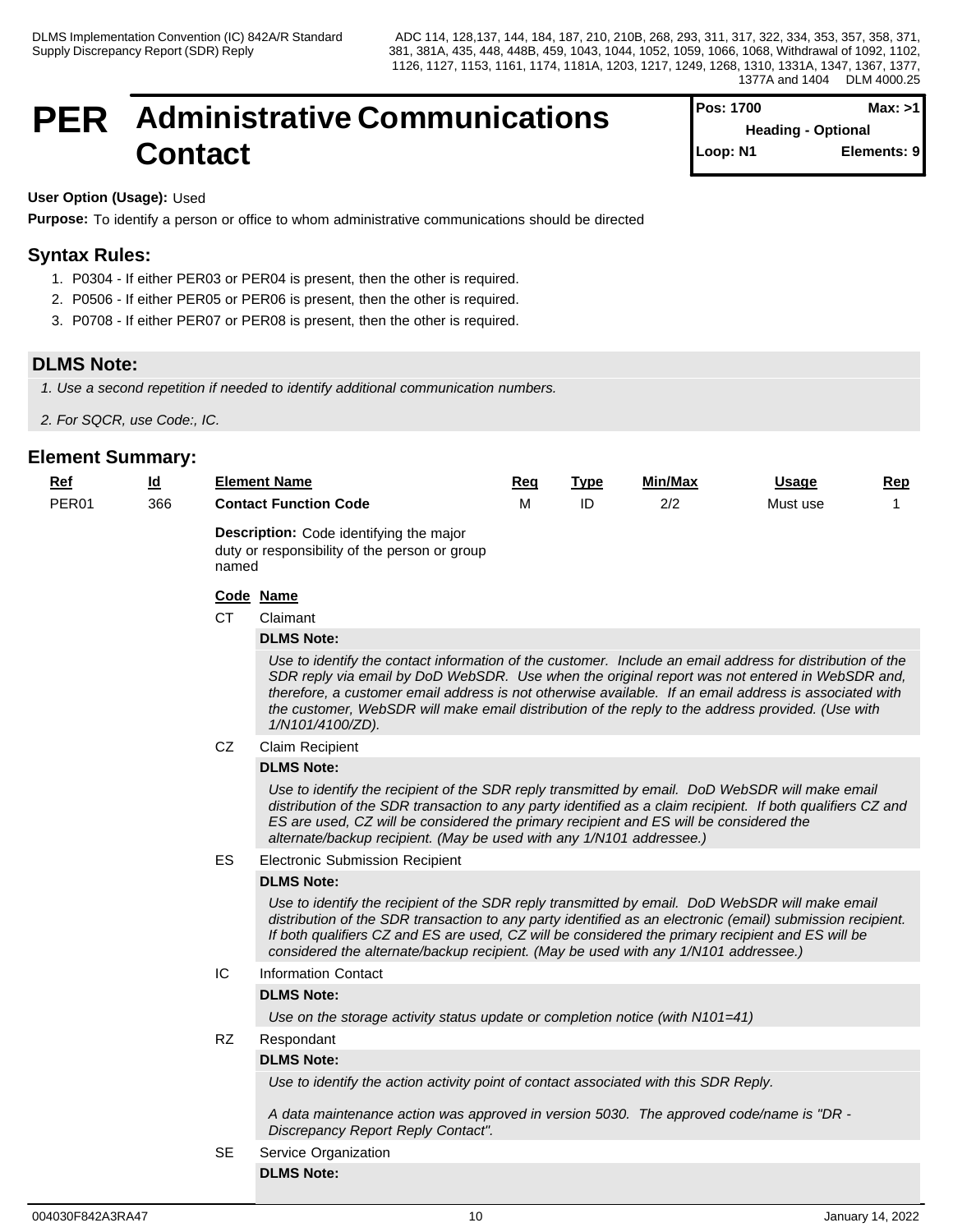|                   |     |                                                                                                                                                                    | Code Name<br>Use to identify the ILCO POC.                                                                                                           |                           |    |       |      |             |
|-------------------|-----|--------------------------------------------------------------------------------------------------------------------------------------------------------------------|------------------------------------------------------------------------------------------------------------------------------------------------------|---------------------------|----|-------|------|-------------|
|                   |     |                                                                                                                                                                    | A data maintenance action was approved in version 5030. The approved code/name is "IL -<br>International Logistics Control Office Point of Contact". |                           |    |       |      |             |
| PER <sub>02</sub> | 93  | <b>Name</b>                                                                                                                                                        |                                                                                                                                                      | $\circ$                   | AN | 1/60  | Used | -1          |
|                   |     |                                                                                                                                                                    | Description: Free-form name<br><b>DLMS Note:</b> WebSDR field length = 25                                                                            |                           |    |       |      |             |
| PER <sub>03</sub> | 365 |                                                                                                                                                                    | <b>Communication Number Qualifier</b>                                                                                                                | $\boldsymbol{\mathsf{X}}$ | ID | 2/2   | Used | $\mathbf 1$ |
|                   |     |                                                                                                                                                                    | Description: Code identifying the type of<br>communication number                                                                                    |                           |    |       |      |             |
|                   |     |                                                                                                                                                                    | Code Name                                                                                                                                            |                           |    |       |      |             |
|                   |     | AU                                                                                                                                                                 | <b>Defense Switched Network</b>                                                                                                                      |                           |    |       |      |             |
|                   |     |                                                                                                                                                                    | <b>DLMS Note:</b>                                                                                                                                    |                           |    |       |      |             |
|                   |     |                                                                                                                                                                    | For AU: WebSDR field length = $8$                                                                                                                    |                           |    |       |      |             |
|                   |     | EM                                                                                                                                                                 | <b>Electronic Mail</b>                                                                                                                               |                           |    |       |      |             |
|                   |     |                                                                                                                                                                    | <b>DLMS Note:</b>                                                                                                                                    |                           |    |       |      |             |
|                   |     |                                                                                                                                                                    | For EM: WebSDR field length = $50$                                                                                                                   |                           |    |       |      |             |
|                   |     | <b>FX</b>                                                                                                                                                          | Facsimile                                                                                                                                            |                           |    |       |      |             |
|                   |     |                                                                                                                                                                    | <b>DLMS Note:</b>                                                                                                                                    |                           |    |       |      |             |
|                   |     |                                                                                                                                                                    | 1. Use to identify the commercial FAX number.<br>2. For FX: WebSDR field length = $16$                                                               |                           |    |       |      |             |
|                   |     | <b>TE</b>                                                                                                                                                          | Telephone                                                                                                                                            |                           |    |       |      |             |
|                   |     |                                                                                                                                                                    | <b>DLMS Note:</b>                                                                                                                                    |                           |    |       |      |             |
|                   |     |                                                                                                                                                                    | 1. Use to identify the commercial number.                                                                                                            |                           |    |       |      |             |
|                   |     |                                                                                                                                                                    | 2. For TE: WebSDR field length = 16                                                                                                                  |                           |    |       |      |             |
|                   |     | <b>WF</b>                                                                                                                                                          | Work Facsimile Number                                                                                                                                |                           |    |       |      |             |
|                   |     |                                                                                                                                                                    | <b>DLMS Note:</b>                                                                                                                                    |                           |    |       |      |             |
|                   |     |                                                                                                                                                                    | 1. Use to identify the DSN FAX number.                                                                                                               |                           |    |       |      |             |
|                   |     |                                                                                                                                                                    | 2. For WF: WebSDR field length = $8$                                                                                                                 |                           |    |       |      |             |
| PER04             | 364 |                                                                                                                                                                    | <b>Communication Number</b>                                                                                                                          | X                         | AN | 1/256 | Used | $\mathbf 1$ |
|                   |     |                                                                                                                                                                    | <b>Description:</b> Complete communications<br>number including country or area code<br>when applicable                                              |                           |    |       |      |             |
| PER <sub>05</sub> | 365 |                                                                                                                                                                    | <b>Communication Number Qualifier</b>                                                                                                                | X                         | ID | 2/2   | Used | $\mathbf 1$ |
|                   |     |                                                                                                                                                                    | Description: Code identifying the type of                                                                                                            |                           |    |       |      |             |
|                   |     | communication number<br><b>DLMS Note:</b> Use to identify an alternate<br>communications number which can be<br>used to contact the specified point of<br>contact. |                                                                                                                                                      |                           |    |       |      |             |
|                   |     |                                                                                                                                                                    | Code Name                                                                                                                                            |                           |    |       |      |             |
|                   |     | AU                                                                                                                                                                 | <b>Defense Switched Network</b>                                                                                                                      |                           |    |       |      |             |
|                   |     |                                                                                                                                                                    | <b>DLMS Note:</b>                                                                                                                                    |                           |    |       |      |             |
|                   |     |                                                                                                                                                                    | For AU: WebSDR field length = $8$                                                                                                                    |                           |    |       |      |             |
|                   |     | EM                                                                                                                                                                 | <b>Electronic Mail</b>                                                                                                                               |                           |    |       |      |             |
|                   |     |                                                                                                                                                                    | <b>DLMS Note:</b>                                                                                                                                    |                           |    |       |      |             |
|                   |     |                                                                                                                                                                    | For EM: WebSDR field length = $50$                                                                                                                   |                           |    |       |      |             |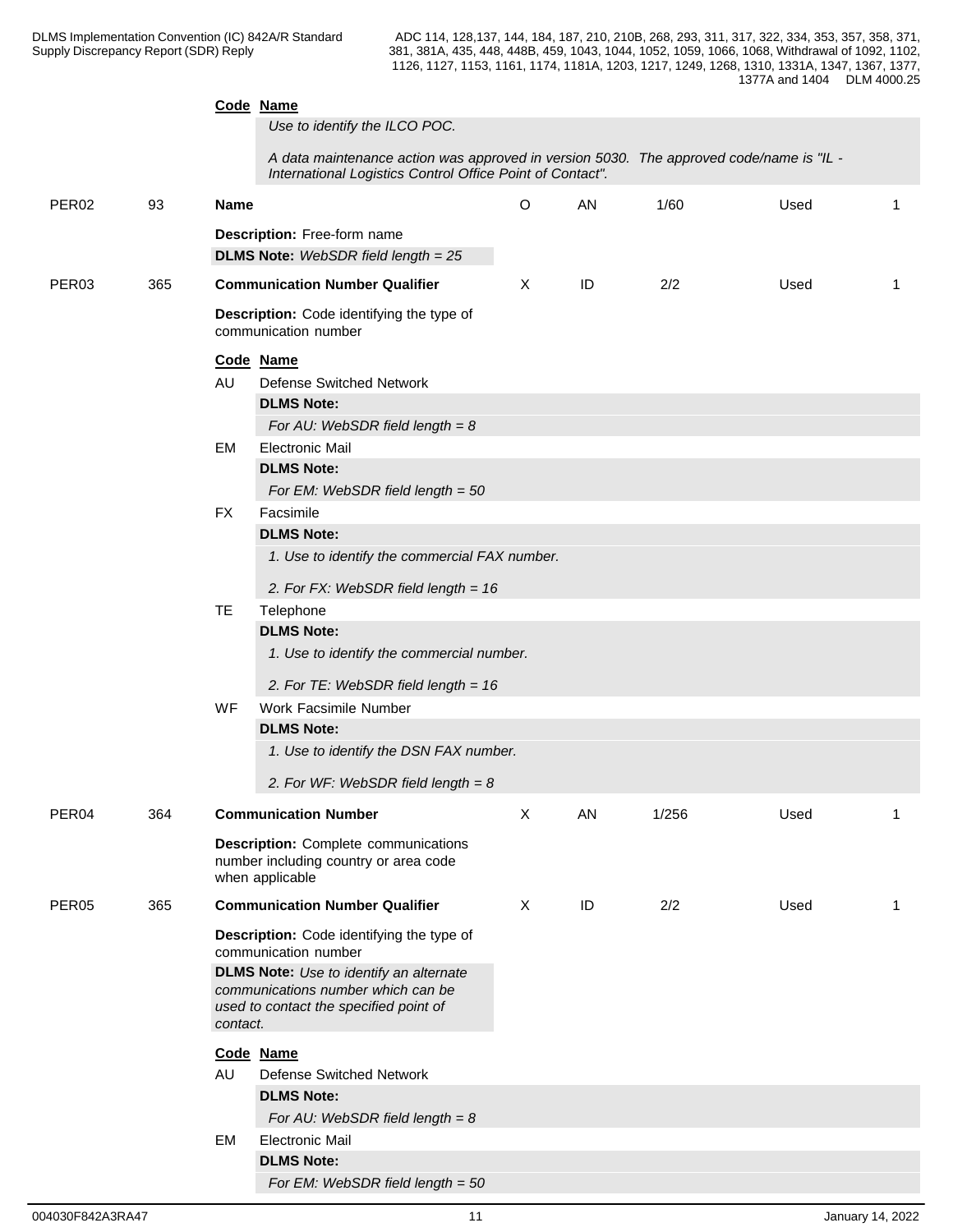|                   |     |                                                                                        | Code Name                                                                                               |                           |    |       |      |             |
|-------------------|-----|----------------------------------------------------------------------------------------|---------------------------------------------------------------------------------------------------------|---------------------------|----|-------|------|-------------|
|                   |     | <b>FX</b>                                                                              | Facsimile                                                                                               |                           |    |       |      |             |
|                   |     |                                                                                        | <b>DLMS Note:</b>                                                                                       |                           |    |       |      |             |
|                   |     |                                                                                        | 1. Use to identify the commercial FAX number.                                                           |                           |    |       |      |             |
|                   |     |                                                                                        | 2. For FX: WebSDR field length = 16                                                                     |                           |    |       |      |             |
|                   |     | <b>TE</b>                                                                              | Telephone                                                                                               |                           |    |       |      |             |
|                   |     |                                                                                        | <b>DLMS Note:</b>                                                                                       |                           |    |       |      |             |
|                   |     |                                                                                        | 1. Use to identify the commercial number.                                                               |                           |    |       |      |             |
|                   |     |                                                                                        |                                                                                                         |                           |    |       |      |             |
|                   |     |                                                                                        | 2. For TE: WebSDR field length = 16                                                                     |                           |    |       |      |             |
|                   |     | WF                                                                                     | Work Facsimile Number                                                                                   |                           |    |       |      |             |
|                   |     |                                                                                        | <b>DLMS Note:</b>                                                                                       |                           |    |       |      |             |
|                   |     |                                                                                        | 1. Use to identify the DSN FAX number.                                                                  |                           |    |       |      |             |
|                   |     |                                                                                        | 2. For WF: WebSDR field length = $8$                                                                    |                           |    |       |      |             |
| PER06             | 364 |                                                                                        | <b>Communication Number</b>                                                                             | X                         | AN | 1/256 | Used |             |
|                   |     |                                                                                        | <b>Description:</b> Complete communications<br>number including country or area code<br>when applicable |                           |    |       |      |             |
| PER <sub>07</sub> | 365 |                                                                                        | <b>Communication Number Qualifier</b>                                                                   | $\boldsymbol{\mathsf{X}}$ | ID | 2/2   | Used | $\mathbf 1$ |
|                   |     | Description: Code identifying the type of<br>communication number                      |                                                                                                         |                           |    |       |      |             |
|                   |     |                                                                                        | Code Name                                                                                               |                           |    |       |      |             |
|                   |     | AU                                                                                     | <b>Defense Switched Network</b>                                                                         |                           |    |       |      |             |
|                   |     |                                                                                        | <b>DLMS Note:</b>                                                                                       |                           |    |       |      |             |
|                   |     |                                                                                        | For AU: WebSDR field length = $8$                                                                       |                           |    |       |      |             |
|                   |     | EM                                                                                     | <b>Electronic Mail</b>                                                                                  |                           |    |       |      |             |
|                   |     |                                                                                        | <b>DLMS Note:</b>                                                                                       |                           |    |       |      |             |
|                   |     |                                                                                        | For EM: WebSDR field length = $50$                                                                      |                           |    |       |      |             |
|                   |     | <b>FX</b>                                                                              | Facsimile                                                                                               |                           |    |       |      |             |
|                   |     |                                                                                        | <b>DLMS Note:</b>                                                                                       |                           |    |       |      |             |
|                   |     |                                                                                        | 1. Use to identify the commercial FAX number.                                                           |                           |    |       |      |             |
|                   |     |                                                                                        | 2. For FX: WebSDR field length = 16                                                                     |                           |    |       |      |             |
|                   |     | <b>TE</b>                                                                              | Telephone                                                                                               |                           |    |       |      |             |
|                   |     |                                                                                        | <b>DLMS Note:</b>                                                                                       |                           |    |       |      |             |
|                   |     |                                                                                        | 1. Use to identify the commercial number.                                                               |                           |    |       |      |             |
|                   |     |                                                                                        | 2. For TE: WebSDR field length = 16                                                                     |                           |    |       |      |             |
|                   |     | WF                                                                                     | Work Facsimile Number                                                                                   |                           |    |       |      |             |
|                   |     |                                                                                        | <b>DLMS Note:</b>                                                                                       |                           |    |       |      |             |
|                   |     |                                                                                        | 1. Use to identify the DSN FAX number.                                                                  |                           |    |       |      |             |
|                   |     |                                                                                        | 2. For WF: WebSDR field length = $8$                                                                    |                           |    |       |      |             |
| PER08             | 364 |                                                                                        | <b>Communication Number</b>                                                                             | X                         | AN | 1/256 | Used | -1          |
|                   |     |                                                                                        | <b>Description:</b> Complete communications<br>number including country or area code<br>when applicable |                           |    |       |      |             |
| PER09             | 443 |                                                                                        | <b>Contact Inquiry Reference</b>                                                                        | $\circ$                   | AN | 1/20  | Used | $\mathbf 1$ |
|                   |     |                                                                                        |                                                                                                         |                           |    |       |      |             |
|                   |     | Description: Additional reference number<br>or description to clarify a contact number |                                                                                                         |                           |    |       |      |             |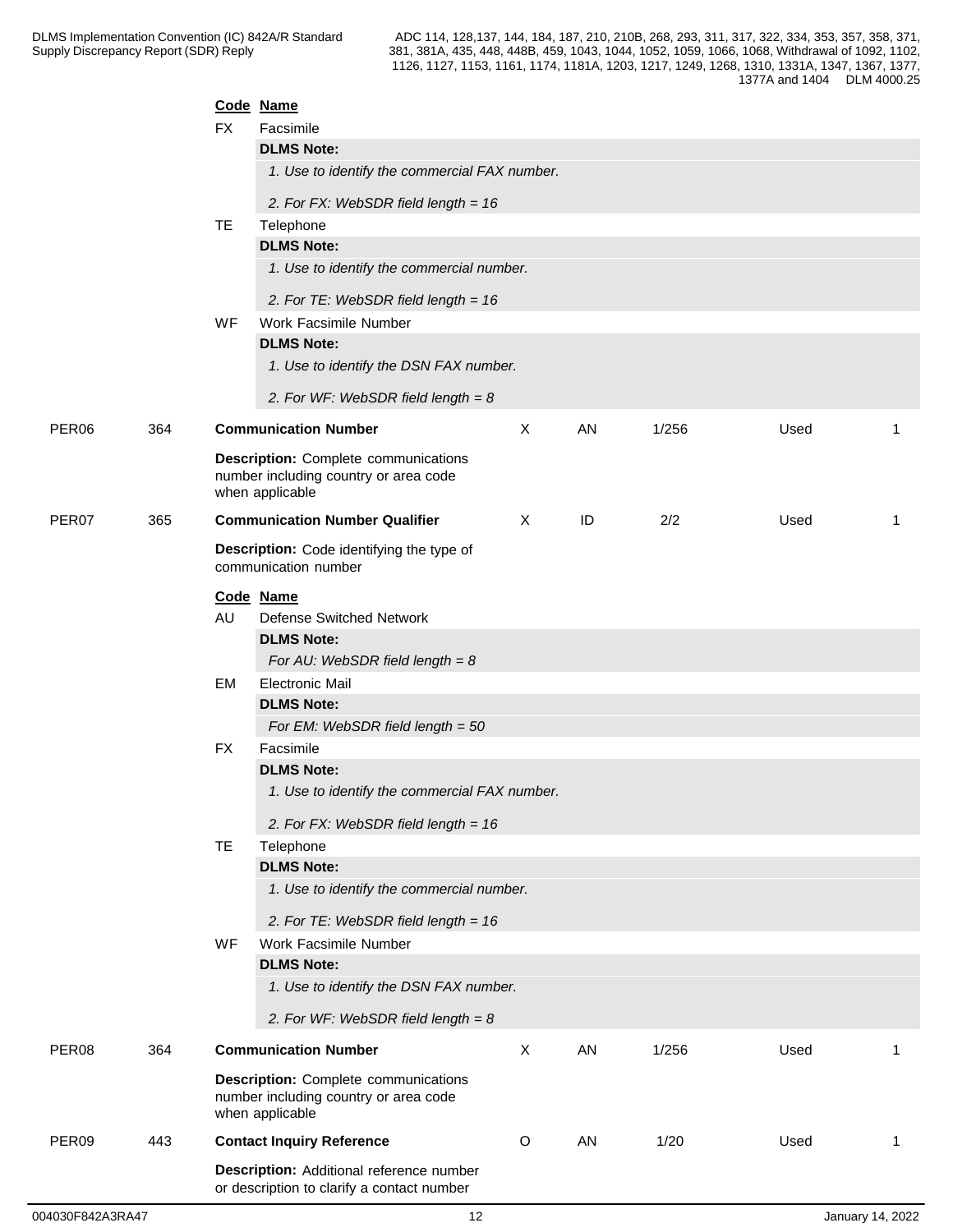| <u>Ref</u> | Id<br>$-$ | <b>Element Name</b>                                                                                               | Rea | <u>Type</u> | Min/Max | <u>Usage</u> | <u>Rep</u> |
|------------|-----------|-------------------------------------------------------------------------------------------------------------------|-----|-------------|---------|--------------|------------|
|            |           | <b>DLMS Note:</b> 1. Use as needed to identify<br>the office symbol or activity code for the<br>party identified. |     |             |         |              |            |
|            |           | 2. Also may reflect position title of the point<br>of contact.                                                    |     |             |         |              |            |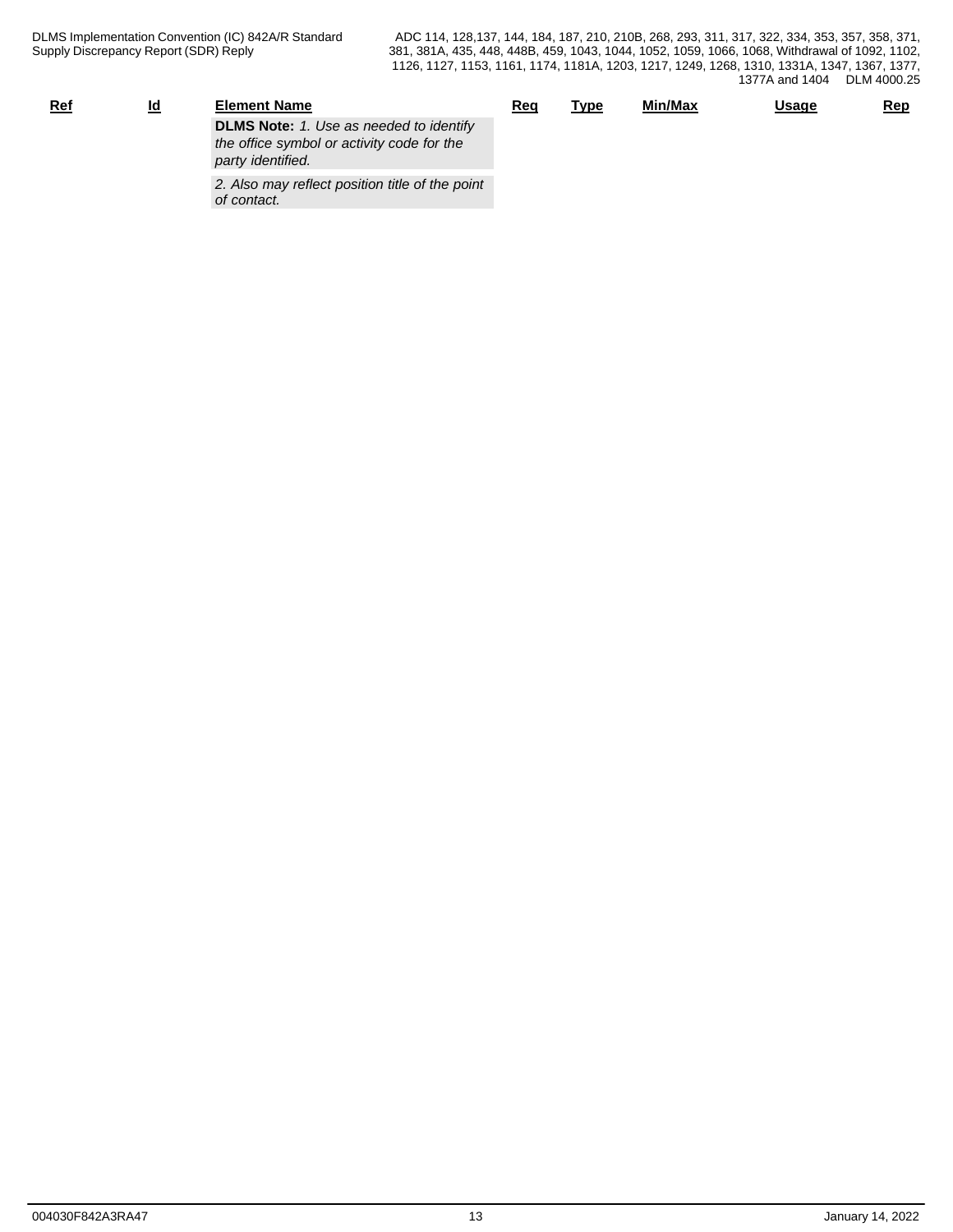### **HL** Hierarchical Level

| <b>IPos: 0100</b> | Max: 11                   |
|-------------------|---------------------------|
|                   | <b>Detail - Mandatory</b> |
| Loop: HL          | Elements: 2               |

#### **User Option (Usage):** Used

**Purpose:** To identify dependencies among and the content of hierarchically related groups of data segments

#### **Comments:**

- 1. The HL segment is used to identify levels of detail information using a hierarchical structure, such as relating line-item data to shipment data, and packaging data to line-item data.
- 2. The HL segment defines a top-down/left-right ordered structure.
- 3. HL01 shall contain a unique alphanumeric number for each occurrence of the HL segment in the transaction set. For example, HL01 could be used to indicate the number of occurrences of the HL segment, in which case the value of HL01 would be "1" for the initial HL segment and would be incremented by one in each subsequent HL segment within the transaction.
- 4. HL02 identifies the hierarchical ID number of the HL segment to which the current HL segment is subordinate.
- 5. HL03 indicates the context of the series of segments following the current HL segment up to the next occurrence of an HL segment in the transaction. For example, HL03 is used to indicate that subsequent segments in the HL loop form a logical grouping of data referring to shipment, order, or item-level information.
- 6. HL04 indicates whether or not there are subordinate (or child) HL segments related to the current HL segment.

#### **Element Summary:**

| Ref              | $\underline{\mathsf{Id}}$ |           | <b>Element Name</b>                                                                                                                                                                                                                                                                                                                                       | Req | <u>Type</u> | Min/Max | Usage    | Rep |  |  |  |  |
|------------------|---------------------------|-----------|-----------------------------------------------------------------------------------------------------------------------------------------------------------------------------------------------------------------------------------------------------------------------------------------------------------------------------------------------------------|-----|-------------|---------|----------|-----|--|--|--|--|
| HL01             | 628                       |           | <b>Hierarchical ID Number</b>                                                                                                                                                                                                                                                                                                                             | м   | AN          | 1/12    | Must use |     |  |  |  |  |
|                  |                           |           | <b>Description:</b> A unique number assigned by<br>the sender to identify a particular data<br>segment in a hierarchical structure                                                                                                                                                                                                                        |     |             |         |          |     |  |  |  |  |
|                  |                           |           | <b>DLMS Note:</b> Cite numeric 1 to satisfy ANSI<br>syntax requirement.                                                                                                                                                                                                                                                                                   |     |             |         |          |     |  |  |  |  |
| HL <sub>03</sub> | 735                       |           | <b>Hierarchical Level Code</b>                                                                                                                                                                                                                                                                                                                            | М   | ID          | 1/2     | Must use |     |  |  |  |  |
|                  |                           | structure | <b>Description:</b> Code defining the<br>characteristic of a level in a hierarchical                                                                                                                                                                                                                                                                      |     |             |         |          |     |  |  |  |  |
|                  |                           |           | Code Name                                                                                                                                                                                                                                                                                                                                                 |     |             |         |          |     |  |  |  |  |
|                  |                           |           | Item                                                                                                                                                                                                                                                                                                                                                      |     |             |         |          |     |  |  |  |  |
|                  |                           |           | <b>DLMS Note:</b>                                                                                                                                                                                                                                                                                                                                         |     |             |         |          |     |  |  |  |  |
|                  |                           |           | Use to identify IUID data consistent with IUID data requirements. The IUID data is carried in the REF<br>and N1 segments contained within the NCD loop. No other segments are used in the IUID loop. Use a<br>separate IUID loop for each item. Skip this level when not applicable. This is future enhancement<br>provided to address IUID requirements. |     |             |         |          |     |  |  |  |  |
|                  |                           | <b>RB</b> | Response                                                                                                                                                                                                                                                                                                                                                  |     |             |         |          |     |  |  |  |  |
|                  | <b>DLMS Note:</b>         |           |                                                                                                                                                                                                                                                                                                                                                           |     |             |         |          |     |  |  |  |  |

*Use in all transactions to satisfy ANSI syntax requirement.*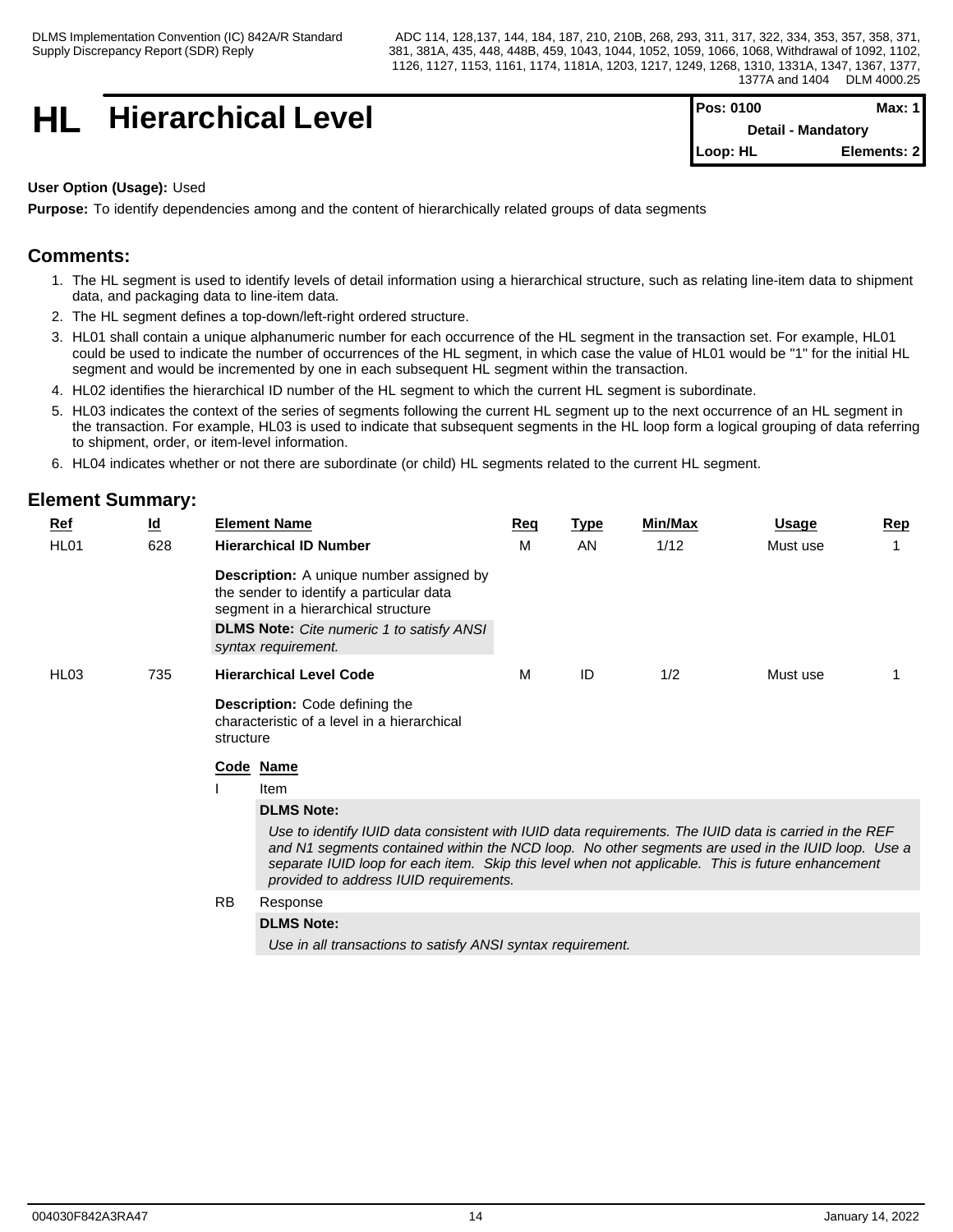### **LIN Item Identification**

| <b>IPos: 0200</b>       | Max: $1$                 |
|-------------------------|--------------------------|
|                         | <b>Detail - Optional</b> |
| $\blacksquare$ Loop: HL | Elements: 10             |

#### **User Option (Usage):** Used

**Purpose:** To specify basic item identification data

#### **Syntax Rules:**

- 1. P0405 If either LIN04 or LIN05 is present, then the other is required.
- 2. P0607 If either LIN06 or LIN07 is present, then the other is required.
- 3. P0809 If either LIN08 or LIN09 is present, then the other is required.
- 4. P1011 If either LIN10 or LIN11 is present, then the other is required.
- 5. P1213 If either LIN12 or LIN13 is present, then the other is required.
- 6. P1415 If either LIN14 or LIN15 is present, then the other is required.
- 7. P1617 If either LIN16 or LIN17 is present, then the other is required.
- 8. P1819 If either LIN18 or LIN19 is present, then the other is required.
- 9. P2021 If either LIN20 or LIN21 is present, then the other is required.
- 10. P2223 If either LIN22 or LIN23 is present, then the other is required.
- 11. P2425 If either LIN24 or LIN25 is present, then the other is required.
- 12. P2627 If either LIN26 or LIN27 is present, then the other is required.
- 13. P2829 If either LIN28 or LIN29 is present, then the other is required.
- 14. P3031 If either LIN30 or LIN31 is present, then the other is required.

#### **Semantics:**

1. LIN01 is the line item identification

#### **Comments:**

- 1. See the Data Dictionary for a complete list of IDs.
- 2. LIN02 through LIN31 provide for fifteen different product/service IDs for each item. For example: Case, Color, Drawing No., U.P.C. No., ISBN No., Model No., or SKU.

#### **DLMS Note:**

- *1. Use this segment to site the National Stock Number.*
- *2. Use remaining LIN segment to further identify an item*
- *3. For SQCR, use Code: MN.*

| <b>Ref</b>        | <u>ld</u> |         | <b>Element Name</b>                                                                                                                                     | Req | <b>Type</b> | Min/Max | Usage    | <b>Rep</b> |
|-------------------|-----------|---------|---------------------------------------------------------------------------------------------------------------------------------------------------------|-----|-------------|---------|----------|------------|
| LIN <sub>02</sub> | 235       |         | <b>Product/Service ID Qualifier</b>                                                                                                                     | м   | ID          | 2/2     | Must use |            |
|                   |           |         | <b>Description:</b> Code identifying the<br>type/source of the descriptive number used<br>in Product/Service ID (234)                                   |     |             |         |          |            |
|                   |           | needed. | <b>DLMS Note:</b> Use for materiel identification.<br>Use multiple Product/Service ID pairs as                                                          |     |             |         |          |            |
|                   |           |         | Code Name                                                                                                                                               |     |             |         |          |            |
|                   |           | A3      | <b>Locally Assigned Control Number</b>                                                                                                                  |     |             |         |          |            |
|                   |           |         | <b>DLMS Note:</b>                                                                                                                                       |     |             |         |          |            |
|                   |           |         | 1. Defense Medical Logistics Standard Support (DMLSS)/Theater Enterprise-Wide Logistics System<br>(TEWLS) use to cite the Local Catalog Identification. |     |             |         |          |            |
|                   |           |         | 2. DLMS enhancement; see introductory DLMS Note 3a. Refer to ADC 322.                                                                                   |     |             |         |          |            |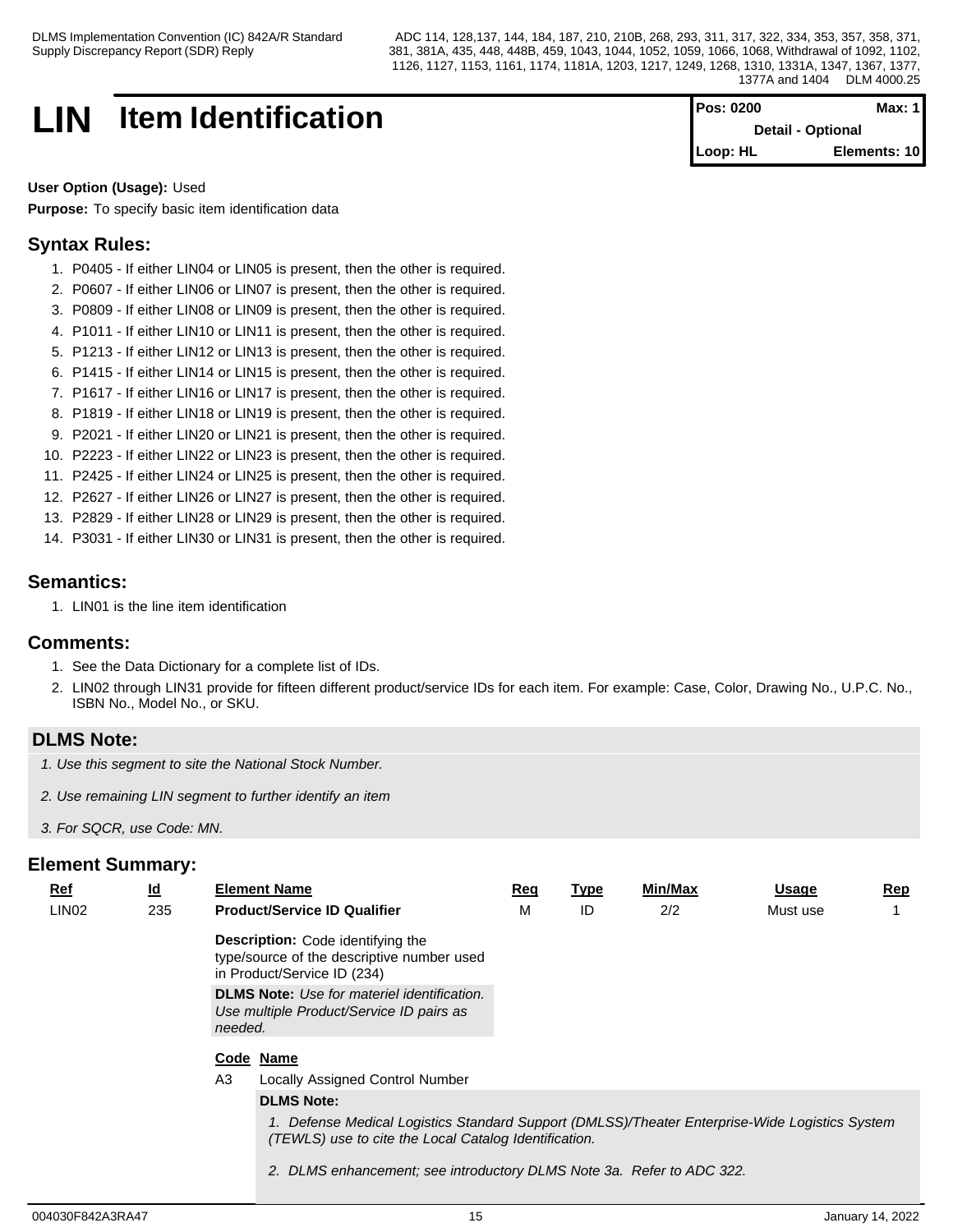**Code Name**

ADC 114, 128,137, 144, 184, 187, 210, 210B, 268, 293, 311, 317, 322, 334, 353, 357, 358, 371, 381, 381A, 435, 448, 448B, 459, 1043, 1044, 1052, 1059, 1066, 1068, Withdrawal of 1092, 1102, 1126, 1127, 1153, 1161, 1174, 1181A, 1203, 1217, 1249, 1268, 1310, 1331A, 1347, 1367, 1377, 1377A and 1404 DLM 4000.25

|                   |     |           | 3. Under DLMS, field length is restricted to a maximum of 30 positions.                                                                                                                                                                                                                                                                                                                                                                                                                                                                                              |   |    |      |          |   |
|-------------------|-----|-----------|----------------------------------------------------------------------------------------------------------------------------------------------------------------------------------------------------------------------------------------------------------------------------------------------------------------------------------------------------------------------------------------------------------------------------------------------------------------------------------------------------------------------------------------------------------------------|---|----|------|----------|---|
|                   |     | <b>FS</b> | National Stock Number                                                                                                                                                                                                                                                                                                                                                                                                                                                                                                                                                |   |    |      |          |   |
|                   |     |           | <b>DLMS Note:</b>                                                                                                                                                                                                                                                                                                                                                                                                                                                                                                                                                    |   |    |      |          |   |
|                   |     |           | 1. Use to identify the NSN for the materiel.                                                                                                                                                                                                                                                                                                                                                                                                                                                                                                                         |   |    |      |          |   |
|                   |     |           | 2. For FS: WebSDR field length = 13                                                                                                                                                                                                                                                                                                                                                                                                                                                                                                                                  |   |    |      |          |   |
|                   |     | MG        | Manufacturer's Part Number                                                                                                                                                                                                                                                                                                                                                                                                                                                                                                                                           |   |    |      |          |   |
|                   |     |           | <b>DLMS Note:</b>                                                                                                                                                                                                                                                                                                                                                                                                                                                                                                                                                    |   |    |      |          |   |
|                   |     |           | 1. Use to identify the part number for the item.                                                                                                                                                                                                                                                                                                                                                                                                                                                                                                                     |   |    |      |          |   |
|                   |     |           | 2. May be used to identify the supplier-assigned part number when applicable to a DoD EMALL or GSA<br>Advantage/Global internet order from a vendor catalog. When used for supplier part number, identify<br>the associated CAGE at 2/LIN04. Refer to ADC 1068.                                                                                                                                                                                                                                                                                                      |   |    |      |          |   |
|                   |     |           | 3. For MG: WebSDR field length = 32                                                                                                                                                                                                                                                                                                                                                                                                                                                                                                                                  |   |    |      |          |   |
|                   |     | sw        | <b>Stock Number</b>                                                                                                                                                                                                                                                                                                                                                                                                                                                                                                                                                  |   |    |      |          |   |
|                   |     |           | <b>DLMS Note:</b>                                                                                                                                                                                                                                                                                                                                                                                                                                                                                                                                                    |   |    |      |          |   |
|                   |     |           | 1. Use to identify the local stock number (LSN).                                                                                                                                                                                                                                                                                                                                                                                                                                                                                                                     |   |    |      |          |   |
|                   |     |           | 2. When used for a unit of use LSN applicable to NSN materiel, the applicable NSN will be included for<br>cross-reference.                                                                                                                                                                                                                                                                                                                                                                                                                                           |   |    |      |          |   |
|                   |     |           | 3. When used for a unit of use LSN applicable to part numbered items, the original part-numbered item<br>LSN will also be included for cross-reference.                                                                                                                                                                                                                                                                                                                                                                                                              |   |    |      |          |   |
|                   |     |           | 4. Authorized DLMS enhancement under DLA industrial activity support agreement. Refer to ADC<br>381/ Approved Addendum 381A.                                                                                                                                                                                                                                                                                                                                                                                                                                         |   |    |      |          |   |
|                   |     | ZZ        | Mutually Defined                                                                                                                                                                                                                                                                                                                                                                                                                                                                                                                                                     |   |    |      |          |   |
|                   |     |           | <b>DLMS Note:</b>                                                                                                                                                                                                                                                                                                                                                                                                                                                                                                                                                    |   |    |      |          |   |
|                   |     |           | 1. Use to identify materiel by other than NSN or part number.                                                                                                                                                                                                                                                                                                                                                                                                                                                                                                        |   |    |      |          |   |
|                   |     |           | 2. Field length restricted to 15                                                                                                                                                                                                                                                                                                                                                                                                                                                                                                                                     |   |    |      |          |   |
|                   |     |           |                                                                                                                                                                                                                                                                                                                                                                                                                                                                                                                                                                      |   |    |      |          |   |
| LIN <sub>03</sub> | 234 |           | <b>Product/Service ID</b>                                                                                                                                                                                                                                                                                                                                                                                                                                                                                                                                            | M | AN | 1/48 | Must use | 1 |
|                   |     |           | Description: Identifying number for a<br>product or service                                                                                                                                                                                                                                                                                                                                                                                                                                                                                                          |   |    |      |          |   |
| LIN <sub>04</sub> | 235 |           | <b>Product/Service ID Qualifier</b>                                                                                                                                                                                                                                                                                                                                                                                                                                                                                                                                  | Χ | ID | 2/2  | Used     | 1 |
|                   |     |           | Description: Code identifying the<br>type/source of the descriptive number used<br>in Product/Service ID (234)                                                                                                                                                                                                                                                                                                                                                                                                                                                       |   |    |      |          |   |
|                   |     |           | <b>DLMS Note:</b> Use to further identify an item.<br>Use multiple Product/Service ID pairs as<br>needed. The sequence of data content for<br>secondary materiel identification is<br>dependent upon the applicable primary<br>materiel identification. The preferred<br>sequence of secondary information is:<br>manufacturer's (or supplier's) part number;<br>manufacturer's (or supplier's) CAGE code;<br>nomenclature. However, part number,<br>manufacturer's CAGE code, and<br>nomenclature may be cited in any order<br>without causing transaction failure. |   |    |      |          |   |
|                   |     |           | Code Name                                                                                                                                                                                                                                                                                                                                                                                                                                                                                                                                                            |   |    |      |          |   |
|                   |     | <b>CN</b> | <b>Commodity Name</b><br><b>DLMS Note:</b>                                                                                                                                                                                                                                                                                                                                                                                                                                                                                                                           |   |    |      |          |   |

004030F842A3RA47 16 January 14, 2022

*1. Use to identify the nomenclature associated with the item identified.*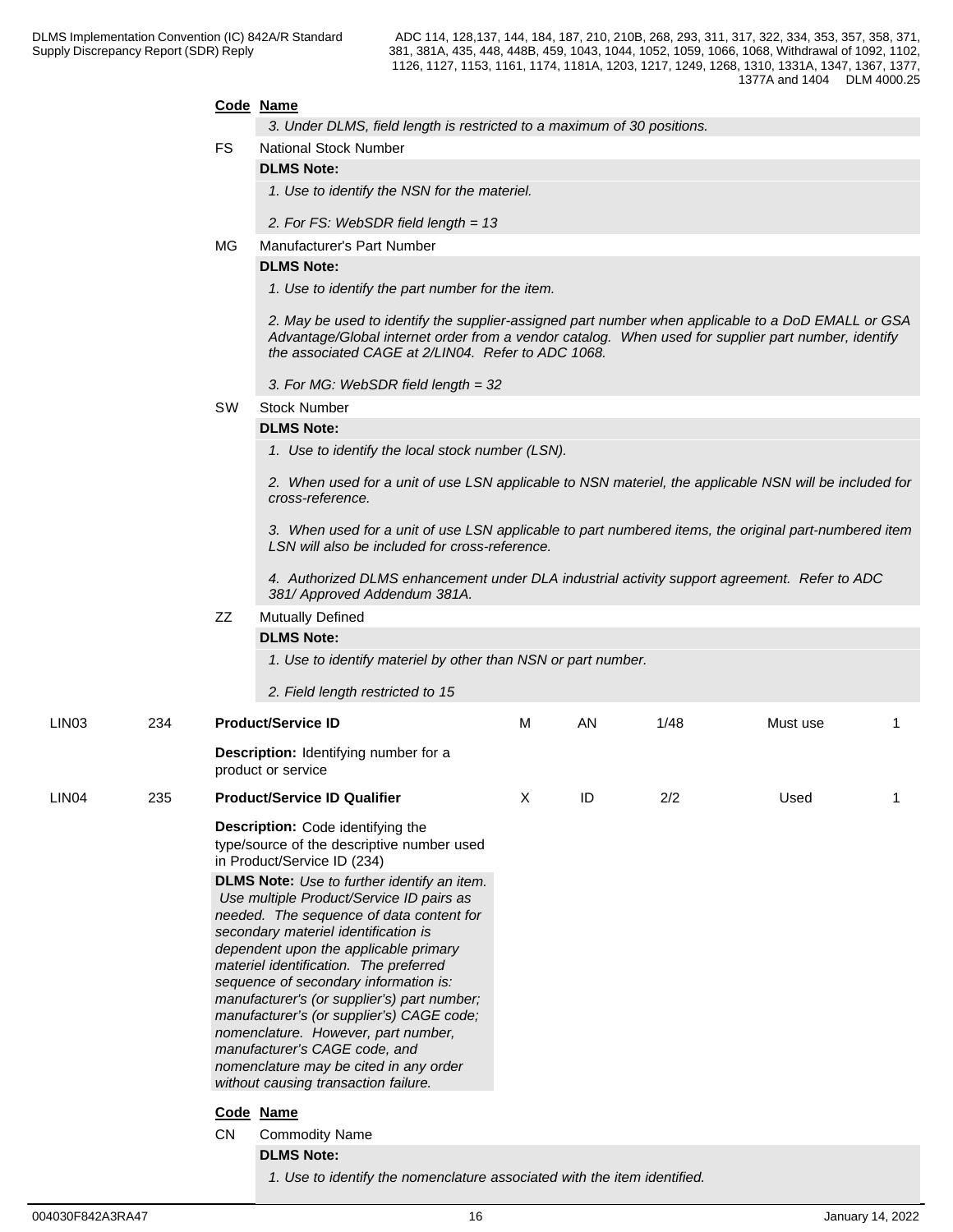|                   |     |           | Code Name<br>2. For CN: WebSDR field length = 25.                                                                                                                                                                                                                                           |   |    |      |      |   |
|-------------------|-----|-----------|---------------------------------------------------------------------------------------------------------------------------------------------------------------------------------------------------------------------------------------------------------------------------------------------|---|----|------|------|---|
|                   |     | <b>FS</b> | <b>National Stock Number</b>                                                                                                                                                                                                                                                                |   |    |      |      |   |
|                   |     |           | <b>DLMS Note:</b>                                                                                                                                                                                                                                                                           |   |    |      |      |   |
|                   |     |           | 1. Use to identify the NSN.<br>2. The NSN is provided as a cross-reference when unit of use indicator is included and the Local Stock<br>Number (LSN) is identified as the primary materiel identification. Authorized DLMS enhancement under<br>DLA industrial activity support agreement. |   |    |      |      |   |
|                   |     |           |                                                                                                                                                                                                                                                                                             |   |    |      |      |   |
|                   |     | <b>MG</b> | Manufacturer's Part Number                                                                                                                                                                                                                                                                  |   |    |      |      |   |
|                   |     |           | <b>DLMS Note:</b><br>1. Use to identify the part number when primary materiel identification is previously identified.                                                                                                                                                                      |   |    |      |      |   |
|                   |     |           | 2. For MG: WebSDR field length = 32.                                                                                                                                                                                                                                                        |   |    |      |      |   |
|                   |     | MN        | Model Number                                                                                                                                                                                                                                                                                |   |    |      |      |   |
|                   |     | SW        | <b>Stock Number</b>                                                                                                                                                                                                                                                                         |   |    |      |      |   |
|                   |     |           | <b>DLMS Note:</b>                                                                                                                                                                                                                                                                           |   |    |      |      |   |
|                   |     |           | 1. Use to identify the local stock number (LSN).                                                                                                                                                                                                                                            |   |    |      |      |   |
|                   |     |           | 2. The LSN is provided as a cross-reference when unit of use indicator is included and the unit of use<br>LSN is identified as the primary materiel identification. Authorized DLMS enhancement under DLA<br>industrial activity support agreement.                                         |   |    |      |      |   |
|                   |     | ZΒ        | Commercial and Government Entity (CAGE) Code                                                                                                                                                                                                                                                |   |    |      |      |   |
|                   |     |           | <b>DLMS Note:</b>                                                                                                                                                                                                                                                                           |   |    |      |      |   |
|                   |     |           | 1. Use to identify manufacturer (or supplier) associated with a previously identified part number.                                                                                                                                                                                          |   |    |      |      |   |
|                   |     |           | 2. May be used to identify the supplier CAGE when applicable to a DoD EMALL or GSA<br>Advantage/Global internet order from a vendor catalog.                                                                                                                                                |   |    |      |      |   |
| LIN <sub>05</sub> | 234 |           | <b>Product/Service ID</b>                                                                                                                                                                                                                                                                   | Χ | AN | 1/48 | Used |   |
|                   |     |           | Description: Identifying number for a<br>product or service                                                                                                                                                                                                                                 |   |    |      |      |   |
| LIN <sub>06</sub> | 235 |           | <b>Product/Service ID Qualifier</b>                                                                                                                                                                                                                                                         | X | ID | 2/2  | Used | 1 |
|                   |     |           | <b>Description:</b> Code identifying the<br>type/source of the descriptive number used<br>in Product/Service ID (234)<br><b>DLMS Note:</b> Use to further identify an item.<br>Use multiple Product/Service ID pairs as                                                                     |   |    |      |      |   |
|                   |     | needed.   |                                                                                                                                                                                                                                                                                             |   |    |      |      |   |
|                   |     | <b>CN</b> | Code Name<br><b>Commodity Name</b><br><b>DLMS Note:</b><br>1. Use to identify the nomenclature associated with the item identified.<br>2. For CN: WebSDR field length = 25.                                                                                                                 |   |    |      |      |   |
|                   |     | МG        | Manufacturer's Part Number                                                                                                                                                                                                                                                                  |   |    |      |      |   |
|                   |     |           | <b>DLMS Note:</b>                                                                                                                                                                                                                                                                           |   |    |      |      |   |
|                   |     |           | 1. Use to identify the part number when primary materiel identification is provided by NSN and LSN.                                                                                                                                                                                         |   |    |      |      |   |
|                   |     |           | 2. For MG: WebSDR field length = 32.                                                                                                                                                                                                                                                        |   |    |      |      |   |
|                   |     | ΖB        | Commercial and Government Entity (CAGE) Code                                                                                                                                                                                                                                                |   |    |      |      |   |
|                   |     |           | <b>DLMS Note:</b><br>Use to identify manufacturer associated with a previously identified part number.                                                                                                                                                                                      |   |    |      |      |   |
|                   |     |           |                                                                                                                                                                                                                                                                                             |   |    |      |      |   |
| LIN07             | 234 |           | <b>Product/Service ID</b>                                                                                                                                                                                                                                                                   | X | AN | 1/48 | Used |   |

**Description:** Identifying number for a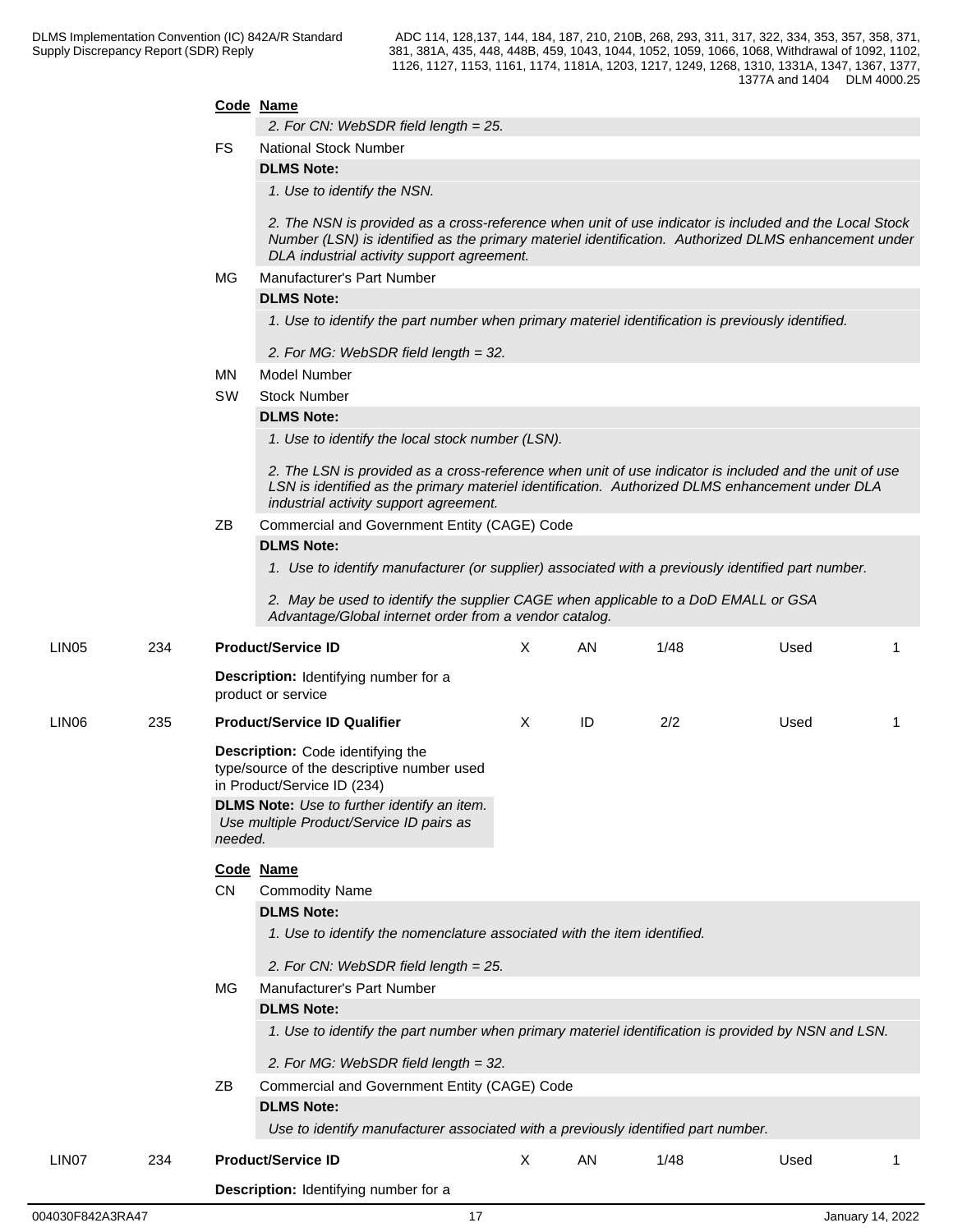| $Ref$             | $\underline{\mathsf{Id}}$ | <b>Element Name</b><br><b>Req</b><br>product or service                                                                                                                                                                                                                                                                                                              |         | <b>Type</b> | Min/Max | <b>Usage</b> | <b>Rep</b>  |
|-------------------|---------------------------|----------------------------------------------------------------------------------------------------------------------------------------------------------------------------------------------------------------------------------------------------------------------------------------------------------------------------------------------------------------------|---------|-------------|---------|--------------|-------------|
|                   |                           |                                                                                                                                                                                                                                                                                                                                                                      |         |             |         |              |             |
| LIN <sub>08</sub> | 235                       | <b>Product/Service ID Qualifier</b><br>Description: Code identifying the<br>type/source of the descriptive number used<br>in Product/Service ID (234)<br><b>DLMS Note:</b> Use to further identify an item.<br>Use multiple Product/Service ID pairs as<br>needed.                                                                                                   | O       | ID          | 2/2     | Used         | 1           |
|                   |                           | Code Name                                                                                                                                                                                                                                                                                                                                                            |         |             |         |              |             |
|                   |                           | <b>CN</b><br><b>Commodity Name</b>                                                                                                                                                                                                                                                                                                                                   |         |             |         |              |             |
|                   |                           | <b>DLMS Note:</b><br>1. Use to identify the nomenclature associated with the item identified.<br>2. For CN: WebSDR field length = 25.                                                                                                                                                                                                                                |         |             |         |              |             |
|                   |                           | Manufacturer's Part Number<br>MG                                                                                                                                                                                                                                                                                                                                     |         |             |         |              |             |
|                   |                           | <b>DLMS Note:</b>                                                                                                                                                                                                                                                                                                                                                    |         |             |         |              |             |
|                   |                           | 1. Use to identify the part number when primary materiel identification is previously identified.<br>2. For MG: WebSDR field length = 32.<br>Commercial and Government Entity (CAGE) Code<br>ΖB<br><b>DLMS Note:</b><br>Use to identify manufacturer associated with a previously identified part number.                                                            |         |             |         |              |             |
| LIN <sub>09</sub> | 234                       | <b>Product/Service ID</b>                                                                                                                                                                                                                                                                                                                                            | O       | AN          | 1/48    | Used         |             |
|                   |                           | Description: Identifying number for a<br>product or service                                                                                                                                                                                                                                                                                                          |         |             |         |              |             |
| LIN <sub>10</sub> | 235                       | <b>Product/Service ID Qualifier</b>                                                                                                                                                                                                                                                                                                                                  | O       | ID          | 2/2     | Used         | 1           |
|                   |                           | Description: Code identifying the<br>type/source of the descriptive number used<br>in Product/Service ID (234)<br><b>DLMS Note:</b> Material Identification on the<br>SDR reply is not required. May be used to<br>relate disposition to a specific item where<br>multiple NSNs/part numbers were reported<br>on a single SDR.<br>All valid standard codes are used. |         |             |         |              |             |
| <b>LIN11</b>      | 234                       | <b>Product/Service ID</b>                                                                                                                                                                                                                                                                                                                                            | $\circ$ | AN          | 1/48    | Used         | $\mathbf 1$ |
|                   |                           | Description: Identifying number for a<br>product or service                                                                                                                                                                                                                                                                                                          |         |             |         |              |             |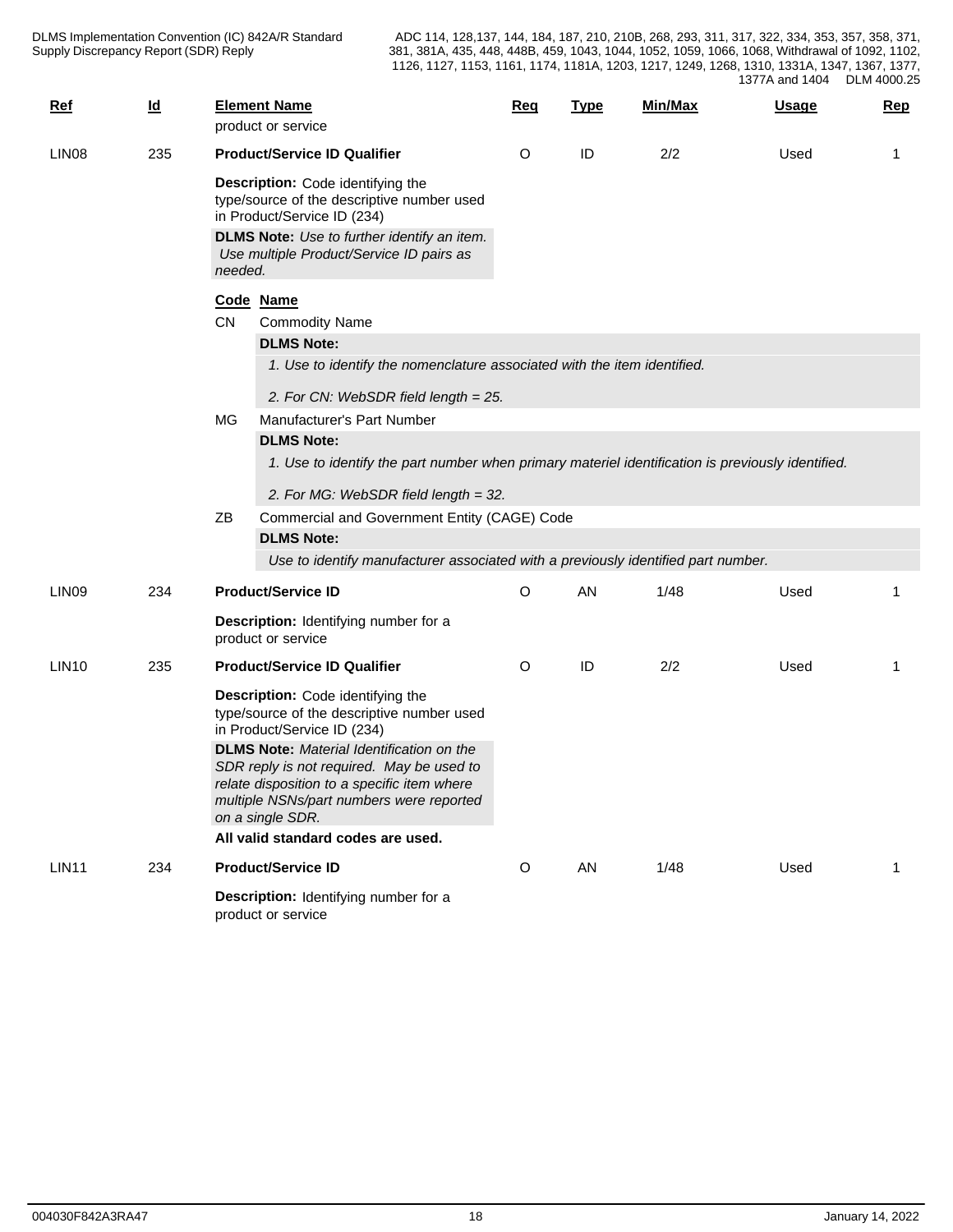### **DTM** Date/Time Reference

| <b>Pos: 0600</b>         | Max: >1     |  |
|--------------------------|-------------|--|
| <b>Detail - Optional</b> |             |  |
| $\blacksquare$ Loop: HL  | Elements: 2 |  |

**User Option (Usage):** Used

**Purpose:** To specify pertinent dates and times

### **Syntax Rules:**

- 1. C0403 If DTM04 is present, then DTM03 is required.
- 2. P0506 If either DTM05 or DTM06 is present, then the other is required.
- 3. R020305 At least one of DTM02, DTM03 or DTM05 is required.

#### **DLMS Note:**

*Use multiple repetitions as needed to identify dates associated with the complaint.*

| <b>Ref</b> | $\underline{\mathsf{Id}}$                                |      | <b>Element Name</b>                                                                                         | Req | <b>Type</b> | Min/Max | <b>Usage</b> | Rep |
|------------|----------------------------------------------------------|------|-------------------------------------------------------------------------------------------------------------|-----|-------------|---------|--------------|-----|
| DTM01      | 374                                                      |      | <b>Date/Time Qualifier</b>                                                                                  | M   | ID          | 3/3     | Must use     |     |
|            |                                                          |      | <b>Description:</b> Code specifying type of date<br>or time, or both date and time                          |     |             |         |              |     |
|            | <b>DLMS Note:</b> The following codes are<br>authorized. |      |                                                                                                             |     |             |         |              |     |
|            |                                                          |      | Code Name                                                                                                   |     |             |         |              |     |
|            |                                                          | 975  | Notice                                                                                                      |     |             |         |              |     |
|            |                                                          |      | <b>DLMS Note:</b>                                                                                           |     |             |         |              |     |
|            |                                                          |      | 1. Use to identify the SDR reply date.                                                                      |     |             |         |              |     |
|            |                                                          |      | 2. This is the date when the Completion Notice (CN) is generated by the submitter.                          |     |             |         |              |     |
| DTM02      | 373                                                      | Date |                                                                                                             | X   | DT          | 8/8     | Must use     |     |
|            |                                                          |      | Description: Date expressed as<br>CCYYMMDD where CC represents the first<br>two digits of the calendar year |     |             |         |              |     |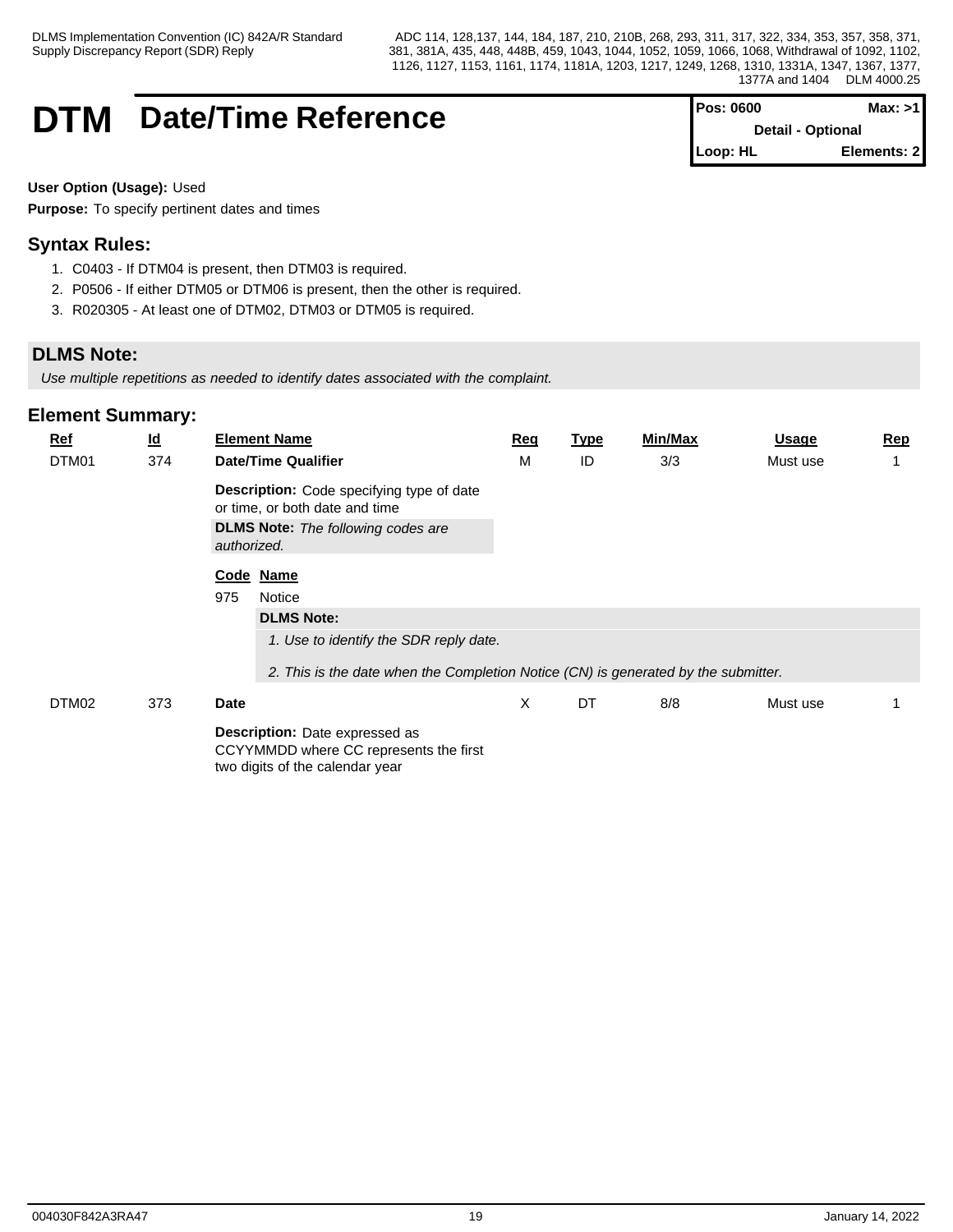### **REF** Reference Identification

| <b>Pos: 0700</b>         | Max: >1     |  |
|--------------------------|-------------|--|
| <b>Detail - Optional</b> |             |  |
| Loop: HL                 | Elements: 4 |  |

#### **User Option (Usage):** Used

**Purpose:** To specify identifying information

#### **Syntax Rules:**

1. R0203 - At least one of REF02 or REF03 is required.

#### **Semantics:**

1. REF04 contains data relating to the value cited in REF02.

#### **DLMS Note:**

*Must use to identify the requisition document number. Use multiple repetitions as needed to identify additional reference numbers associated with a complaint.*

#### **Element Summary:**

| <b>Ref</b> | <u>ld</u> |                | <b>Element Name</b>                                                                                                                                                                                                                                                                                                       | <b>Req</b> | <b>Type</b> | Min/Max | <b>Usage</b> | Rep |  |  |  |
|------------|-----------|----------------|---------------------------------------------------------------------------------------------------------------------------------------------------------------------------------------------------------------------------------------------------------------------------------------------------------------------------|------------|-------------|---------|--------------|-----|--|--|--|
| REF01      | 128       |                | <b>Reference Identification Qualifier</b>                                                                                                                                                                                                                                                                                 | M          | ID          | 2/3     | Must use     | 1   |  |  |  |
|            |           |                | Description: Code qualifying the<br>Reference Identification                                                                                                                                                                                                                                                              |            |             |         |              |     |  |  |  |
|            |           | authorized.    | <b>DLMS Note:</b> 1. The following codes are                                                                                                                                                                                                                                                                              |            |             |         |              |     |  |  |  |
|            |           | and PWC.       | 2. For SQCR use Codes: 86,9R, IL, NN, TN                                                                                                                                                                                                                                                                                  |            |             |         |              |     |  |  |  |
|            |           |                | Code Name                                                                                                                                                                                                                                                                                                                 |            |             |         |              |     |  |  |  |
|            |           | 86             | <b>Operation Number</b>                                                                                                                                                                                                                                                                                                   |            |             |         |              |     |  |  |  |
|            |           |                | <b>DLMS Note:</b>                                                                                                                                                                                                                                                                                                         |            |             |         |              |     |  |  |  |
|            |           |                | 1. Use to identify the Key Operation (KO) Number associated with the JO.                                                                                                                                                                                                                                                  |            |             |         |              |     |  |  |  |
|            |           |                | 2. Authorized DLMS enhancement for industrial activity support. Refer to ADC 371.                                                                                                                                                                                                                                         |            |             |         |              |     |  |  |  |
|            |           | 9R             | Job Order Number                                                                                                                                                                                                                                                                                                          |            |             |         |              |     |  |  |  |
|            |           |                | <b>DLMS Note:</b>                                                                                                                                                                                                                                                                                                         |            |             |         |              |     |  |  |  |
|            |           |                | 1. Use to identify Job Order (JO) Number.                                                                                                                                                                                                                                                                                 |            |             |         |              |     |  |  |  |
|            |           |                | 2. Authorized DLMS enhancement for industrial activity support. Refer to ADC 371.                                                                                                                                                                                                                                         |            |             |         |              |     |  |  |  |
|            |           | BY             | <b>Repair Category Number</b>                                                                                                                                                                                                                                                                                             |            |             |         |              |     |  |  |  |
|            |           |                | <b>DLMS Note:</b>                                                                                                                                                                                                                                                                                                         |            |             |         |              |     |  |  |  |
|            |           |                | 1. Use to identify SA product quality deficient item as new or repaired/overhauled (N=New,<br>R=Repaired/Overhauled).                                                                                                                                                                                                     |            |             |         |              |     |  |  |  |
|            |           |                | 2. Use for SDRs for discrepant shipments from commercial activity reported on Document Type 9/P to<br>distinguish from new procurement. Enter Code R for commercial returns from repair, non-destructive<br>test/evaluation, assembly, disassembly, reclamation, and conversion/modification. Refer to ADC 1268.          |            |             |         |              |     |  |  |  |
|            |           | F <sub>8</sub> | Original Reference Number                                                                                                                                                                                                                                                                                                 |            |             |         |              |     |  |  |  |
|            |           |                | <b>DLMS Note:</b>                                                                                                                                                                                                                                                                                                         |            |             |         |              |     |  |  |  |
|            |           |                | 1. Use to identify the SDR Customer Reference Number when provided separately. Component SDR<br>applications maintain this number and perpetuate to outgoing transactions. Must use alphanumeric<br>characters only with no special characters or DAAS will reject as DAAS Reject upon submission. Refer<br>to ADC 1331A. |            |             |         |              |     |  |  |  |
|            |           |                | 2. May be used when a manually assigned reference number is to be retained as a cross-reference to a<br>system assigned number.                                                                                                                                                                                           |            |             |         |              |     |  |  |  |

*3. Used for FMS SDRs to ensure visibility of the ILCO assigned control number within Component SDR*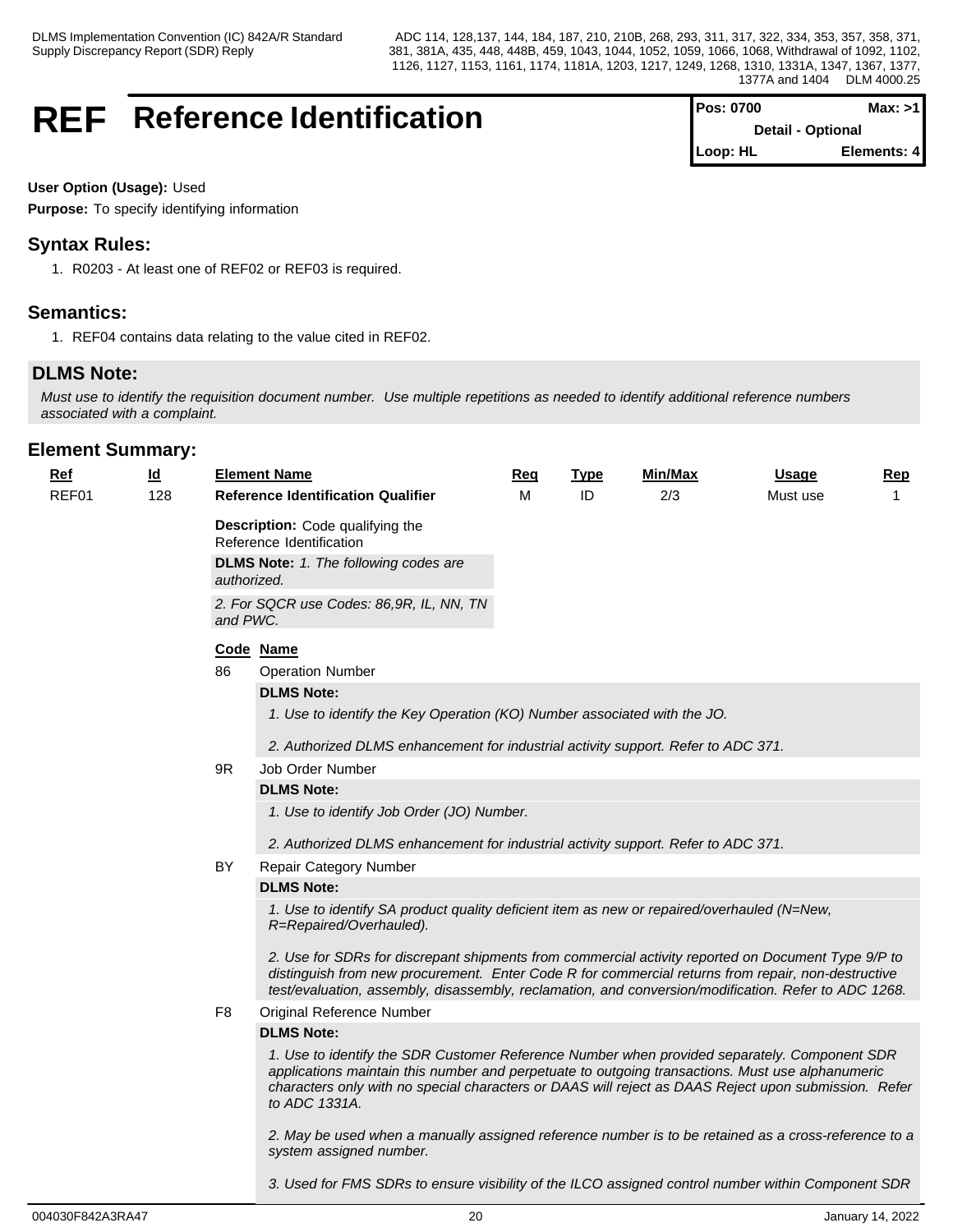#### **Code Name**

*applications.*

*4. Use to identify the Air Force maintenance document number/suffix associated with an SDR resulting from depot denial under DLA/AF industrial activity support agreement. The number is constructed with the M-series maintenance site identifier in the first six positions of the document number. Refer to ADC 334.*

*5. Use to identify the Navy maintenance document number/suffix associated with an SDR resulting from DLA stock positioning/procurement action/requisitioning from another Component source of supply. The Navy document number/suffix (normally applicable to the requisition alert) will be perpetuated from the Prepositioned Materiel Receipt Document (PMRD) provided by DLA under DLA/Navy industrial activity support agreement. Refer to ADC 371.*

*6. For F8: WebSDR maximum field length = 18.*

HN Hazardous Certification Number

#### **DLMS Note:**

*Use to provide or perpetuate the yes/no Hazardous Materiel Indicator in the REF02 specifying if the shipment contains hazardous materiels (including explosives/ammunition).*

NN Nonconformance Report Number

#### **DLMS Note:**

*1. Use to identify the submitting system's SDR report control number. This will be the originator's system assigned number. Identify the originating system in REF03 (see REF03 for values).*

*2. Must use a second REF segment to identify the applicable DoD WebSDR control number when one was provided on the SDR report.*

*3. A WebSDR control number will be assigned to transactions during processing if not previously assigned. WebSDR transaction processing will repeat the REF segment if to include each previously identified SDR report control number on the outgoing transaction; Component applications need not repeat all applicable values.*

*4. Must use alphanumeric characters only with no special characters or DAAS will reject as DAAS Reject upon submission. Refer to ADC 1331A.*

*5. For NN: WebSDR maximum field length = 20 (actual length for originating applications will differ)*

*6. Use multiple occurrences of the REF segment as needed to identify applicable report control numbers.*

*.7. Use to indicate the originator's SQCR report control number.*

*8. Identify the number in REF02 and the originating system (e.g., EBS for DLA) for the reply transaction in REF03.*

*9.The SQCR report control number is defined as 9 position alphanumeric.*

QR Quality Report Number

#### **DLMS Note:**

*1. Use to identify the PQDR report control number (RCN) for cross reference to the associated PQDR.*

*2. Applicable SDR replies resulting from Security Assistance quality-related deficiencies reported via an SDR transaction exchange.* 

*3. Applicable to SDR replies resulting from Distribution Depot PQDR exhibit receipt notices reported via SDR transaction exchange.*

- *4. Refer to ADC 268.*
- *5. For QR: WebSDR field length =15*
- SI Shipper's Identifying Number for Shipment (SID)

#### **DLMS Note:**

*1. This is the contractor-assigned shipment number, e.g. vendor shipments invoiced via the Mechanization of Contract Administration Services (MOCAS) system are identified by a shipment number formatted as three alpha and four numeric characters (may include 1 position shipment number*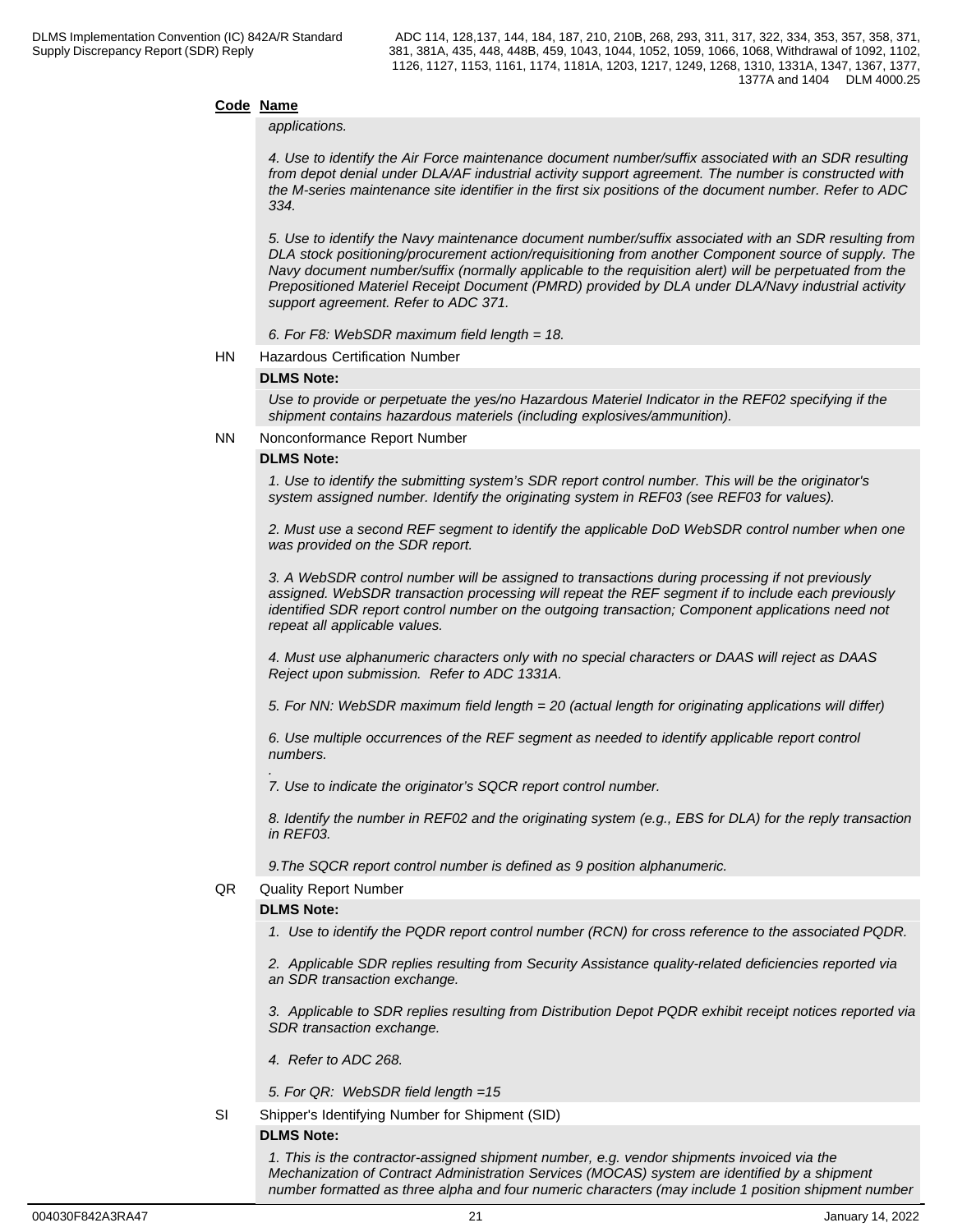|       |     |                    | Code Name                                                                                                                                                                                                                      |   |    |      |          |    |
|-------|-----|--------------------|--------------------------------------------------------------------------------------------------------------------------------------------------------------------------------------------------------------------------------|---|----|------|----------|----|
|       |     |                    | suffix).                                                                                                                                                                                                                       |   |    |      |          |    |
|       |     |                    | 2. DoD action activities responsible for contracted vendor shipments are required to populate the<br>contractor-assigned Shipment Number when applicable and not provided by the submitter.                                    |   |    |      |          |    |
|       |     |                    | For SI: WebSDR maximum field length $= 22$                                                                                                                                                                                     |   |    |      |          |    |
|       |     | TN                 | <b>Transaction Reference Number</b>                                                                                                                                                                                            |   |    |      |          |    |
|       |     |                    | <b>DLMS Note:</b>                                                                                                                                                                                                              |   |    |      |          |    |
|       |     |                    | 1. Use to indicate the requisition document number.                                                                                                                                                                            |   |    |      |          |    |
|       |     |                    | 2. For TN: WebSDR field length = 14                                                                                                                                                                                            |   |    |      |          |    |
|       |     |                    | 3. Use to enter the applicable document from the original SQCR. (The SQCR document number may be<br>system-generated/assigned by the storage activity when a document number is no longer associated                           |   |    |      |          |    |
|       |     |                    | with materiel in storage; field length = $14$ ).                                                                                                                                                                               |   |    |      |          |    |
|       |     | WO.                | Work Order Number                                                                                                                                                                                                              |   |    |      |          |    |
|       |     |                    | <b>DLMS Note:</b>                                                                                                                                                                                                              |   |    |      |          |    |
|       |     |                    | 1. Use to identify the Build Directive Number (BDN) for medical/surgical or other component<br>assembly/kit.                                                                                                                   |   |    |      |          |    |
|       |     |                    | 2. For future consideration, a data maintenance action was approved in X12 version 5010. The<br>approved code/name is "BDN - Build Directive Number."                                                                          |   |    |      |          |    |
|       |     |                    | PWC Preliminary Work Candidate Number                                                                                                                                                                                          |   |    |      |          |    |
|       |     |                    | <b>DLMS Note:</b>                                                                                                                                                                                                              |   |    |      |          |    |
|       |     |                    | 1. Use to identify a Requisition Alert Document Number.                                                                                                                                                                        |   |    |      |          |    |
|       |     |                    | 2. Authorized DLMS enhancement under DLA industrial activity support agreement. Refer to ADC 381.                                                                                                                              |   |    |      |          |    |
| REF02 | 127 |                    | <b>Reference Identification</b>                                                                                                                                                                                                | X | AN | 1/50 | Must use | 1  |
|       |     | Qualifier          | Description: Reference information as<br>defined for a particular Transaction Set or<br>as specified by the Reference Identification                                                                                           |   |    |      |          |    |
| REF03 | 352 | <b>Description</b> |                                                                                                                                                                                                                                | X | AN | 1/80 | Used     | -1 |
|       |     | content<br>REF01:  | <b>Description:</b> A free-form description to<br>clarify the related data elements and their<br><b>DLMS Note:</b> Use to identify the<br>generating-system associated with the SDR<br>report control number identified in the |   |    |      |          |    |
|       |     |                    | • WEBSDR - The DoD WebSDR control<br>number must be perpetuated to all<br>transactions once assigned                                                                                                                           |   |    |      |          |    |
|       |     |                    | • ISDR - Distribution Standard System<br>(DSS) Incoming SDR                                                                                                                                                                    |   |    |      |          |    |
|       |     |                    | • ADRS - DSS Automated Discrepancy<br><b>Reporting System</b>                                                                                                                                                                  |   |    |      |          |    |
|       |     |                    | • BSM - DLA Enterprise Business System<br>(EBS) (formerly Business System<br>Modernization (BSM))                                                                                                                              |   |    |      |          |    |
|       |     | Program)           | • LMP - Army Logistics Modernization                                                                                                                                                                                           |   |    |      |          |    |
|       |     |                    | • NAVSEA-PDREP - Product Data<br>Reporting and Evaluation Program<br>Automated Information System<br>(Navy-sponsored multi-Service use)                                                                                        |   |    |      |          |    |
|       |     |                    | • D035K - Air Force Stock Control System                                                                                                                                                                                       |   |    |      |          |    |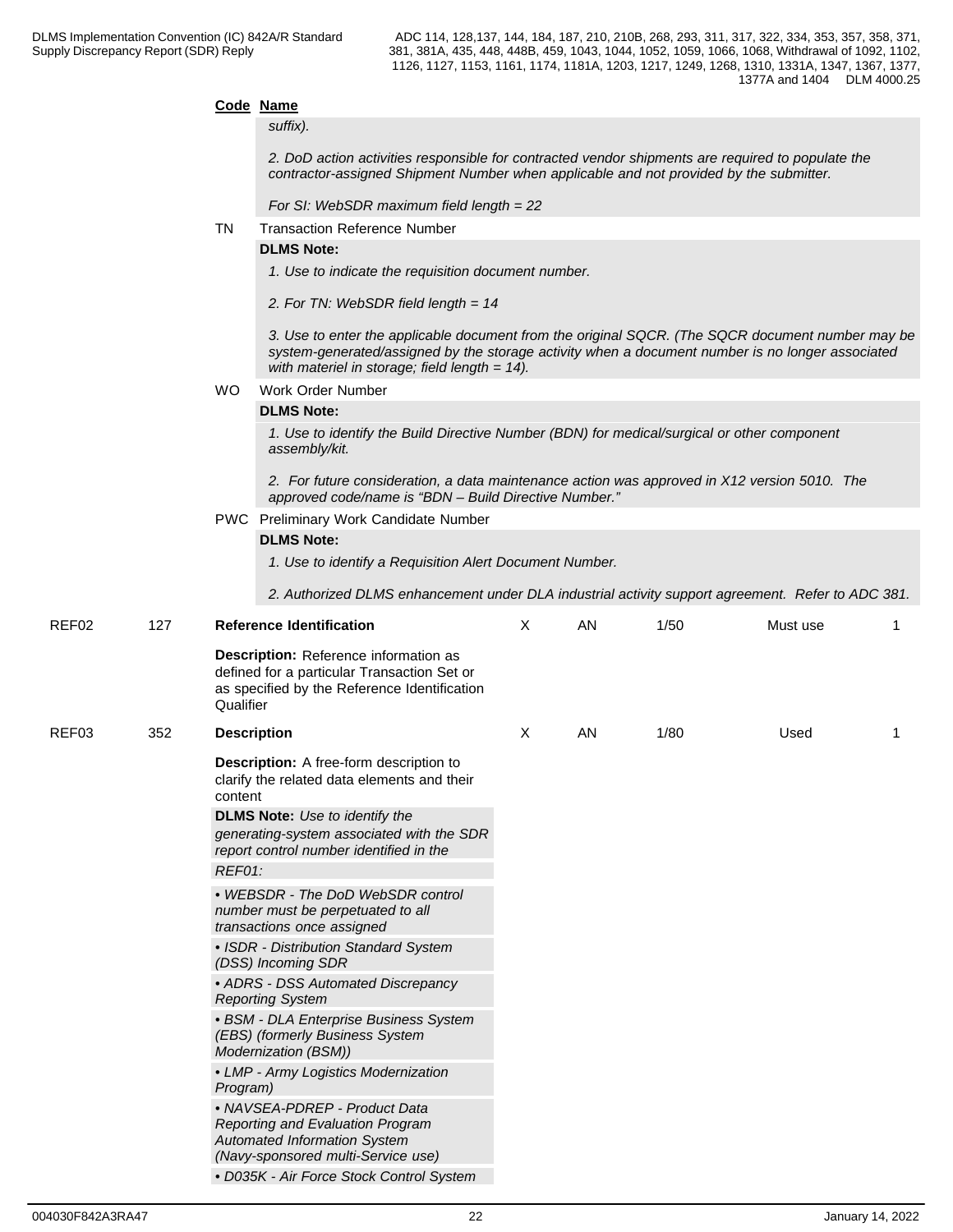| Ref      | <u>ld</u> | <b>Element Name</b>                             |                                                                                                                                                        | Reg                                                                                                                                                                                                                                                                                                         | <b>Type</b> | Min/Max | <b>Usage</b> | Rep |  |  |  |
|----------|-----------|-------------------------------------------------|--------------------------------------------------------------------------------------------------------------------------------------------------------|-------------------------------------------------------------------------------------------------------------------------------------------------------------------------------------------------------------------------------------------------------------------------------------------------------------|-------------|---------|--------------|-----|--|--|--|
|          |           | • ESS - Air Force Enterprise<br>Solution-Supply |                                                                                                                                                        |                                                                                                                                                                                                                                                                                                             |             |         |              |     |  |  |  |
|          |           | $(SDR-A)$                                       | • ILCO - Air Force Security Assistance and<br>Cooperation Directorate SDR-Automation                                                                   |                                                                                                                                                                                                                                                                                                             |             |         |              |     |  |  |  |
|          |           |                                                 | • GSA - GSA Vision system                                                                                                                              |                                                                                                                                                                                                                                                                                                             |             |         |              |     |  |  |  |
|          |           |                                                 | • WMS - Warehouse Management System                                                                                                                    |                                                                                                                                                                                                                                                                                                             |             |         |              |     |  |  |  |
| REF04    | C040      |                                                 | Reference Identifier                                                                                                                                   | O                                                                                                                                                                                                                                                                                                           | Comp        |         | Used         |     |  |  |  |
|          |           | Qualifier                                       | <b>Description:</b> To identify one or more<br>reference numbers or identification<br>numbers as specified by the Reference                            |                                                                                                                                                                                                                                                                                                             |             |         |              |     |  |  |  |
| REF04-01 | 128       |                                                 | <b>Reference Identification Qualifier</b>                                                                                                              | М                                                                                                                                                                                                                                                                                                           | ID          | 2/3     | Must use     |     |  |  |  |
|          |           |                                                 | Description: Code qualifying the<br>Reference Identification                                                                                           |                                                                                                                                                                                                                                                                                                             |             |         |              |     |  |  |  |
|          |           | Code Name                                       |                                                                                                                                                        |                                                                                                                                                                                                                                                                                                             |             |         |              |     |  |  |  |
|          |           | W <sub>8</sub>                                  | Suffix                                                                                                                                                 |                                                                                                                                                                                                                                                                                                             |             |         |              |     |  |  |  |
|          |           |                                                 | <b>DLMS Note:</b>                                                                                                                                      |                                                                                                                                                                                                                                                                                                             |             |         |              |     |  |  |  |
|          |           |                                                 | 1. When citing the requisition number (using Transaction Reference Number, Code TN), use to identify<br>the document number suffix if one is provided. |                                                                                                                                                                                                                                                                                                             |             |         |              |     |  |  |  |
|          |           |                                                 |                                                                                                                                                        | 2. When used in association with the Requisition Alert Document Number (Qualifier PWC, above), this<br>will be the requisition alert document suffix. The Requisition Alert Document Number Suffix, is an<br>Authorized DLMS enhancement under DLA industrial activity support agreement. Refer to ADC 381. |             |         |              |     |  |  |  |
|          |           |                                                 |                                                                                                                                                        |                                                                                                                                                                                                                                                                                                             |             |         |              |     |  |  |  |

*3. When providing the original billed document number (using Code 8V), use to identify the original billed document number suffix if applicable. Refer to ADC 1084.*

| REF04-02 | 127 | <b>Reference Identification</b>                                                                                                                          | М | AN | 1/50 | Must use |  |
|----------|-----|----------------------------------------------------------------------------------------------------------------------------------------------------------|---|----|------|----------|--|
|          |     | <b>Description:</b> Reference information as<br>defined for a particular Transaction Set or<br>as specified by the Reference Identification<br>Qualifier |   |    |      |          |  |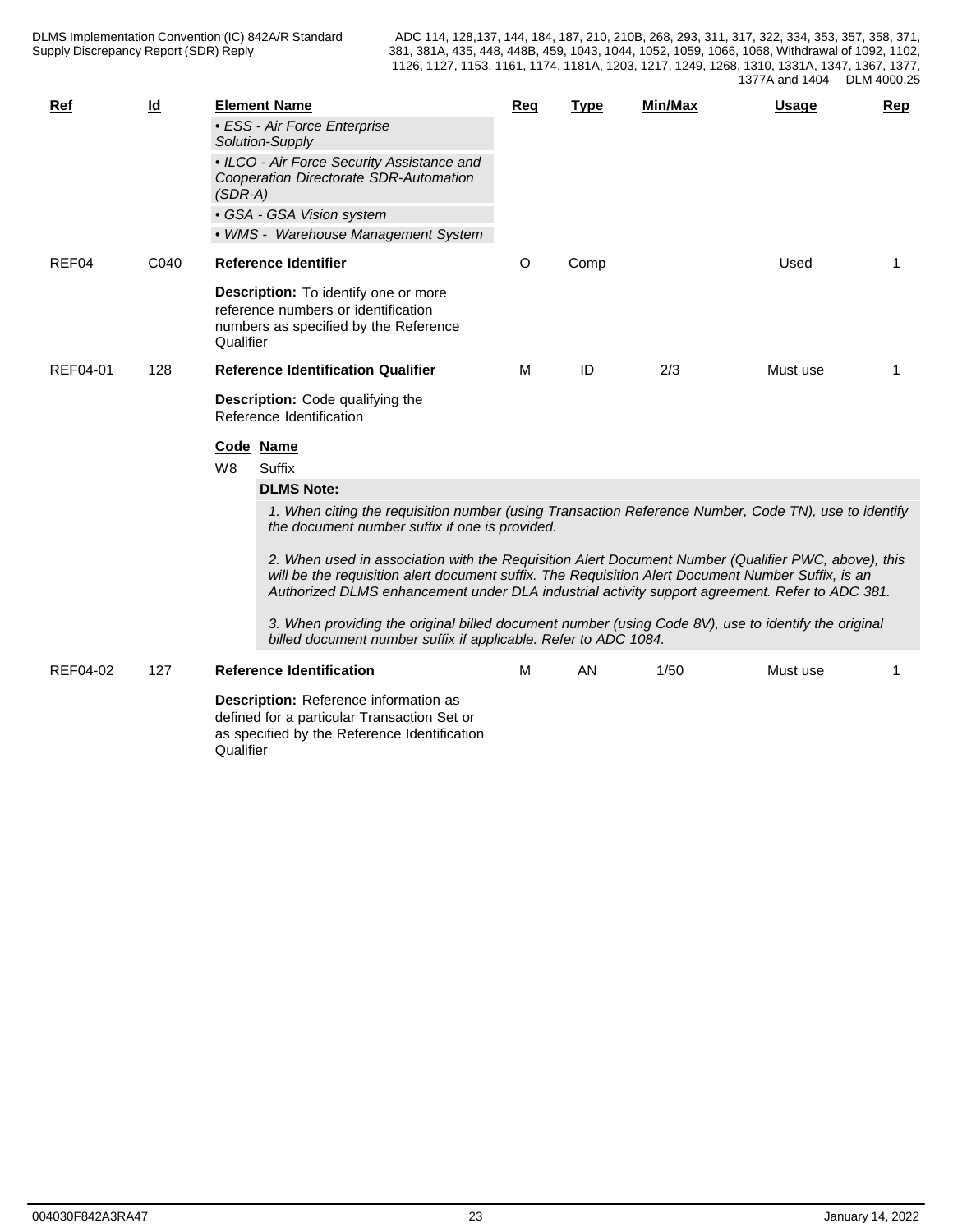## **CS Contract Summary**

| <b>IPos: 0750</b>         | Max: $1$    |  |
|---------------------------|-------------|--|
| <b>Detail - Optional</b>  |             |  |
| $\blacksquare$ Loop: $HL$ | Elements: 4 |  |

#### **User Option (Usage):** Used

**Purpose:** To provide information about a contract

#### **Syntax Rules:**

1. P0405 - If either CS04 or CS05 is present, then the other is required.

#### **Semantics:**

- 1. CS09 is the permissible overage as a percentage of the total contract line item number (CLIN) quantity.
- 2. CS10 is the permissible shortage as a percentage of the total contract line item number (CLIN) quantity.
- 3. CS11 is the permissible overage dollar value specified by the contract above which discrepancy action is taken.
- 4. CS14 is the Unit of Measure stipulated in the contract.
- 5. CS15 is the contract line item number (CLIN) unit price specified in the contract.
- 6. CS17 conveys the Critical Application Indicator. A "Y" indicates that a Critical Application Indicator is specified in the contract; an "N" indicates that no Critical Application Indicator is specified in the contract.
- 7. CS18 conveys the Special Requirements Indicator. A "Y" indicates that a Special Requirements Indicator (requiring special testing and or evaluation) is specified in the contract; an "N" indicates that no Special Requirements Indicator is specified in the contract.

#### **Comments:**

- 1. CS04 may be used to identify the Contract Line Item Number (CLIN) or Extended (or Exhibit) Line Item Number (ELIN).
- 2. CS07 and CS13 can be used to indicate two different types of special services required.

#### **DLMS Note:**

*Action activities are required to populate the contractor shipment information when applicable. This segment is not used in SQCR.*

|  | Ref              | $\underline{\mathsf{Id}}$ | <b>Element Name</b>                                                                                                                                                                                                                                                                                                                                                                                      | <u>Req</u> | <b>Type</b> | Min/Max | <b>Usage</b> | Rep |
|--|------------------|---------------------------|----------------------------------------------------------------------------------------------------------------------------------------------------------------------------------------------------------------------------------------------------------------------------------------------------------------------------------------------------------------------------------------------------------|------------|-------------|---------|--------------|-----|
|  | <b>CS01</b>      | 367                       | <b>Contract Number</b>                                                                                                                                                                                                                                                                                                                                                                                   | $\circ$    | AN          | 1/30    | Used         |     |
|  |                  |                           | <b>Description: Contract number</b><br>DLMS Note: 1. Use to identify the<br>procurement instrument identifier (PIID).<br>Use the legacy procurement instrument<br>identification number (PIIN) pending<br>transition to the PIID. When procurement is<br>authorized under a PIID call/order number<br>(F or M in 9th position), provide the value in<br>the PIID field.<br>2. WebSDR field length = $17$ |            |             |         |              |     |
|  | CS <sub>03</sub> | 328                       | <b>Release Number</b><br>Description: Number identifying a release<br>against a Purchase Order previously placed<br>by the parties involved in the transaction<br><b>DLMS Note:</b> 1. Use to identify the legacy<br>four-position call/order number associated<br>with the PIIN.                                                                                                                        | O          | AN          | 1/30    | Used         |     |
|  | CS <sub>04</sub> | 128                       | 2. Do not use for the PIID call/order<br>number. The PIID call/order number is<br>mapped to CS01. Refer to ADC 1161.<br><b>Reference Identification Qualifier</b>                                                                                                                                                                                                                                        | X          | ID          | 2/3     | Used         |     |
|  |                  |                           | <b>Description:</b> Code qualifying the<br>Reference Identification                                                                                                                                                                                                                                                                                                                                      |            |             |         |              |     |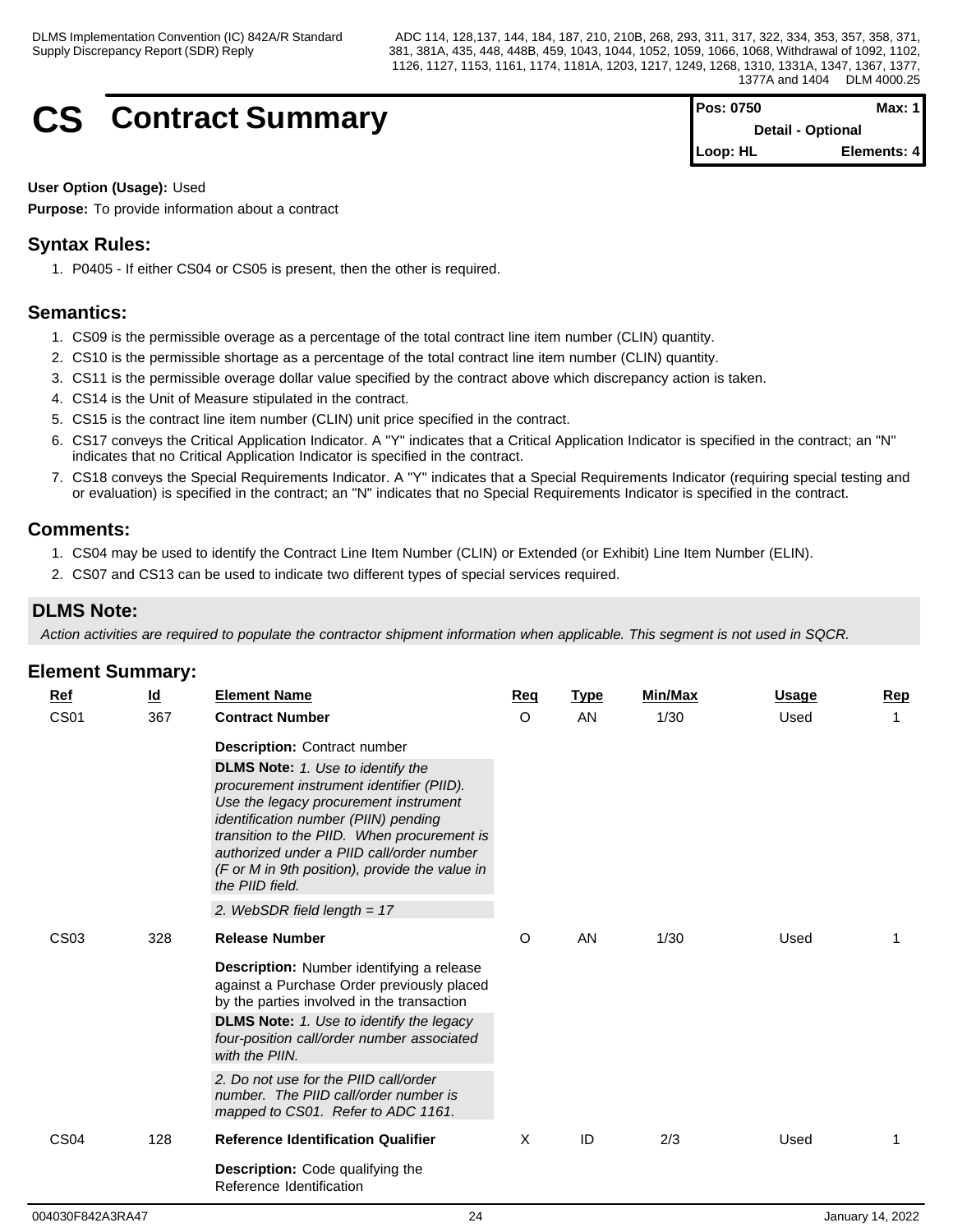| <b>Ref</b>  | <u>ld</u> | <b>Element Name</b>             |                                                                                                                                      | Reg | <u>Type</u> | Min/Max | <b>Usage</b> | Rep |
|-------------|-----------|---------------------------------|--------------------------------------------------------------------------------------------------------------------------------------|-----|-------------|---------|--------------|-----|
|             |           | Code Name                       |                                                                                                                                      |     |             |         |              |     |
|             |           | C7                              | <b>Contract Line Item Number</b>                                                                                                     |     |             |         |              |     |
|             |           | <b>DLMS Note:</b>               |                                                                                                                                      |     |             |         |              |     |
|             |           |                                 | Use as needed to identify the CLIN or the CLIN including the SUBCLIN, as appropriate.                                                |     |             |         |              |     |
| <b>CS05</b> | 127       | <b>Reference Identification</b> |                                                                                                                                      |     | AN          | 1/50    | Used         |     |
|             |           | Qualifier                       | Description: Reference information as<br>defined for a particular Transaction Set or<br>as specified by the Reference Identification |     |             |         |              |     |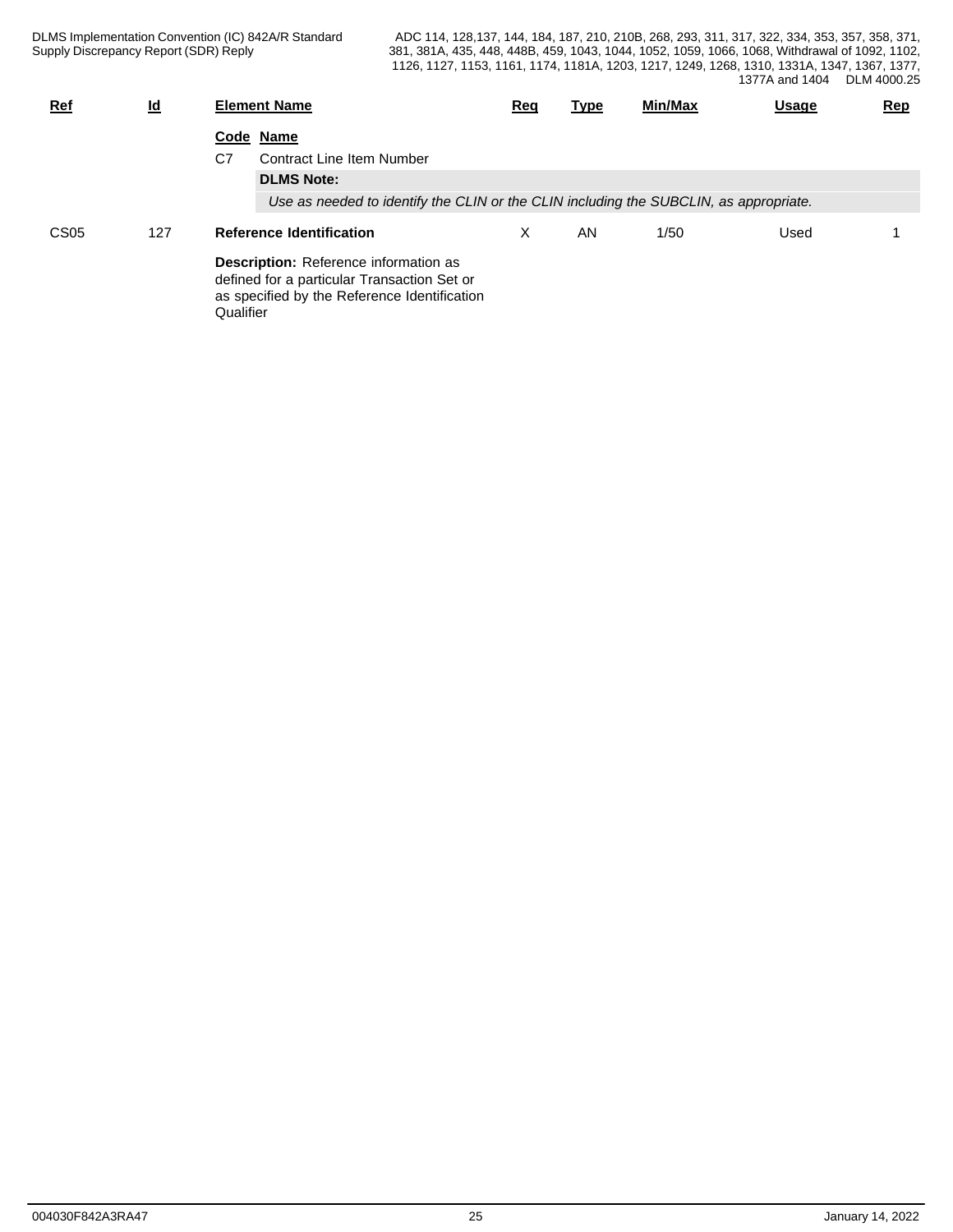### **PWK** Paperwork **PWK Paperwork PWK Paperwork**

**Detail - Optional Loop: HL Elements: 3**

#### **User Option (Usage):** Used

**Purpose:** To identify the type or transmission or both of paperwork or supporting information

#### **Syntax Rules:**

1. P0506 - If either PWK05 or PWK06 is present, then the other is required.

#### **Comments:**

- 1. PWK05 and PWK06 may be used to identify the addressee by a code number.
- 2. PWK07 may be used to indicate special information to be shown on the specified report.
- 3. PWK08 may be used to indicate action pertaining to a report.

| <b>Ref</b> | $\underline{\mathsf{Id}}$ | <b>Element Name</b>                                                                                                                                                                                                                                                                                      | <u>Req</u> | <b>Type</b> | Min/Max | <b>Usage</b> | Rep |
|------------|---------------------------|----------------------------------------------------------------------------------------------------------------------------------------------------------------------------------------------------------------------------------------------------------------------------------------------------------|------------|-------------|---------|--------------|-----|
| PWK01      | 755                       | <b>Report Type Code</b>                                                                                                                                                                                                                                                                                  | М          | ID          | 2/2     | Used         | 1   |
|            |                           | Description: Code indicating the title or<br>contents of a document, report or<br>supporting item<br><b>DLMS Note:</b> The following codes are<br>authorized.                                                                                                                                            |            |             |         |              |     |
|            |                           | Code Name                                                                                                                                                                                                                                                                                                |            |             |         |              |     |
|            |                           | AE<br>Attachment                                                                                                                                                                                                                                                                                         |            |             |         |              |     |
|            |                           | <b>DLMS Note:</b>                                                                                                                                                                                                                                                                                        |            |             |         |              |     |
|            |                           | 1. Use to indicate that supporting documentation has been provided electronically in the form of<br>images or files and is available for download from the DoD WebSDR.<br>2. Use with Code FT (PWK02) when file is transmitted electronically between the DoD WebSDR and<br>the interfacing application. |            |             |         |              |     |
|            |                           | R <sub>6</sub><br>Miscellaneous Information                                                                                                                                                                                                                                                              |            |             |         |              |     |
|            |                           | <b>DLMS Note:</b>                                                                                                                                                                                                                                                                                        |            |             |         |              |     |
|            |                           | Use to indicate that additional information is being submitted to the action activity off-line.                                                                                                                                                                                                          |            |             |         |              |     |
| PWK02      | 756                       | <b>Report Transmission Code</b>                                                                                                                                                                                                                                                                          | O          | ID          | 1/2     | Used         | 1   |
|            |                           | Description: Code defining timing,<br>transmission method or format by which<br>reports are to be sent                                                                                                                                                                                                   |            |             |         |              |     |
|            |                           | Code Name<br>File Transfer<br><b>FT</b>                                                                                                                                                                                                                                                                  |            |             |         |              |     |
|            |                           | <b>DLMS Note:</b>                                                                                                                                                                                                                                                                                        |            |             |         |              |     |
|            |                           | 1. Use to indicate attachment is being sent electronically in a separate transmission.                                                                                                                                                                                                                   |            |             |         |              |     |
|            |                           | 2. Up to five attachments may be provided with the reply transaction.                                                                                                                                                                                                                                    |            |             |         |              |     |
| PWK07      | 352                       | <b>Description</b>                                                                                                                                                                                                                                                                                       | O          | AN          | 1/80    | Used         | 1   |
|            |                           | <b>Description:</b> A free-form description to<br>clarify the related data elements and their<br>content                                                                                                                                                                                                 |            |             |         |              |     |
|            |                           | <b>DLMS Note:</b> 1. Use to indicate the SDR<br>Attachment File Name being sent<br>electronically in a separate transmission.<br>Refer to ADC 311.                                                                                                                                                       |            |             |         |              |     |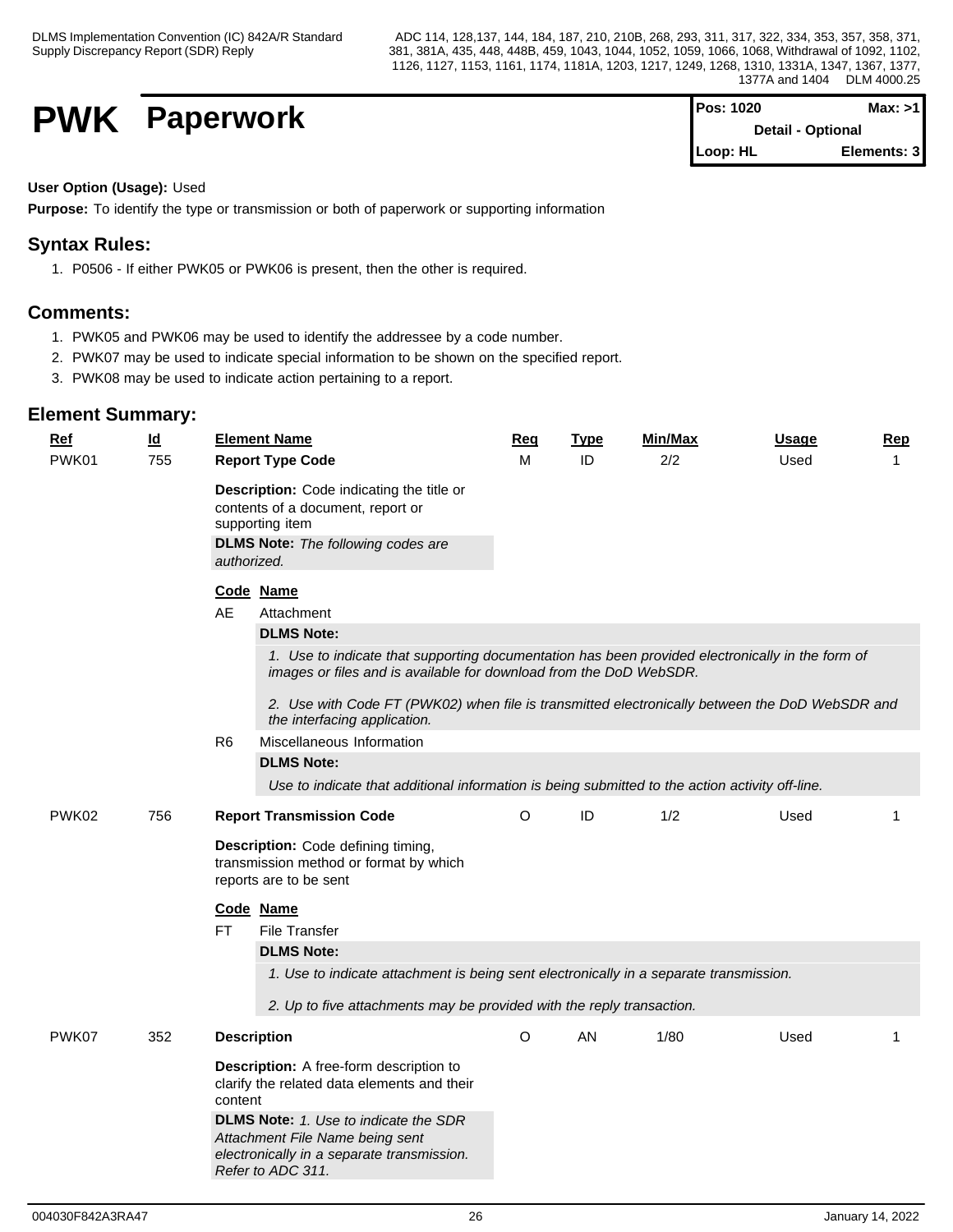| Ret | ıd<br>__<br>_ | Element Name                | Rec | <b>TVD</b> | <b>Min/Max</b> | Jsaqe | Rep |
|-----|---------------|-----------------------------|-----|------------|----------------|-------|-----|
|     |               | WebSDR field length $=$ 50. |     |            |                |       |     |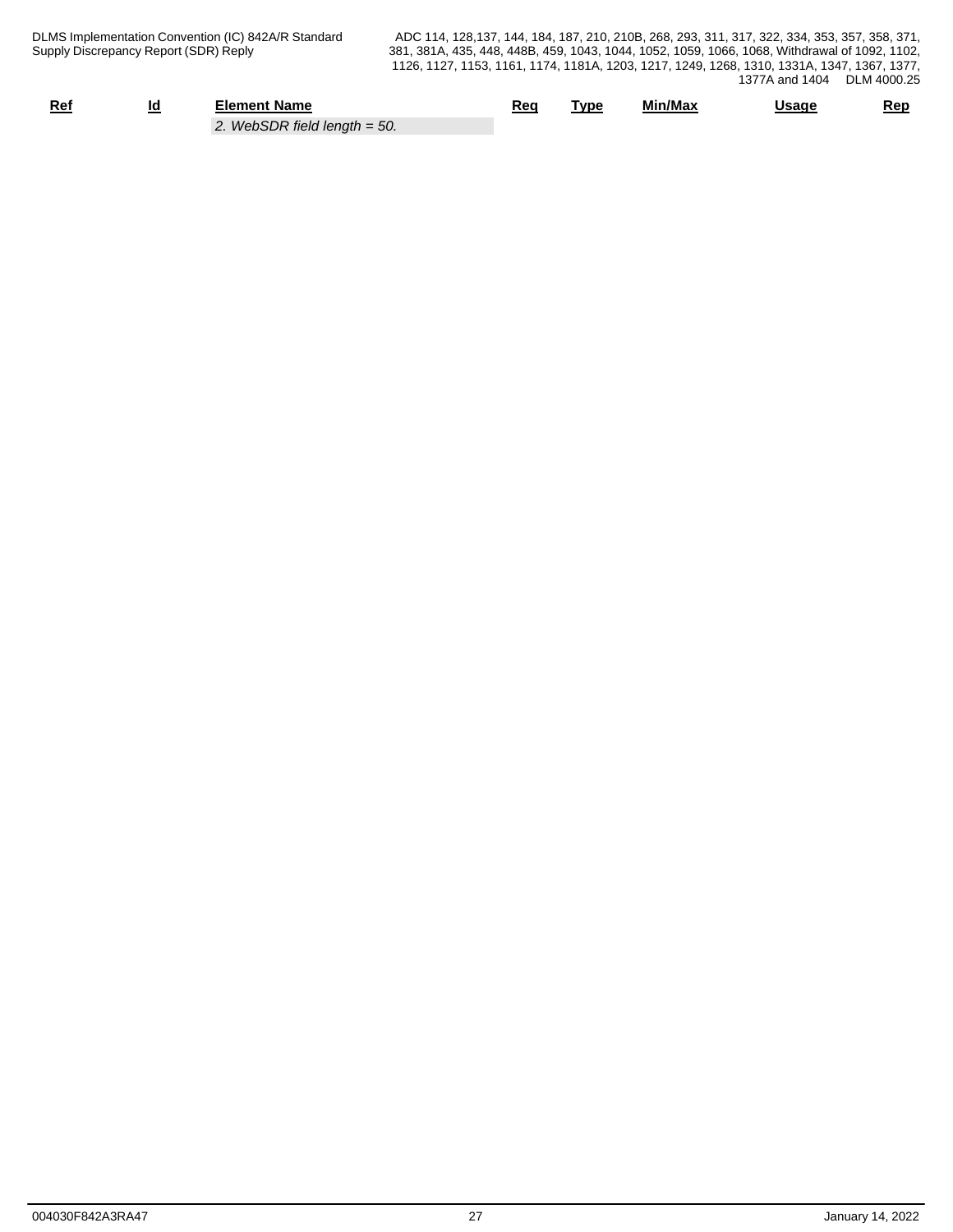### **LM** Code Source Information

| <b>Pos: 1040</b> | Max: $1$                 |
|------------------|--------------------------|
|                  | <b>Detail - Optional</b> |
| Loop: LM         | Elements: 1              |

**User Option (Usage):** Used

**Purpose:** To transmit standard code list identification information

#### **Comments:**

1. LM02 identifies the applicable industry code list source information.

#### **DLMS Note:**

*Use to identify coded information maintained in department or agency documentation.*

#### **Element Summary:**

| <u>Ref</u> | $\underline{\mathsf{Id}}$ | <b>Element Name</b>                                                          | Req | <u>Type</u> | <b>Min/Max</b> | <b>Usage</b> | <u>Rep</u> |
|------------|---------------------------|------------------------------------------------------------------------------|-----|-------------|----------------|--------------|------------|
| LM01       | 559                       | <b>Agency Qualifier Code</b>                                                 | М   | ID          | 2/2            | Must use     |            |
|            |                           | <b>Description:</b> Code identifying the agency<br>assigning the code values |     |             |                |              |            |
|            |                           | Code Name                                                                    |     |             |                |              |            |
|            |                           |                                                                              |     |             |                |              |            |

DF Department of Defense (DoD)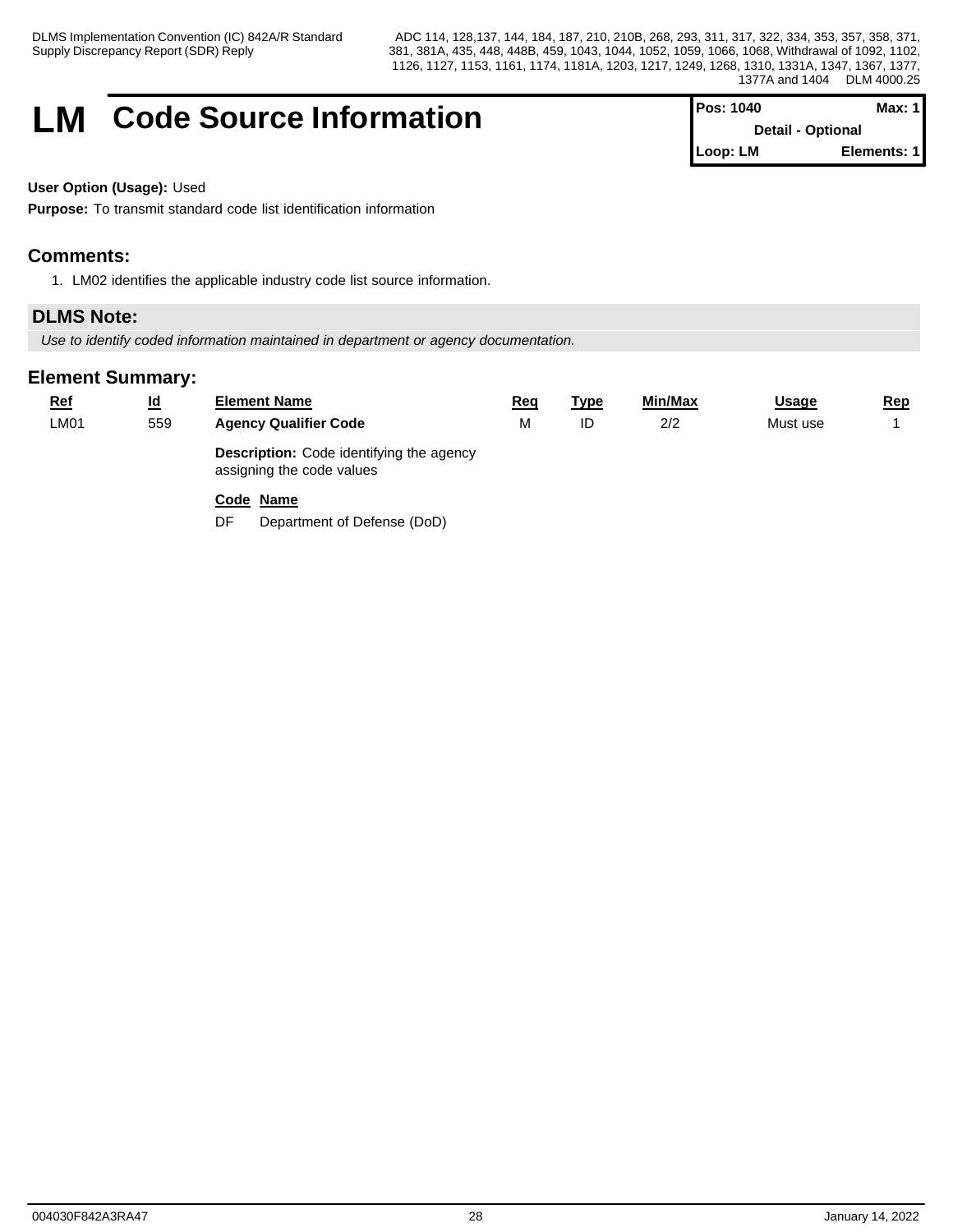### **LQ** Industry Code

| <b>Pos: 1050</b>          | Max: >1     |  |
|---------------------------|-------------|--|
| <b>Detail - Mandatory</b> |             |  |
| $\mathsf{Loop: LM}$       | Elements: 2 |  |

#### **User Option (Usage):** Used

**Purpose:** Code to transmit standard industry codes

#### **Syntax Rules:**

1. C0102 - If LQ01 is present, then LQ02 is required.

| <u>Ref</u> | <u>ld</u> |             | <b>Element Name</b>                                                                                                                                                                                                                                                                                                                                                                                                                                                                                                                                                                                                                                                                                                                                                                                                                                                                                                                                                                                                                                                                                                                                                                                                                                                                                                                                                                                                                                                                                                                                                                                                                                                                                                                                                                                                                                                                                                                                                                                                                                                                                                                                                                   | <u>Req</u> | <b>Type</b> | <b>Min/Max</b> | <u>Usage</u> | <u>Rep</u> |
|------------|-----------|-------------|---------------------------------------------------------------------------------------------------------------------------------------------------------------------------------------------------------------------------------------------------------------------------------------------------------------------------------------------------------------------------------------------------------------------------------------------------------------------------------------------------------------------------------------------------------------------------------------------------------------------------------------------------------------------------------------------------------------------------------------------------------------------------------------------------------------------------------------------------------------------------------------------------------------------------------------------------------------------------------------------------------------------------------------------------------------------------------------------------------------------------------------------------------------------------------------------------------------------------------------------------------------------------------------------------------------------------------------------------------------------------------------------------------------------------------------------------------------------------------------------------------------------------------------------------------------------------------------------------------------------------------------------------------------------------------------------------------------------------------------------------------------------------------------------------------------------------------------------------------------------------------------------------------------------------------------------------------------------------------------------------------------------------------------------------------------------------------------------------------------------------------------------------------------------------------------|------------|-------------|----------------|--------------|------------|
| LQ01       | 1270      |             | <b>Code List Qualifier Code</b>                                                                                                                                                                                                                                                                                                                                                                                                                                                                                                                                                                                                                                                                                                                                                                                                                                                                                                                                                                                                                                                                                                                                                                                                                                                                                                                                                                                                                                                                                                                                                                                                                                                                                                                                                                                                                                                                                                                                                                                                                                                                                                                                                       | $\Omega$   | ID          | 1/3            | Must use     | -1         |
|            |           |             | Description: Code identifying a specific<br>industry code list                                                                                                                                                                                                                                                                                                                                                                                                                                                                                                                                                                                                                                                                                                                                                                                                                                                                                                                                                                                                                                                                                                                                                                                                                                                                                                                                                                                                                                                                                                                                                                                                                                                                                                                                                                                                                                                                                                                                                                                                                                                                                                                        |            |             |                |              |            |
|            |           | authorized. | <b>DLMS Note:</b> 1. The following codes are                                                                                                                                                                                                                                                                                                                                                                                                                                                                                                                                                                                                                                                                                                                                                                                                                                                                                                                                                                                                                                                                                                                                                                                                                                                                                                                                                                                                                                                                                                                                                                                                                                                                                                                                                                                                                                                                                                                                                                                                                                                                                                                                          |            |             |                |              |            |
|            |           |             | 2. For SQCR, use Code:, BG, HA, HD and<br>83. Add Type 5.                                                                                                                                                                                                                                                                                                                                                                                                                                                                                                                                                                                                                                                                                                                                                                                                                                                                                                                                                                                                                                                                                                                                                                                                                                                                                                                                                                                                                                                                                                                                                                                                                                                                                                                                                                                                                                                                                                                                                                                                                                                                                                                             |            |             |                |              |            |
|            |           |             | Code Name                                                                                                                                                                                                                                                                                                                                                                                                                                                                                                                                                                                                                                                                                                                                                                                                                                                                                                                                                                                                                                                                                                                                                                                                                                                                                                                                                                                                                                                                                                                                                                                                                                                                                                                                                                                                                                                                                                                                                                                                                                                                                                                                                                             |            |             |                |              |            |
|            |           | D           | <b>Court Document Type Code</b>                                                                                                                                                                                                                                                                                                                                                                                                                                                                                                                                                                                                                                                                                                                                                                                                                                                                                                                                                                                                                                                                                                                                                                                                                                                                                                                                                                                                                                                                                                                                                                                                                                                                                                                                                                                                                                                                                                                                                                                                                                                                                                                                                       |            |             |                |              |            |
|            |           |             | <b>DLMS Note:</b>                                                                                                                                                                                                                                                                                                                                                                                                                                                                                                                                                                                                                                                                                                                                                                                                                                                                                                                                                                                                                                                                                                                                                                                                                                                                                                                                                                                                                                                                                                                                                                                                                                                                                                                                                                                                                                                                                                                                                                                                                                                                                                                                                                     |            |             |                |              |            |
|            |           |             | report and type of shipment involved. This data element is required for the DoD WebSDR interface.<br>2. Valid entries are for SDR types are:<br>• 5 - Storage Quality Control Report<br>• 6 - Customer originated, direct vendor/contractor delivery. This type is used primarily for shipment of<br>requisitioned materiel sourced by the item manager by contracted vendor shipment rather than from<br>stock.<br>• 7 - Customer originated, depot/lateral shipment/other. This type is used primarily for shipment of<br>requisitioned materiel sourced by the item manager from stock; may be used for other customer SDRs.<br>• V - Customer originated, lateral shipment under TAV. This type is used exclusively for customer<br>reported discrepancies resulting from item manager directed lateral redistribution (initiated via<br>MILSTRIP DIC Code A4_ with Distribution Code 2 or 3).<br>• 8 - Depot originated, depot receipt from non-procurement source other than RDO.<br>• A - Storage site receipt, customer return/other (Note: Comparable to Type 8, but originated outside<br>DSS; requires authorization prior to use.)<br>• 9 - Depot originated procurement source receipt<br>. D - DLA Distribution Field Office originated (Note: Used in conjunction with Disposition Services SDR<br>Type Code to further distinguish the type of shipment scenario involved.)<br>• P - Storage site receipt procurement source receipt (Note: Comparable to Type 9, but originated<br>outside DSS; requires authorization prior to use.)<br>• R - Depot originated, redistribution order receipt<br>• N - Storage site receipt, depot shipment (RDO) (Note: Comparable to Type R, but originated outside<br>DSS; requires authorization prior to use.<br>• W - Transshipper originated SDR. This type is used by ports and CCPs for discrepancies discovered<br>while materiel is intransit. Because this type of SDR may apply to a shipment unit (rather than a single<br>document number), data element requirements differ significantly from other SDR types.<br>3. For future consideration, a data maintenance action was approved in version 5030. The approved |            |             |                |              |            |
|            |           |             | code/name is "TDC - Discrepancy Report Type Code".                                                                                                                                                                                                                                                                                                                                                                                                                                                                                                                                                                                                                                                                                                                                                                                                                                                                                                                                                                                                                                                                                                                                                                                                                                                                                                                                                                                                                                                                                                                                                                                                                                                                                                                                                                                                                                                                                                                                                                                                                                                                                                                                    |            |             |                |              |            |
|            |           | 83          | <b>Supply Condition Code</b>                                                                                                                                                                                                                                                                                                                                                                                                                                                                                                                                                                                                                                                                                                                                                                                                                                                                                                                                                                                                                                                                                                                                                                                                                                                                                                                                                                                                                                                                                                                                                                                                                                                                                                                                                                                                                                                                                                                                                                                                                                                                                                                                                          |            |             |                |              |            |
|            |           | <b>BG</b>   | Condition                                                                                                                                                                                                                                                                                                                                                                                                                                                                                                                                                                                                                                                                                                                                                                                                                                                                                                                                                                                                                                                                                                                                                                                                                                                                                                                                                                                                                                                                                                                                                                                                                                                                                                                                                                                                                                                                                                                                                                                                                                                                                                                                                                             |            |             |                |              |            |
|            |           |             | <b>DLMS Note:</b>                                                                                                                                                                                                                                                                                                                                                                                                                                                                                                                                                                                                                                                                                                                                                                                                                                                                                                                                                                                                                                                                                                                                                                                                                                                                                                                                                                                                                                                                                                                                                                                                                                                                                                                                                                                                                                                                                                                                                                                                                                                                                                                                                                     |            |             |                |              |            |
|            |           |             | Use for reclassification of condition code (Supply Condition Code-To).                                                                                                                                                                                                                                                                                                                                                                                                                                                                                                                                                                                                                                                                                                                                                                                                                                                                                                                                                                                                                                                                                                                                                                                                                                                                                                                                                                                                                                                                                                                                                                                                                                                                                                                                                                                                                                                                                                                                                                                                                                                                                                                |            |             |                |              |            |
|            |           | EQ          | Controlled Inventory Item Code                                                                                                                                                                                                                                                                                                                                                                                                                                                                                                                                                                                                                                                                                                                                                                                                                                                                                                                                                                                                                                                                                                                                                                                                                                                                                                                                                                                                                                                                                                                                                                                                                                                                                                                                                                                                                                                                                                                                                                                                                                                                                                                                                        |            |             |                |              |            |
|            |           | <b>FD</b>   | <b>Demilitarization Code</b>                                                                                                                                                                                                                                                                                                                                                                                                                                                                                                                                                                                                                                                                                                                                                                                                                                                                                                                                                                                                                                                                                                                                                                                                                                                                                                                                                                                                                                                                                                                                                                                                                                                                                                                                                                                                                                                                                                                                                                                                                                                                                                                                                          |            |             |                |              |            |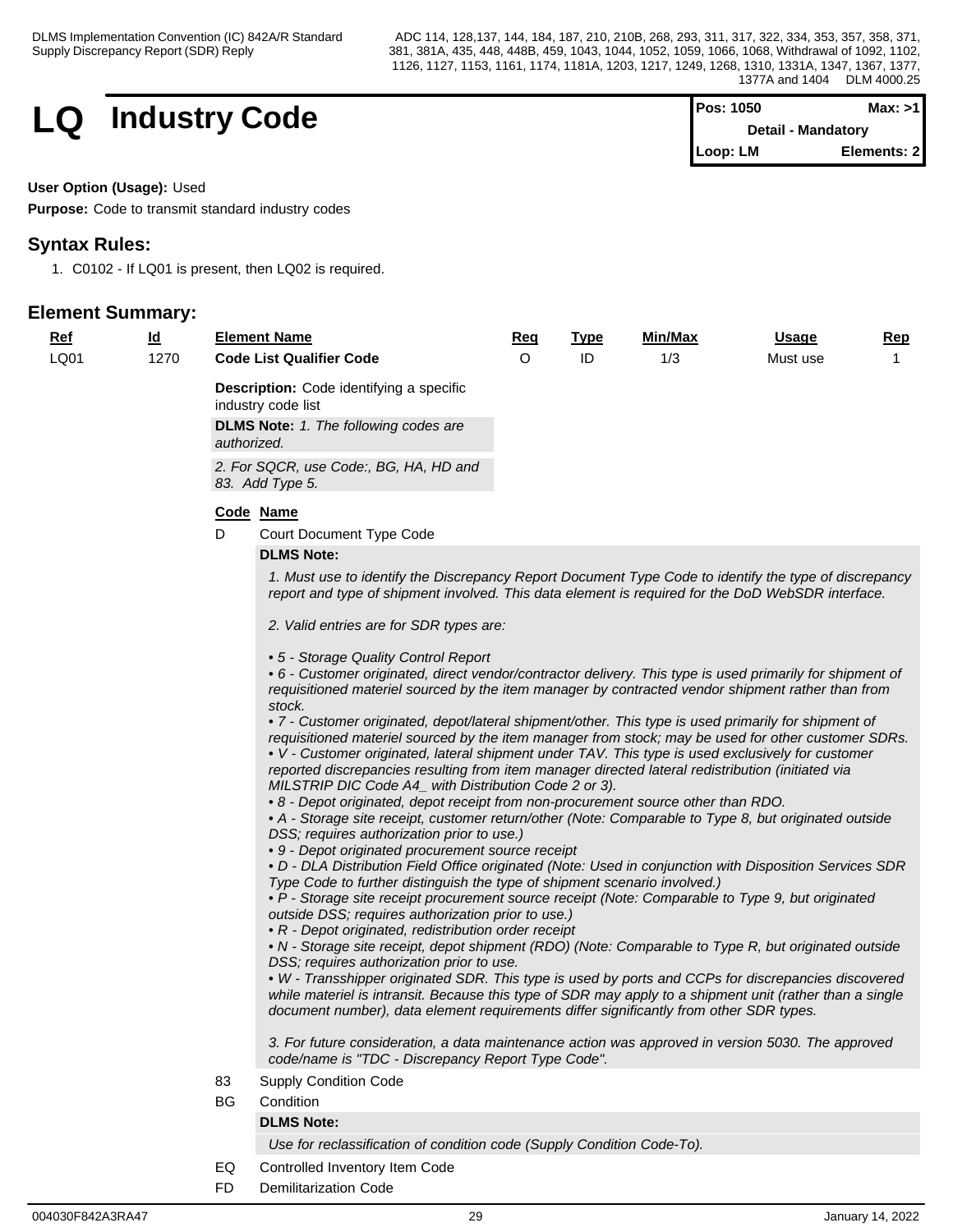#### **Code Name**

ST Special Marketing Type Code

#### **DLMS Note:**

*1. Use to identify the DLA Disposition Services SDR Type Code to identify the type of discrepant report and type of shipment involved in conjunction with the applicable SDR Document Type Code.*

*2. For SDRs prepared via DoD WebSDR for DLA Disposition Services receipts, this data element is used in conjunction with SDR Document Type Code 7:*

- *D DLA Disposition Services Donated Materiel*
- *R DLA Disposition Services Reutilization*
- *F DLA Disposition Services Transferred Materiel*
- *S DLA Disposition Services Sale*
- *O Other DLA Disposition Services Shipment*

*3. For SDRs prepared via Distribution Standard System for DLA Disposition Field Office receipts, this data element is used in conjunction with SDR Document Type Code D:*

- *T DLA Disposition Services Field Office Turn-in*
- *E DLA Disposition Services Field Office Redistribution*
- *B Distribution Depot shipment to a DLA Disposition Services Field Office*

*4. Refer to ADC 210 and ADC 459.*

COG Cognizance Symbol

#### **DLMS Note:**

*Use to identify the material cognizance symbol (COG) of the end item. Applicable to US Navy only.*

LQ02 1271 **Industry Code Description:** Code indicating a code from a X AN 1/30 Must use 1

specific industry code list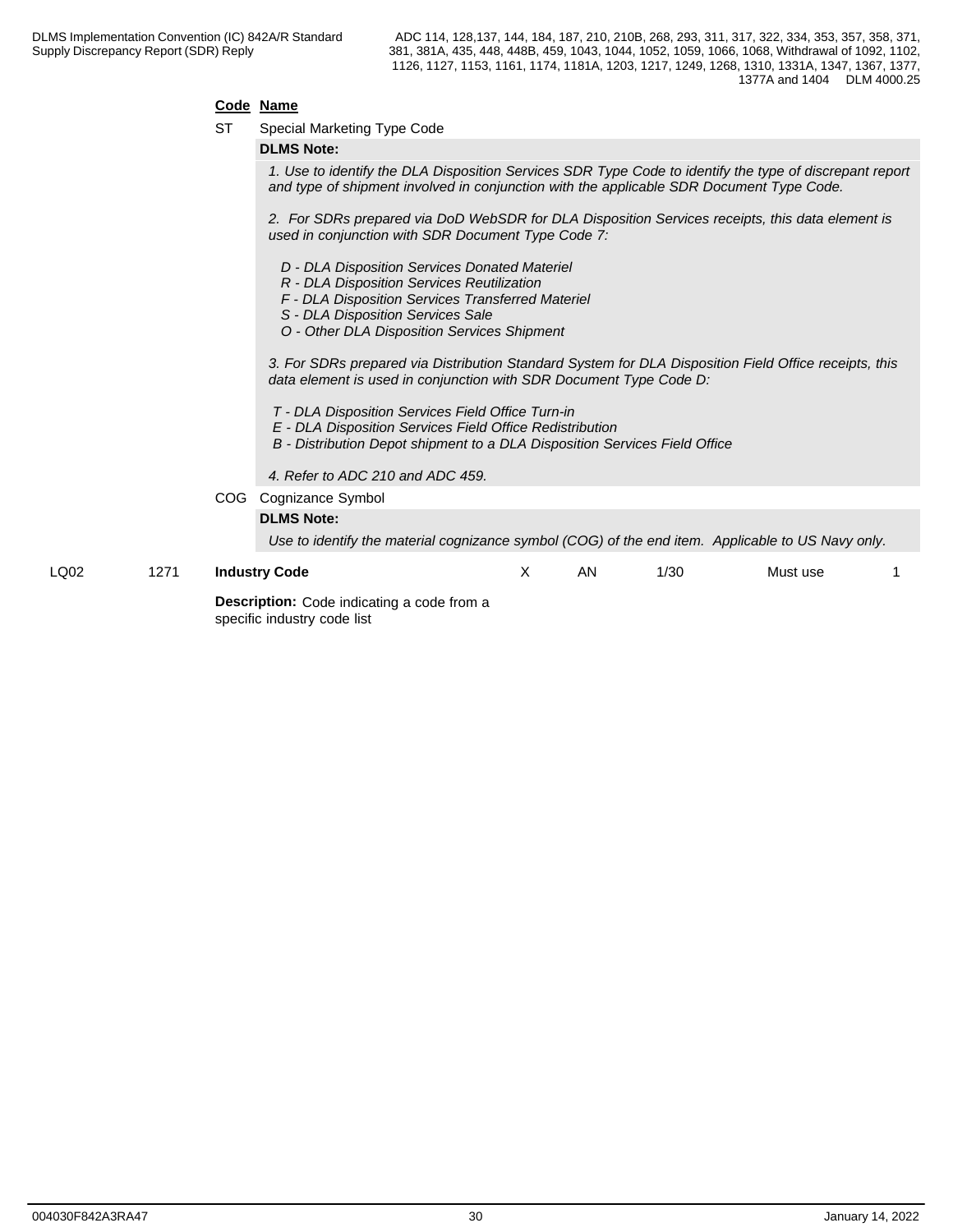### **NCD** Nonconformance Description

| <b>Pos: 2300</b>         | Max: $1$    |
|--------------------------|-------------|
| <b>Detail - Optional</b> |             |
| Loop: NCD                | Elements: 2 |

**User Option (Usage):** Used

**Purpose:** To describe the nonconformance condition

#### **Syntax Rules:**

1. R0102 - At least one of NCD01 or NCD02 is required.

| $Ref$             | <u>ld</u> | <b>Element Name</b>                                                                                                                                                                            | Req | <b>Type</b> | Min/Max | <u>Usage</u> | <b>Rep</b> |
|-------------------|-----------|------------------------------------------------------------------------------------------------------------------------------------------------------------------------------------------------|-----|-------------|---------|--------------|------------|
| NCD <sub>02</sub> | 888       | <b>Nonconformance Determination Code</b>                                                                                                                                                       | X   | ID          | 1/1     | Must use     |            |
|                   |           | <b>Description:</b> Code indicating whether a<br>nonconforming condition was the reason for<br>submitting or the basis upon which a<br>nonconformance report is initiated                      |     |             |         |              |            |
|                   |           | Code Name                                                                                                                                                                                      |     |             |         |              |            |
|                   |           | 5<br>Discrepant                                                                                                                                                                                |     |             |         |              |            |
|                   |           | <b>DLMS Note:</b>                                                                                                                                                                              |     |             |         |              |            |
|                   |           | For all transactions, use to satisfy ANSI requirement.                                                                                                                                         |     |             |         |              |            |
| NCD <sub>03</sub> | 350       | <b>Assigned Identification</b>                                                                                                                                                                 | O   | AN          | 1/20    | Must use     |            |
|                   |           | <b>Description:</b> Alphanumeric characters<br>assigned for differentiation within a<br>transaction set                                                                                        |     |             |         |              |            |
|                   |           | <b>DLMS Note:</b> 1. Use as a counter to satisfy<br>ANSI syntax. Cite numeric 1.                                                                                                               |     |             |         |              |            |
|                   |           | 2. Use of the NCD segment looping<br>structure to describe multiple wrong items<br>received in association with Discrepancy<br>Code W5, Mixed Stock, is reserved for<br>future implementation. |     |             |         |              |            |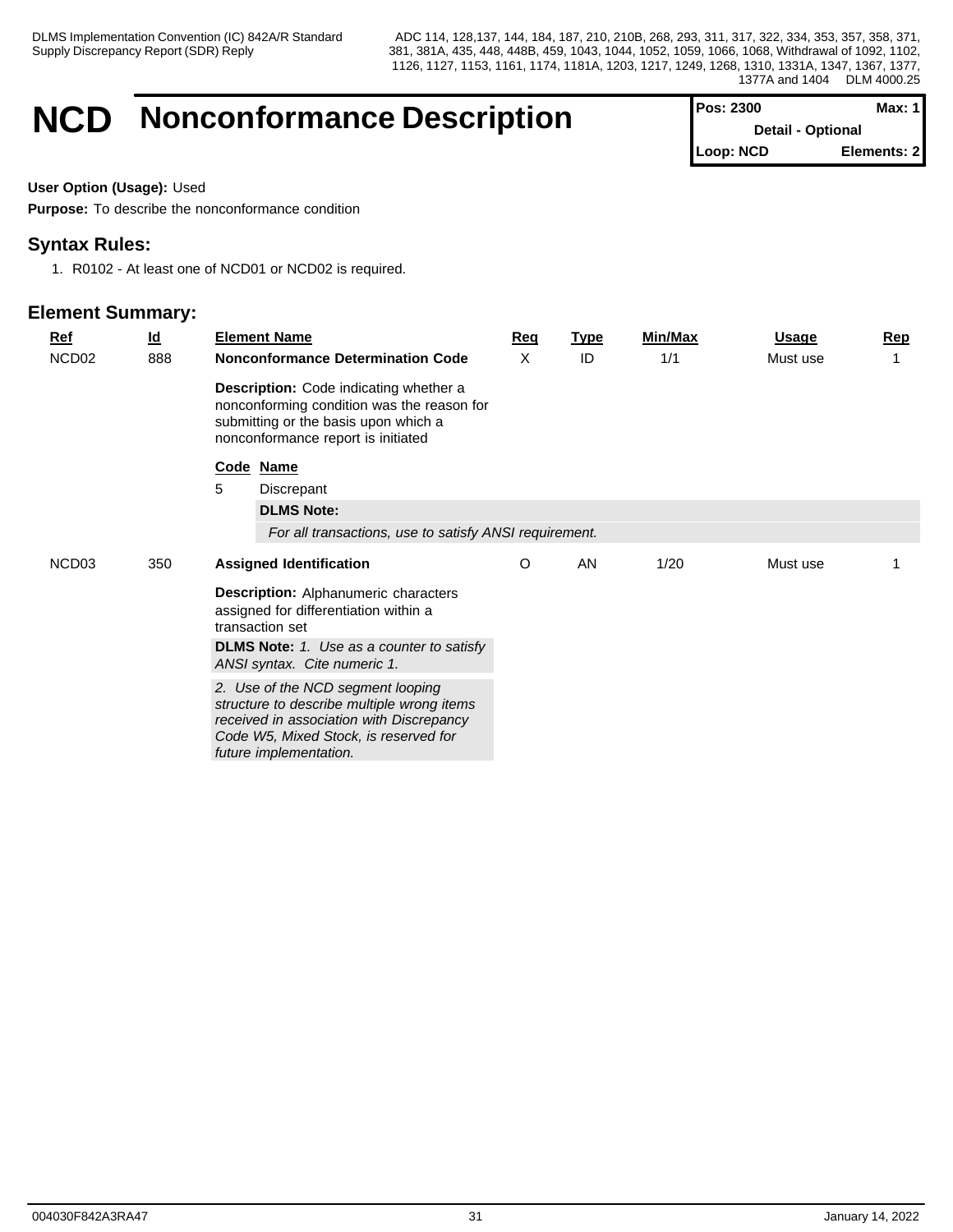### **REF** Reference Identification

| <b>Pos: 2600</b>         | Max: >11    |
|--------------------------|-------------|
| <b>Detail - Optional</b> |             |
| Loop: NCD                | Elements: 4 |

#### **User Option (Usage):** Used

**Purpose:** To specify identifying information

#### **Syntax Rules:**

1. R0203 - At least one of REF02 or REF03 is required.

#### **Semantics:**

1. REF04 contains data relating to the value cited in REF02.

#### **DLMS Note:**

*This segment is not used in SQCR.*

| <b>Ref</b> | $\underline{\mathsf{Id}}$              | <b>Element Name</b>                                                 |                                                                                                                                                                                                                                                   | <u>Req</u> | <b>Type</b> | Min/Max | <b>Usage</b> | <b>Rep</b>   |
|------------|----------------------------------------|---------------------------------------------------------------------|---------------------------------------------------------------------------------------------------------------------------------------------------------------------------------------------------------------------------------------------------|------------|-------------|---------|--------------|--------------|
| REF01      | 128                                    |                                                                     | <b>Reference Identification Qualifier</b>                                                                                                                                                                                                         | M          | ID          | 2/3     | Used         | $\mathbf{1}$ |
|            |                                        | <b>Description:</b> Code qualifying the<br>Reference Identification |                                                                                                                                                                                                                                                   |            |             |         |              |              |
|            |                                        |                                                                     | Code Name                                                                                                                                                                                                                                         |            |             |         |              |              |
|            |                                        | XA                                                                  | <b>Substitute National Stock Number</b>                                                                                                                                                                                                           |            |             |         |              |              |
|            |                                        |                                                                     | <b>DLMS Note:</b>                                                                                                                                                                                                                                 |            |             |         |              |              |
|            |                                        |                                                                     | 1. Use to identify the incorrect (wrong) item received by NSN.                                                                                                                                                                                    |            |             |         |              |              |
|            |                                        |                                                                     | 2. For XA: WebSDR field length = 13                                                                                                                                                                                                               |            |             |         |              |              |
|            |                                        | XВ                                                                  | Substitute Manufacturer's Part Number                                                                                                                                                                                                             |            |             |         |              |              |
|            |                                        |                                                                     | <b>DLMS Note:</b>                                                                                                                                                                                                                                 |            |             |         |              |              |
|            |                                        |                                                                     | 1. Use to identify the incorrect (wrong) item received by part number. If neither part number nor the<br>NSN are identified enter the word "UNKNOWN" as the reference information field (REF02). If<br>description is provided, include in REF03. |            |             |         |              |              |
|            |                                        |                                                                     | 2. For XB: WebSDR field length = 32                                                                                                                                                                                                               |            |             |         |              |              |
| REF02      | <b>Reference Identification</b><br>127 |                                                                     | O                                                                                                                                                                                                                                                 | AN         | 1/50        | Used    | 1            |              |
|            |                                        | Qualifier                                                           | Description: Reference information as<br>defined for a particular Transaction Set or<br>as specified by the Reference Identification                                                                                                              |            |             |         |              |              |
| REF03      | 352                                    |                                                                     | <b>Description</b>                                                                                                                                                                                                                                | $\circ$    | AN          | 1/80    | Used         | $\mathbf 1$  |
|            |                                        | content                                                             | <b>Description:</b> A free-form description to<br>clarify the related data elements and their                                                                                                                                                     |            |             |         |              |              |
| REF04      | C040                                   |                                                                     | <b>Reference Identifier</b>                                                                                                                                                                                                                       | O          | Comp        |         | Used         | 1            |
|            |                                        | Qualifier                                                           | Description: To identify one or more<br>reference numbers or identification<br>numbers as specified by the Reference                                                                                                                              |            |             |         |              |              |
| REF04-01   | 128                                    |                                                                     | <b>Reference Identification Qualifier</b>                                                                                                                                                                                                         | м          | ID          | 2/3     | Used         | $\mathbf 1$  |
|            |                                        |                                                                     | Description: Code qualifying the<br>Reference Identification                                                                                                                                                                                      |            |             |         |              |              |
|            |                                        |                                                                     | All valid standard codes are used.                                                                                                                                                                                                                |            |             |         |              |              |
|            |                                        |                                                                     |                                                                                                                                                                                                                                                   |            |             |         |              |              |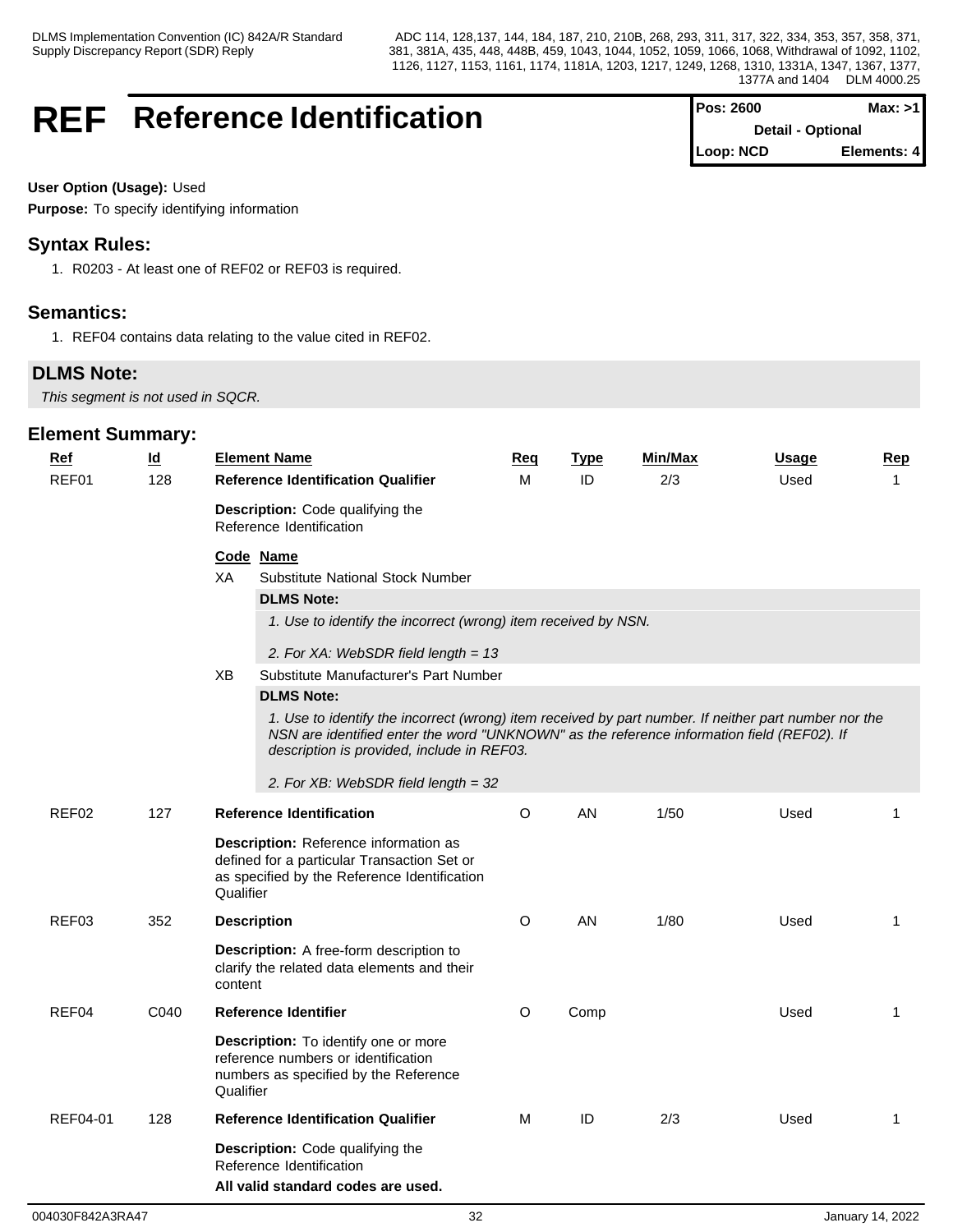| $Ref$           | $\underline{\mathsf{Id}}$ | <b>Element Name</b>                                                                                                                                      | Req | <u>Type</u> | Min/Max | <b>Usage</b> | <b>Rep</b> |
|-----------------|---------------------------|----------------------------------------------------------------------------------------------------------------------------------------------------------|-----|-------------|---------|--------------|------------|
| REF04-02        | 127                       | <b>Reference Identification</b>                                                                                                                          | М   | AN          | 1/50    | Used         |            |
|                 |                           | <b>Description:</b> Reference information as<br>defined for a particular Transaction Set or<br>as specified by the Reference Identification<br>Qualifier |     |             |         |              |            |
| REF04-03        | 128                       | <b>Reference Identification Qualifier</b>                                                                                                                | O   | ID          | 2/3     | Used         |            |
|                 |                           | <b>Description:</b> Code qualifying the<br>Reference Identification<br>All valid standard codes are used.                                                |     |             |         |              |            |
| <b>REF04-04</b> | 127                       | <b>Reference Identification</b>                                                                                                                          | O   | AN          | 1/50    | Used         |            |
|                 |                           | Description: Reference information as<br>defined for a particular Transaction Set or<br>as specified by the Reference Identification<br>Qualifier        |     |             |         |              |            |

004030F842A3RA47 33 January 14, 2022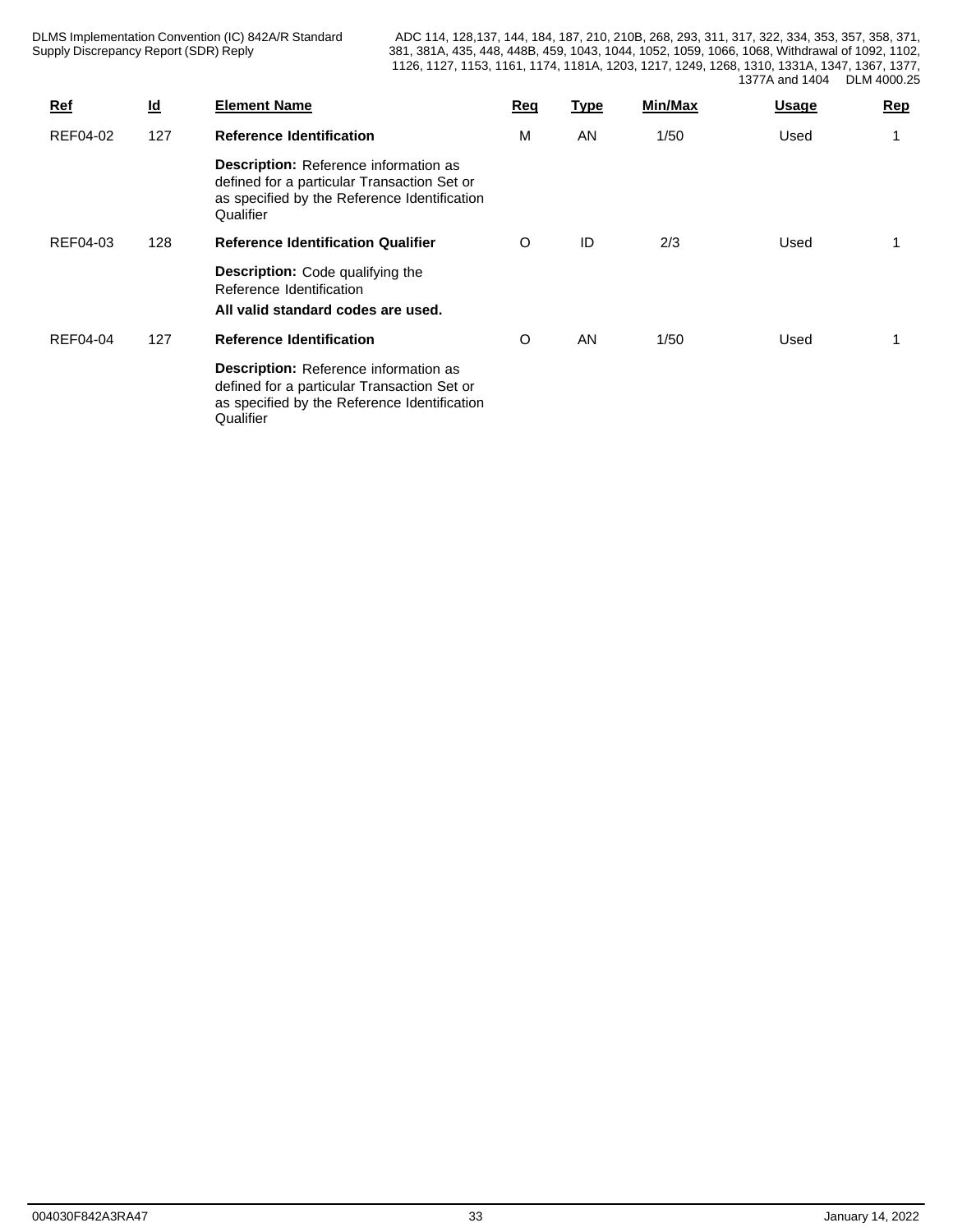## **QTY** Quantity

| <b>IPos: 2700</b>        | Max: >11    |  |
|--------------------------|-------------|--|
| <b>Detail - Optional</b> |             |  |
| Loop: NCD                | Elements: 3 |  |

#### **User Option (Usage):** Used

**Purpose:** To specify quantity information

#### **Syntax Rules:**

- 1. E0204 Only one of QTY02 or QTY04 may be present.
- 2. R0204 At least one of QTY02 or QTY04 is required.

#### **Semantics:**

1. QTY04 is used when the quantity is non-numeric.

| Ref<br>QTY01 | $\underline{\mathsf{Id}}$<br>673 | <b>Element Name</b><br><b>Quantity Qualifier</b>                                                                                                                                                                                                                                                                                                                                                                                                                                                                                                                                                                                                                 | Reg<br>м | Type<br>ID   | Min/Max<br>2/2 | Usage<br>Must use | Rep<br>$\mathbf{1}$ |
|--------------|----------------------------------|------------------------------------------------------------------------------------------------------------------------------------------------------------------------------------------------------------------------------------------------------------------------------------------------------------------------------------------------------------------------------------------------------------------------------------------------------------------------------------------------------------------------------------------------------------------------------------------------------------------------------------------------------------------|----------|--------------|----------------|-------------------|---------------------|
|              |                                  | Description: Code specifying the type of<br>quantity<br><b>DLMS Note:</b> The following codes are<br>authorized.                                                                                                                                                                                                                                                                                                                                                                                                                                                                                                                                                 |          |              |                |                   |                     |
|              |                                  | Code Name<br>75<br>Receipts<br><b>DLMS Note:</b><br>1. Use to indicate the number of incorrect (wrong) items received.<br>2. Wrong item quantity is applicable when multiple discrepancies are reported on an SDR and only a<br>portion of the total discrepant quantity is associated with the wrong item(s) received. If not populated<br>on the SDR reply, the total discrepant quantity is recognized as the wrong item quantity.<br>3. For 75: WebSDR field length for incorrect item quantity = $7$<br>86<br>Nonconformance Quantity<br><b>DLMS Note:</b><br>1. Use to indicate the discrepant/deficient quantity.<br>2. For 86: WebSDR field length = $7$ |          |              |                |                   |                     |
| QTY02        | 380                              | Quantity                                                                                                                                                                                                                                                                                                                                                                                                                                                                                                                                                                                                                                                         | $\sf X$  | $\mathsf{R}$ | 1/15           | Must use          | $\mathbf{1}$        |
| QTY03        | C001                             | <b>Description:</b> Numeric value of quantity<br><b>Composite Unit of Measure</b><br><b>Description:</b> To identify a composite unit of<br>measure(See Figures Appendix for<br>examples of use)<br><b>DLMS Note:</b> DLMS users see the Unit of<br>Issue and Purchase Unit Conversion Table<br>for available codes.                                                                                                                                                                                                                                                                                                                                             |          | Comp         |                | Used              | 1                   |
| QTY03-01     | 355                              | Unit or Basis for Measurement Code<br>Description: Code specifying the units in<br>which a value is being expressed, or<br>manner in which a measurement has been<br>taken<br><b>DLMS Note:</b> Use to identify the unit of<br>issue.                                                                                                                                                                                                                                                                                                                                                                                                                            | M        | ID           | 2/2            | Must use          | 1                   |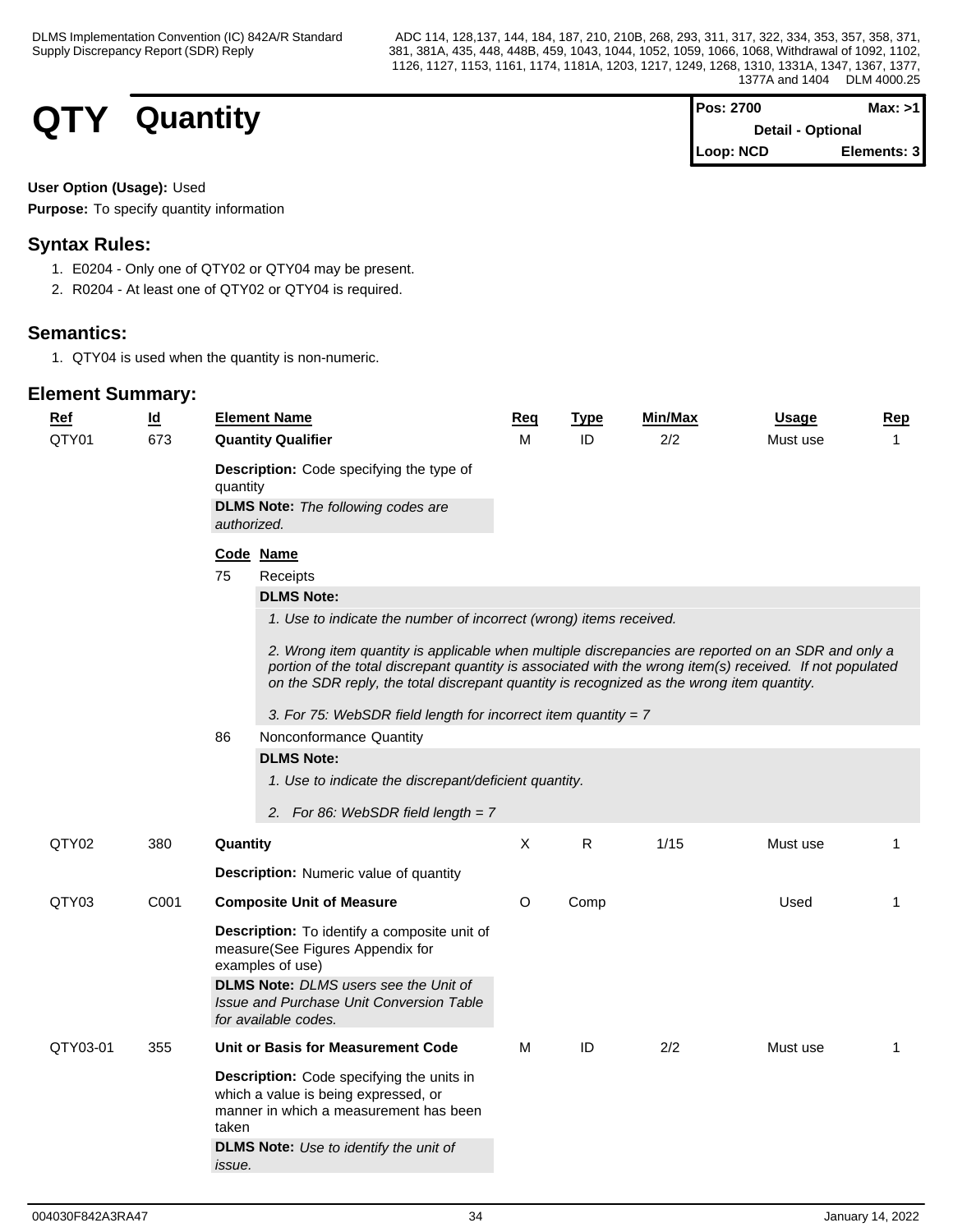## **AMT** Monetary Amount

| <b>Pos: 2730</b>         | Max: >1     |  |
|--------------------------|-------------|--|
| <b>Detail - Optional</b> |             |  |
| Loop: NCD                | Elements: 3 |  |

**User Option (Usage):** Used

**Purpose:** To indicate the total monetary amount

#### **DLMS Note:**

*This segment is not used in SQCR.*

| $Ref$<br>AMT01 | <u>ld</u><br>522 |                | <b>Element Name</b><br><b>Amount Qualifier Code</b>                                                                                                                                   | <b>Req</b><br>M | <b>Type</b><br>ID | Min/Max<br>1/3 | <u>Usage</u><br>Must use | <b>Rep</b><br>-1 |  |  |
|----------------|------------------|----------------|---------------------------------------------------------------------------------------------------------------------------------------------------------------------------------------|-----------------|-------------------|----------------|--------------------------|------------------|--|--|
|                |                  |                | <b>Description:</b> Code to qualify amount<br><b>DLMS Note:</b> The following codes are<br>authorized.                                                                                |                 |                   |                |                          |                  |  |  |
|                |                  |                | Code Name                                                                                                                                                                             |                 |                   |                |                          |                  |  |  |
|                |                  | 10             | Shipment Value in U.S. Dollars                                                                                                                                                        |                 |                   |                |                          |                  |  |  |
|                |                  |                | <b>DLMS Note:</b>                                                                                                                                                                     |                 |                   |                |                          |                  |  |  |
|                |                  |                | 1. Use to indicate the total dollar value of the discrepant materiel.                                                                                                                 |                 |                   |                |                          |                  |  |  |
|                |                  |                | 2. For 10: WebSDR field length = 13                                                                                                                                                   |                 |                   |                |                          |                  |  |  |
|                |                  | 2P             | <b>Total Recommended Repairs</b>                                                                                                                                                      |                 |                   |                |                          |                  |  |  |
|                |                  |                | <b>DLMS Note:</b>                                                                                                                                                                     |                 |                   |                |                          |                  |  |  |
|                |                  |                | 1. Use for estimated repair costs associated with damaged item (SA only).                                                                                                             |                 |                   |                |                          |                  |  |  |
|                |                  |                | 2. For 2P: WebSDR field length = 15                                                                                                                                                   |                 |                   |                |                          |                  |  |  |
|                |                  | <b>RP</b>      | Repair                                                                                                                                                                                |                 |                   |                |                          |                  |  |  |
|                |                  |                | <b>DLMS Note:</b>                                                                                                                                                                     |                 |                   |                |                          |                  |  |  |
|                |                  |                | 1. Use for actual repair costs associated with damaged item (SA only).                                                                                                                |                 |                   |                |                          |                  |  |  |
|                |                  |                | 2. For RP: WebSDR field length = 15                                                                                                                                                   |                 |                   |                |                          |                  |  |  |
|                |                  | Z <sub>3</sub> | Unit Cost of Discrepant Material                                                                                                                                                      |                 |                   |                |                          |                  |  |  |
|                |                  |                | <b>DLMS Note:</b>                                                                                                                                                                     |                 |                   |                |                          |                  |  |  |
|                |                  |                | 1. Use to identify the unit value (price) of the discrepant materiel.                                                                                                                 |                 |                   |                |                          |                  |  |  |
|                |                  |                | 2. For Z3: WebSDR field length = 11                                                                                                                                                   |                 |                   |                |                          |                  |  |  |
|                |                  | ADM            | <b>Expected Reimbursement Amount</b>                                                                                                                                                  |                 |                   |                |                          |                  |  |  |
|                |                  |                | <b>DLMS Note:</b>                                                                                                                                                                     |                 |                   |                |                          |                  |  |  |
|                |                  |                | 1. Use for carcass value reimbursement (e.g. for lost reparable). (SA only.)                                                                                                          |                 |                   |                |                          |                  |  |  |
|                |                  |                | 2. For ADM: WebSDR field length = 15                                                                                                                                                  |                 |                   |                |                          |                  |  |  |
|                |                  | RPC            | Repackaging Cost                                                                                                                                                                      |                 |                   |                |                          |                  |  |  |
|                |                  |                | <b>DLMS Note:</b>                                                                                                                                                                     |                 |                   |                |                          |                  |  |  |
|                |                  |                | 1. Use to indicate the dollar value for corrective action. Include materiel and labor needed to complete a<br>packing, packaging, preservation, palletization and/or marking project. |                 |                   |                |                          |                  |  |  |
|                |                  |                | 2. Use with Estimated/Actual Cost Flag (AMT03). Refer to ADC 1203.                                                                                                                    |                 |                   |                |                          |                  |  |  |
|                |                  |                | 3. For RPC: WebSDR field length = 12. Refer to ADC 1310.                                                                                                                              |                 |                   |                |                          |                  |  |  |
| AMT02          | 782              |                | <b>Monetary Amount</b>                                                                                                                                                                | M               | R                 | 1/18           | Must use                 | 1                |  |  |
|                |                  |                | <b>Description: Monetary amount</b>                                                                                                                                                   |                 |                   |                |                          |                  |  |  |
|                |                  |                | <b>DLMS Note:</b> Value may be expressed in                                                                                                                                           |                 |                   |                |                          |                  |  |  |
|                |                  |                | whole dollars (with no decimal) or in dollar                                                                                                                                          |                 |                   |                |                          |                  |  |  |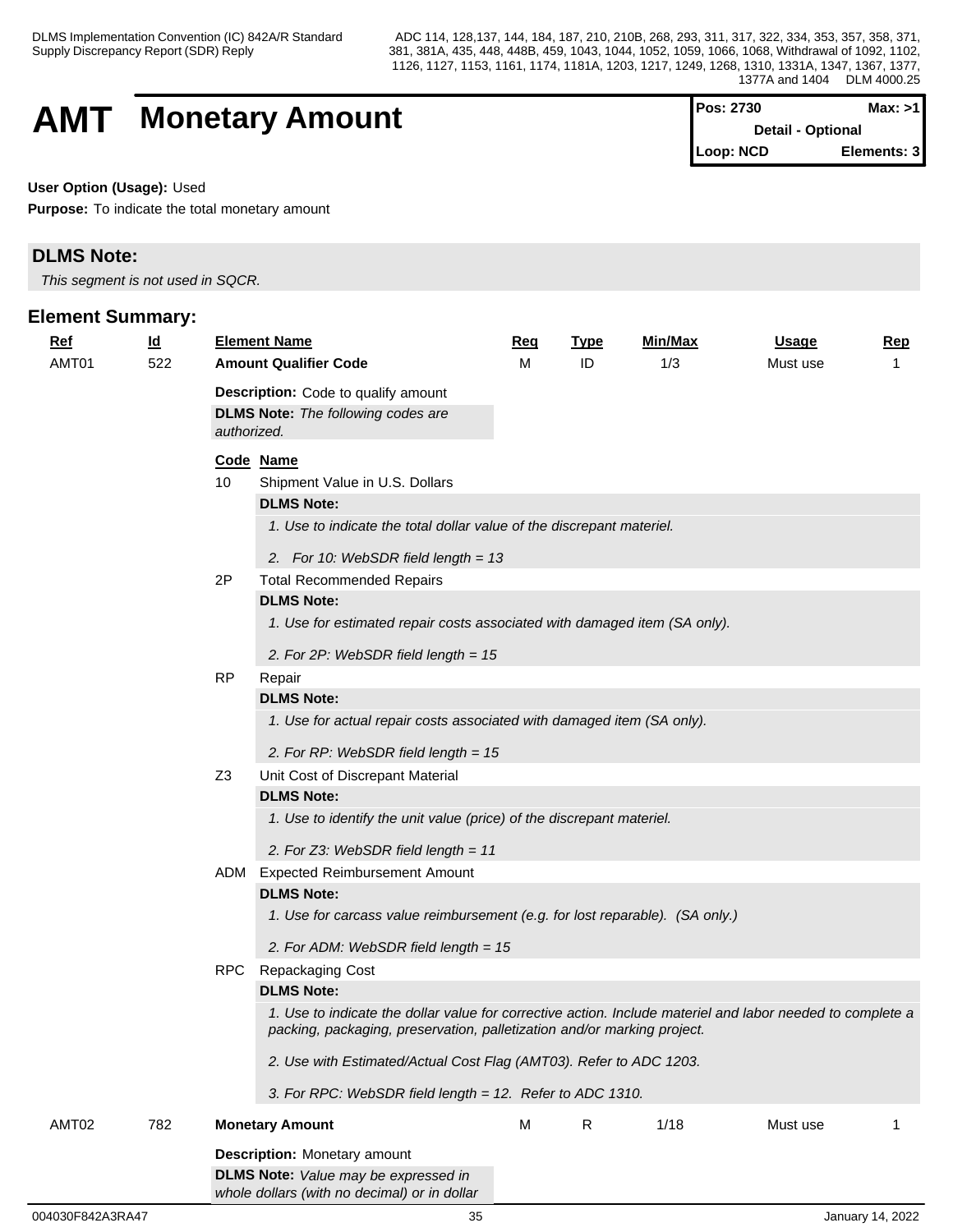| $Ref$ | $\underline{\mathsf{Id}}$ | <b>Element Name</b>                                                                                                                                                                                                                                                                                  | Req     | <b>Type</b> | Min/Max | <b>Usage</b> | Rep |
|-------|---------------------------|------------------------------------------------------------------------------------------------------------------------------------------------------------------------------------------------------------------------------------------------------------------------------------------------------|---------|-------------|---------|--------------|-----|
|       |                           | and cents (with a decimal included).                                                                                                                                                                                                                                                                 |         |             |         |              |     |
| AMT03 | 478                       | <b>Credit/Debit Flag Code</b>                                                                                                                                                                                                                                                                        | $\circ$ | ID          | 1/1     | Used         |     |
|       |                           | <b>Description:</b> Code indicating whether<br>amount is a credit or debit<br><b>DLMS Note:</b> 1. Use to identify the<br>Estimated/Actual Cost Flag indicating the<br>submitter's request for credit was based<br>upon estimated or actual repackaging cost.<br>Use only with Code RPC (Repackaging |         |             |         |              |     |
|       |                           | Cost).<br>2. May be used in interim and final SDR<br>reply (e.g., interim reply may be based<br>upon an estimate, while the final reply may<br>be based upon actual cost). Refer to ADC<br>1203.                                                                                                     |         |             |         |              |     |
|       |                           | Code Name                                                                                                                                                                                                                                                                                            |         |             |         |              |     |
|       |                           | Actual<br>A                                                                                                                                                                                                                                                                                          |         |             |         |              |     |
|       |                           | <b>DLMS Note:</b>                                                                                                                                                                                                                                                                                    |         |             |         |              |     |
|       |                           |                                                                                                                                                                                                                                                                                                      |         |             |         |              |     |

*1. Use to indicate that the dollar amount provided represents the actual cost.* 

*2. Local code A is established for use in 842A/W Version 4030. A data maintenance action will be submitted for establishment of this code in a future version of the X12 standard.*

#### E Estimated

#### **DLMS Note:**

*1. Use to indicate that the dollar amount provided represents an estimated cost.*

*2. Local code E is established for use in 842A/W Version 4030. A data maintenance action will be submitted to establish this code in a future version of the X12 standard.*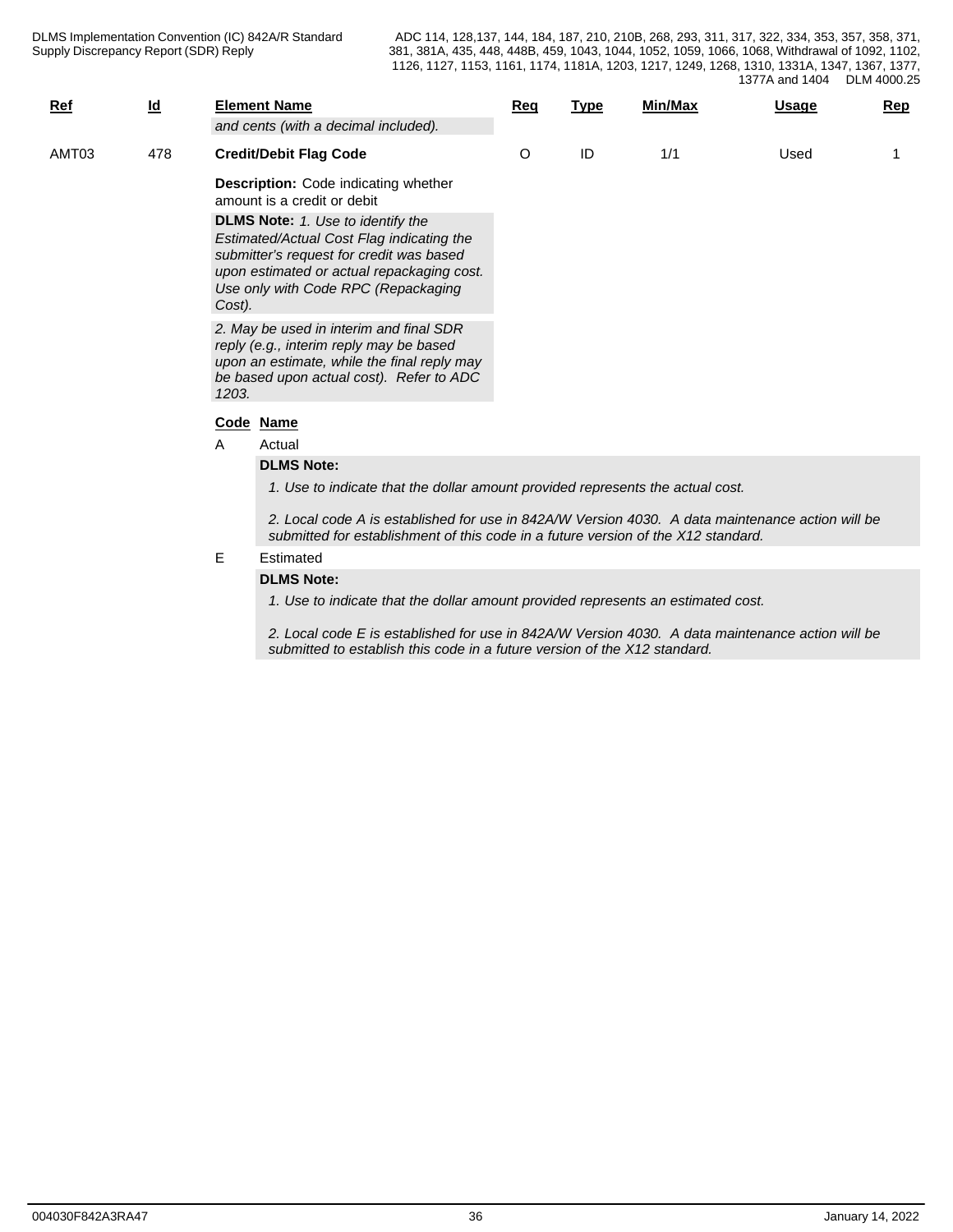| <b>N1</b> |             | <b>Pos: 2800</b>         | Max: $1$    |  |
|-----------|-------------|--------------------------|-------------|--|
|           | <b>Name</b> | <b>Detail - Optional</b> |             |  |
|           |             | Loop: N1                 | Elements: 5 |  |

#### **User Option (Usage):** Used

**Purpose:** To identify a party by type of organization, name, and code

#### **Syntax Rules:**

- 1. P0304 If either N103 or N104 is present, then the other is required.
- 2. R0203 At least one of N102 or N103 is required.

#### **Comments:**

- 1. This segment, used alone, provides the most efficient method of providing organizational identification. To obtain this efficiency the "ID Code" (N104) must provide a key to the table maintained by the transaction processing party.
- 2. N105 and N106 further define the type of entity in N101.

#### **DLMS Note:**

*This segment is not used in SQCR.*

| <u>Ref</u>       | <u>ld</u> | <b>Element Name</b>                                                                                                                                                                                                                                                                                                                                                                                                | Req | <b>Type</b> | Min/Max | <b>Usage</b> | <b>Rep</b> |
|------------------|-----------|--------------------------------------------------------------------------------------------------------------------------------------------------------------------------------------------------------------------------------------------------------------------------------------------------------------------------------------------------------------------------------------------------------------------|-----|-------------|---------|--------------|------------|
| N <sub>101</sub> | 98        | <b>Entity Identifier Code</b>                                                                                                                                                                                                                                                                                                                                                                                      | м   | ID          | 2/3     | Used         | 1          |
|                  |           | Description: Code identifying an<br>organizational entity, a physical location,<br>property or an individual                                                                                                                                                                                                                                                                                                       |     |             |         |              |            |
|                  |           | Code Name<br>C <sub>4</sub><br><b>Contract Administration Office</b><br><b>DLMS Note:</b><br>1. Use to identify the DoDAAC of Contract Administration Office (CAO) for the identified contract<br>number.<br>2. Populated via EDA interface with WebSDR when available for contract-related discrepant shipments.                                                                                                  |     |             |         |              |            |
|                  |           | 3. This data element is required on the action activity reply for contract-related shipments when<br>unavailable via EDA interface.<br><b>SH</b>                                                                                                                                                                                                                                                                   |     |             |         |              |            |
|                  |           | Shipper<br><b>DLMS Note:</b><br>1. Use to identify the shipping activity by Routing Identifier Code, DoDAAC, or vendor/contractor CAGE<br>code.<br>2. Vendor CAGE code populated via EDA interface with WebSDR when available for contract-related<br>discrepant shipments.<br>3. This data element is required on the action activity reply for contract-related shipments when<br>unavailable via EDA interface. |     |             |         |              |            |
|                  |           | SU<br>Supplier/Manufacturer<br><b>DLMS Note:</b><br>Use with REF01 XB to identify the CAGE code of the manufacturer of the incorrect (wrong) item<br>received.                                                                                                                                                                                                                                                     |     |             |         |              |            |
| N <sub>102</sub> | 93        | <b>Name</b>                                                                                                                                                                                                                                                                                                                                                                                                        | O   | AN          | 1/60    | Used         | 1          |
|                  |           | Description: Free-form name                                                                                                                                                                                                                                                                                                                                                                                        |     |             |         |              |            |
| N <sub>103</sub> | 66        | <b>Identification Code Qualifier</b>                                                                                                                                                                                                                                                                                                                                                                               | O   | ID          | 1/2     | Used         | 1          |
|                  |           | Description: Code designating the<br>system/method of code structure used for                                                                                                                                                                                                                                                                                                                                      |     |             |         |              |            |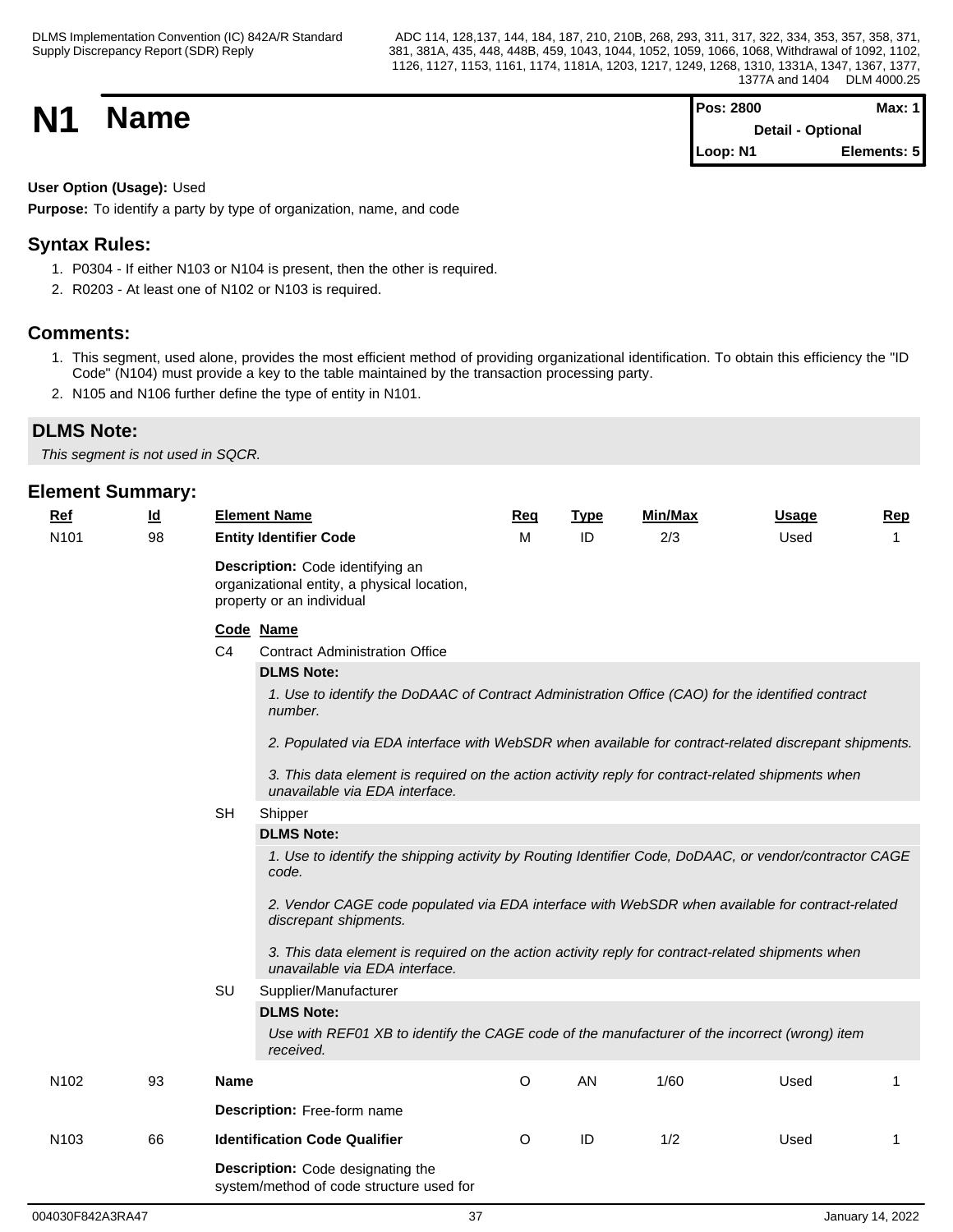| $Ref$            | <u>ld</u> | <b>Element Name</b>                                                                                          | Req | <u>Type</u> | Min/Max | <b>Usage</b> | Rep |
|------------------|-----------|--------------------------------------------------------------------------------------------------------------|-----|-------------|---------|--------------|-----|
|                  |           | Identification Code (67)                                                                                     |     |             |         |              |     |
|                  |           | Code Name                                                                                                    |     |             |         |              |     |
|                  |           | Department of Defense Activity Address Code (DODAAC)<br>10                                                   |     |             |         |              |     |
|                  |           | 33<br>Commercial and Government Entity (CAGE)                                                                |     |             |         |              |     |
|                  |           | M4<br>Department of Defense Routing Identifier Code (RIC)                                                    |     |             |         |              |     |
| N <sub>104</sub> | 67        | <b>Identification Code</b>                                                                                   | O   | AN          | 2/80    | Used         |     |
|                  |           | <b>Description:</b> Code identifying a party or<br>other code                                                |     |             |         |              |     |
| N <sub>106</sub> | 98        | <b>Entity Identifier Code</b>                                                                                | O   | ID          | 2/3     | Used         |     |
|                  |           | Description: Code identifying an<br>organizational entity, a physical location,<br>property or an individual |     |             |         |              |     |
|                  |           | All valid standard codes are used.                                                                           |     |             |         |              |     |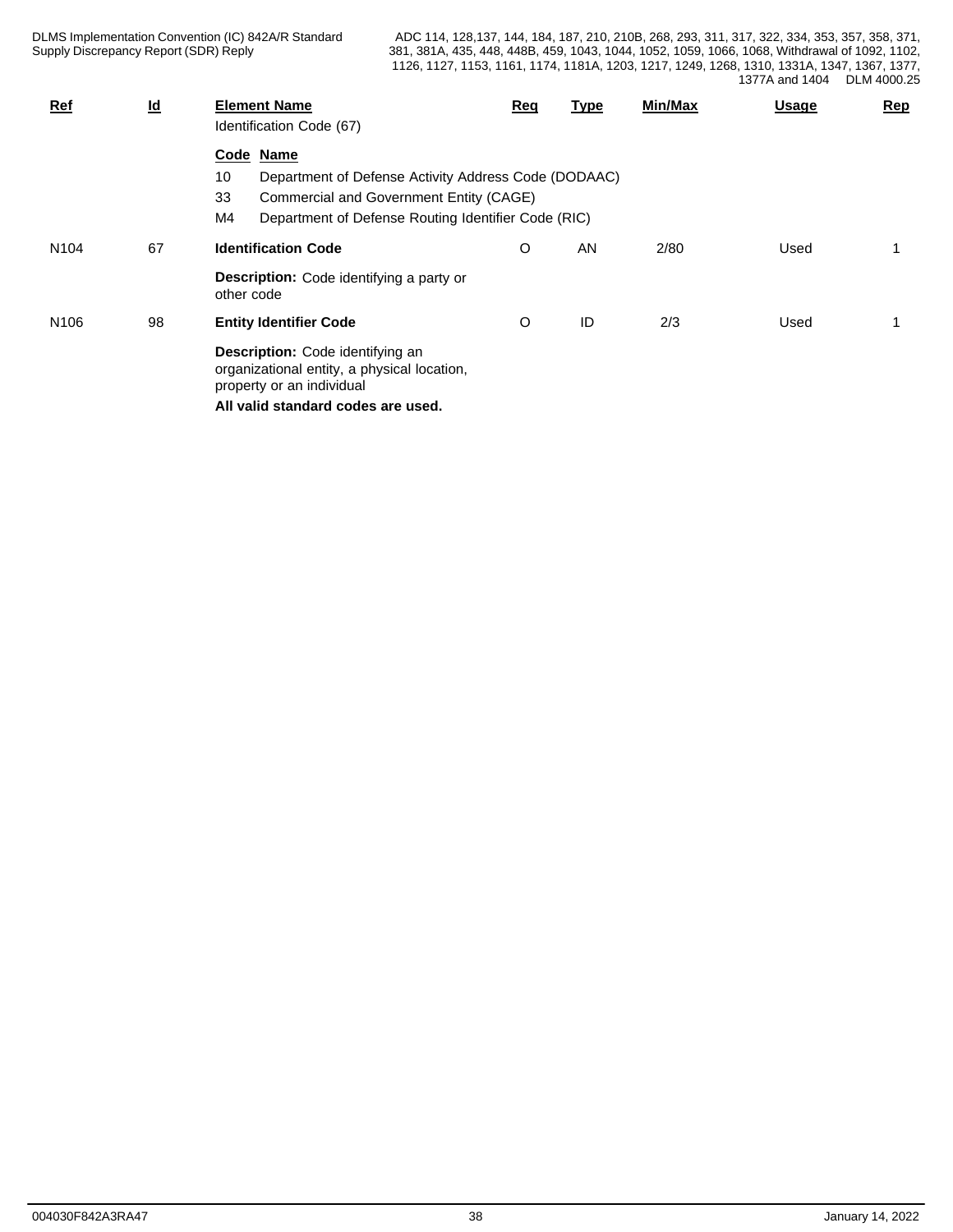### **LM** Code Source Information

| <b>Pos: 3330</b> |                          | Max: $1$    |
|------------------|--------------------------|-------------|
|                  | <b>Detail - Optional</b> |             |
| Loop: LM         |                          | Elements: 1 |

#### **User Option (Usage):** Used

**Purpose:** To transmit standard code list identification information

#### **Comments:**

1. LM02 identifies the applicable industry code list source information.

#### **DLMS Note:**

*This segment is not used in SQCR.*

#### **Element Summary:**

| <u>Ref</u><br>LM01 | $\underline{\mathsf{Id}}$<br>559 | <b>Element Name</b><br><b>Agency Qualifier Code</b>                          | <u>Req</u><br>M | <u>Type</u><br>ID | Min/Max<br>2/2 | <b>Usage</b><br>Used | <u>Rep</u> |
|--------------------|----------------------------------|------------------------------------------------------------------------------|-----------------|-------------------|----------------|----------------------|------------|
|                    |                                  | <b>Description:</b> Code identifying the agency<br>assigning the code values |                 |                   |                |                      |            |
|                    |                                  | Code Name                                                                    |                 |                   |                |                      |            |

DF Department of Defense (DoD)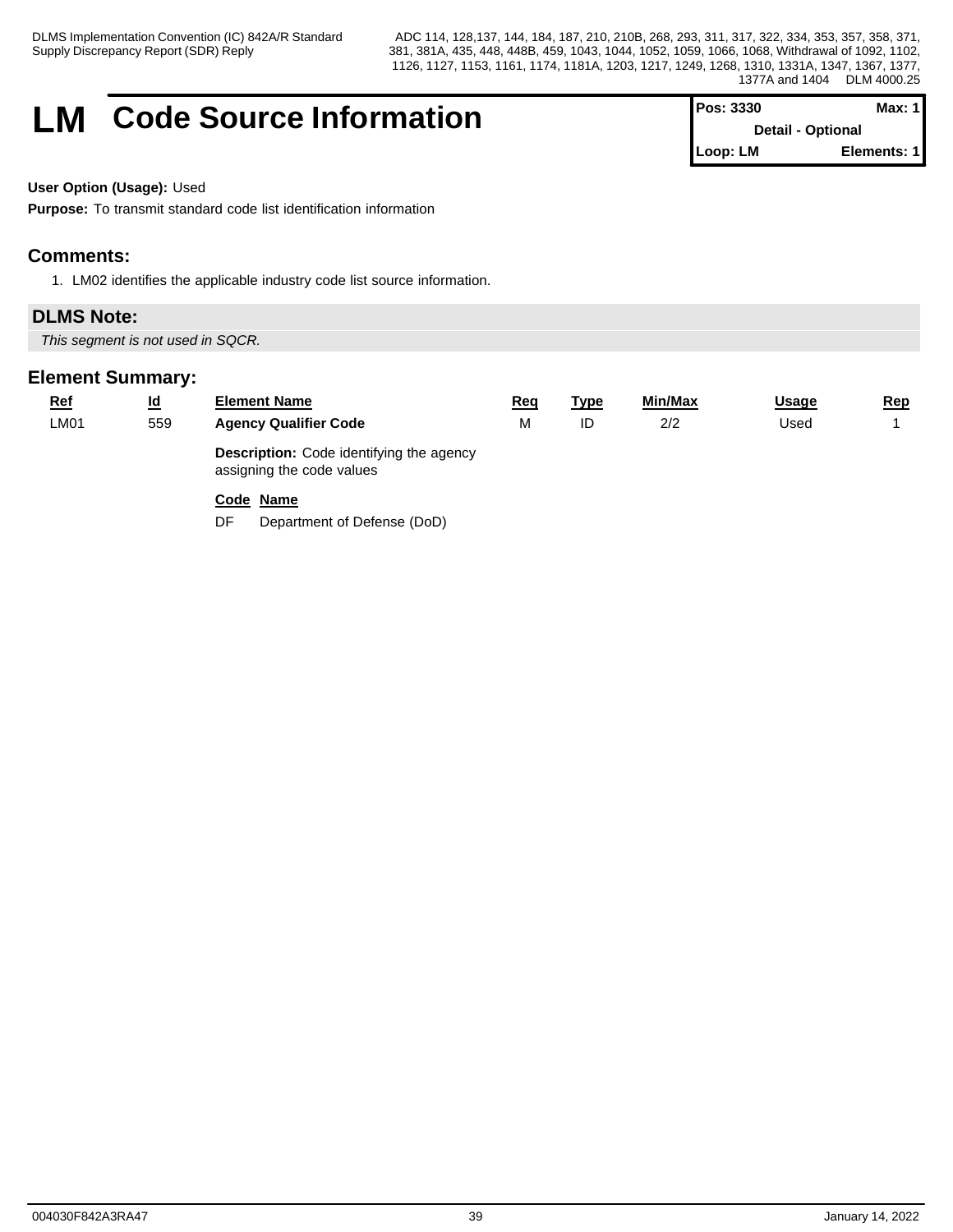### **LQ** Industry Code

| <b>Pos: 3340</b> | Max: >1                   |
|------------------|---------------------------|
|                  | <b>Detail - Mandatory</b> |
| $\vert$ Loop: LM | Elements: 2               |

#### **User Option (Usage):** Must use

**Purpose:** Code to transmit standard industry codes

#### **Syntax Rules:**

1. C0102 - If LQ01 is present, then LQ02 is required.

#### **DLMS Note:**

*This segment is not used in SQCR.*

| $Ref$ | $\underline{\mathsf{Id}}$ |                                                                   | <b>Element Name</b>                                                              | Req | <u>Type</u> | Min/Max | <u>Usage</u> | Rep |  |  |  |  |
|-------|---------------------------|-------------------------------------------------------------------|----------------------------------------------------------------------------------|-----|-------------|---------|--------------|-----|--|--|--|--|
| LQ01  | 1270                      |                                                                   | <b>Code List Qualifier Code</b>                                                  | O   | ID          | 1/3     | Used         |     |  |  |  |  |
|       |                           |                                                                   | <b>Description:</b> Code identifying a specific<br>industry code list            |     |             |         |              |     |  |  |  |  |
|       |                           |                                                                   | Code Name                                                                        |     |             |         |              |     |  |  |  |  |
|       |                           | EQ                                                                | Controlled Inventory Item Code                                                   |     |             |         |              |     |  |  |  |  |
|       |                           |                                                                   | <b>DLMS Note:</b>                                                                |     |             |         |              |     |  |  |  |  |
|       |                           | Use to identify the CIIC associated with the wrong item received. |                                                                                  |     |             |         |              |     |  |  |  |  |
|       |                           | FD.                                                               | Demilitarization Code                                                            |     |             |         |              |     |  |  |  |  |
|       |                           |                                                                   | <b>DLMS Note:</b>                                                                |     |             |         |              |     |  |  |  |  |
|       |                           |                                                                   | Use to identify Demilitarization Code associated with the wrong item received.   |     |             |         |              |     |  |  |  |  |
| LQ02  | 1271                      |                                                                   | <b>Industry Code</b>                                                             | O   | AN          | 1/30    | Used         |     |  |  |  |  |
|       |                           |                                                                   | <b>Description:</b> Code indicating a code from a<br>specific industry code list |     |             |         |              |     |  |  |  |  |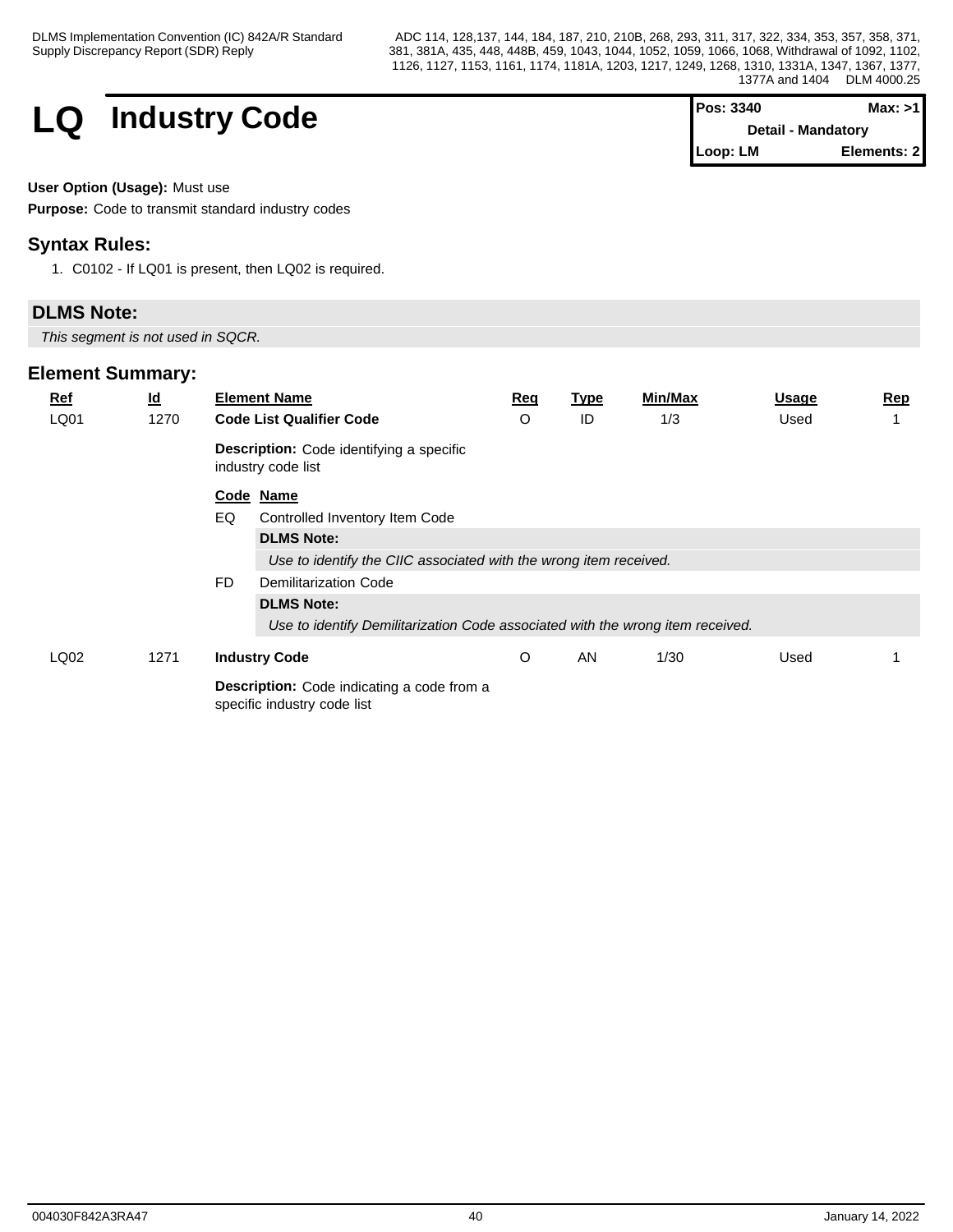### **NCA** Nonconformance Action

| Pos: 3400                | Max: $1$    |
|--------------------------|-------------|
| <b>Detail - Optional</b> |             |
| Loop: NCA                | Elements: 2 |

#### **User Option (Usage):** Used

**Purpose:** To specify the action that is to be taken in response to a nonconformance condition

#### **Syntax Rules:**

- 1. P0405 If either NCA04 or NCA05 is present, then the other is required.
- 2. R0203 At least one of NCA02 or NCA03 is required.

#### **Semantics:**

1. NCA03 describes the action that is to be undertaken.

#### **Comments:**

1. NCA04 is used to specify the quantity that is associated with NCA02 or NCA03.

#### **DLMS Note:**

*This segment is not used in SQCR.*

| <b>Ref</b> |                   | $\underline{\mathsf{Id}}$                                                                       |                                                                                                         | <b>Element Name</b>                                                                    | Req | <u>Type</u> | Min/Max | <b>Usage</b> | <b>Rep</b> |
|------------|-------------------|-------------------------------------------------------------------------------------------------|---------------------------------------------------------------------------------------------------------|----------------------------------------------------------------------------------------|-----|-------------|---------|--------------|------------|
|            | NCA01             | 350                                                                                             |                                                                                                         | <b>Assigned Identification</b>                                                         | O   | AN          | 1/20    | Used         |            |
|            |                   |                                                                                                 | <b>Description:</b> Alphanumeric characters<br>assigned for differentiation within a<br>transaction set |                                                                                        |     |             |         |              |            |
|            |                   |                                                                                                 |                                                                                                         | <b>DLMS Note:</b> For all transactions, cite<br>numeric 1 to satisfy ANSI requirement. |     |             |         |              |            |
|            | NCA <sub>02</sub> | 887                                                                                             | Code                                                                                                    | <b>Nonconformance Resultant Response</b>                                               | X   | ID          | 1/2     | Used         |            |
|            |                   | Description: Code identifying a response<br>that is the result of a nonconformance<br>situation |                                                                                                         |                                                                                        |     |             |         |              |            |
|            |                   |                                                                                                 |                                                                                                         | Code Name                                                                              |     |             |         |              |            |
|            |                   |                                                                                                 | <b>RS</b>                                                                                               | <b>Response Requirements Follow</b>                                                    |     |             |         |              |            |
|            |                   |                                                                                                 |                                                                                                         | <b>DLMS Note:</b>                                                                      |     |             |         |              |            |
|            |                   |                                                                                                 |                                                                                                         | Use to satisfy ANSI syntax requirements.                                               |     |             |         |              |            |
|            |                   |                                                                                                 |                                                                                                         |                                                                                        |     |             |         |              |            |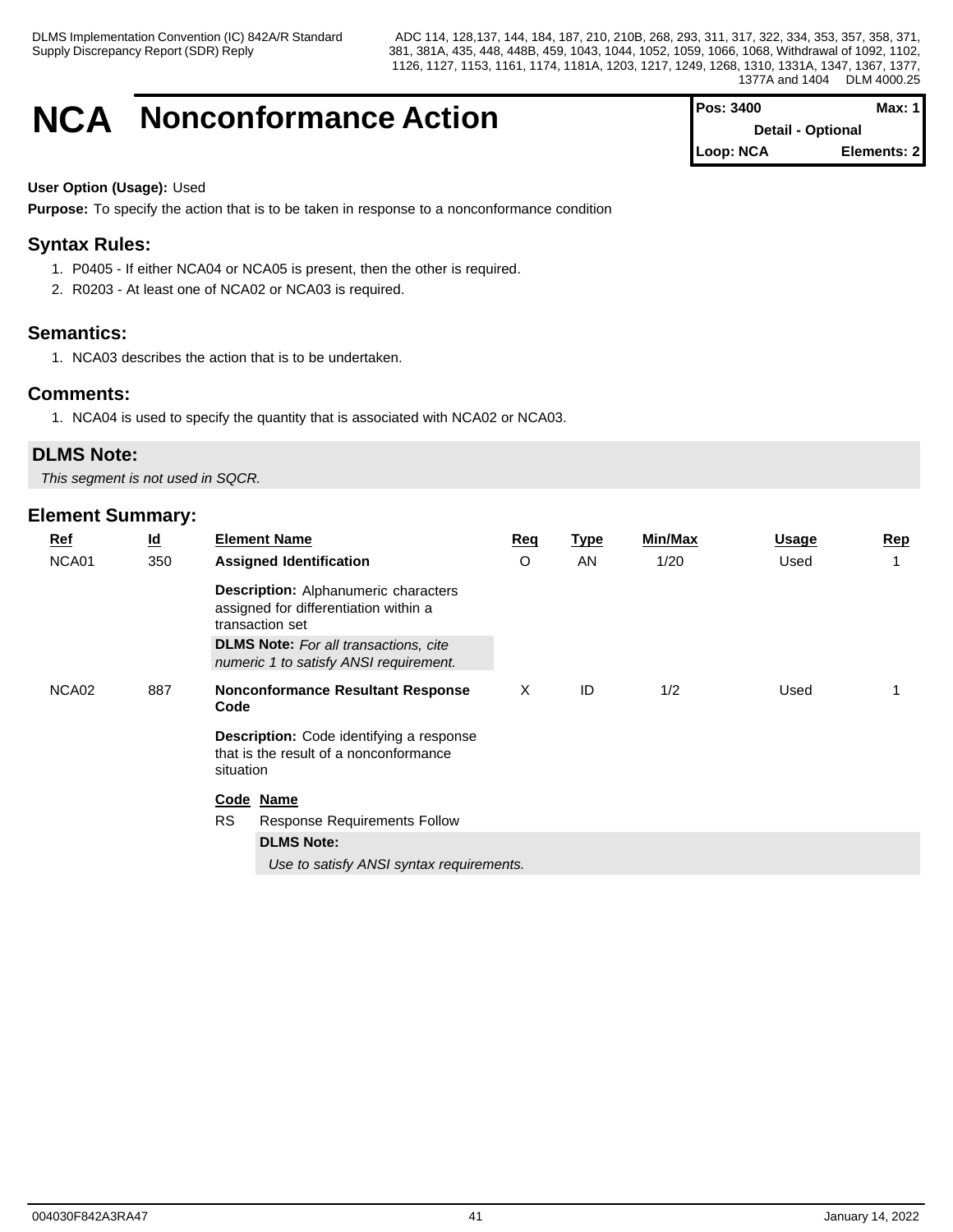### **NTE** Note/Special Instruction

| <b>Pos: 3500</b>         | Max: >1     |  |
|--------------------------|-------------|--|
| <b>Detail - Optional</b> |             |  |
| Loop: NCA                | Elements: 2 |  |

#### **User Option (Usage):** Used

**Purpose:** To transmit information in a free-form format, if necessary, for comment or special instruction

#### **Comments:**

1. The NTE segment permits free-form information/data which, under ANSI X12 standard implementations, is not machine processible. The use of the NTE segment should therefore be avoided, if at all possible, in an automated environment.

#### **Element Summary: Ref Id Element Name Req Type Min/Max Usage Rep** NTE01 363 **Note Reference Code Description:** Code identifying the functional area or purpose for which the note applies **DLMS Note:** *The following codes are authorized.* O ID 3/3 Used 1 **Code Name** AES Actual Evaluation Summary **DLMS Note:** *Use to provide general narrative remarks associated with SDR/SQCR reply.* TPO Third Party Organization Notes **DLMS Note:** *Use to identify remarks provided by the ILCO. A data maintenance action was approved in version 5020. The approved code/name is "ILC International Logistics Control Office".* NTE02 352 **Description Description:** A free-form description to clarify the related data elements and their content **DLMS Note:** *1. Use multiple repetitions of NTE, with up to 80 positions for each line. For AES, WebSDR field length = 750; For TPO, WebSDR field length = 500. 2. Special characters are not allowed except as identified. Valid characters are: @ # \$ ( ) - = + , / \ [ ] : . and ?* M AN 1/80 Must use 1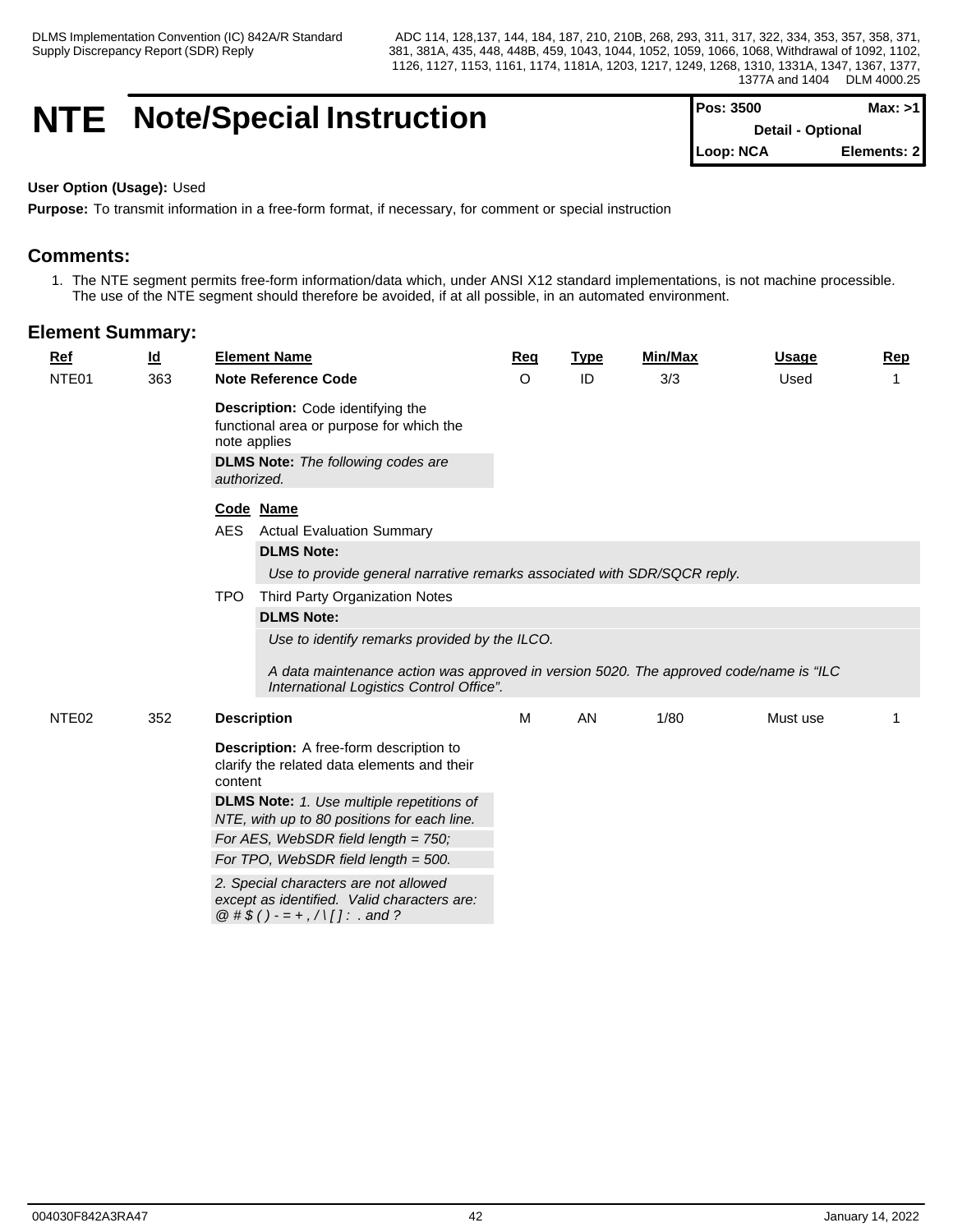### **DTM** Date/Time Reference

| <b>IPos: 3600</b>        | Max: >11    |  |
|--------------------------|-------------|--|
| <b>Detail - Optional</b> |             |  |
| Loop: NCA                | Elements: 2 |  |

**User Option (Usage):** Used

**Purpose:** To specify pertinent dates and times

#### **Syntax Rules:**

- 1. C0403 If DTM04 is present, then DTM03 is required.
- 2. P0506 If either DTM05 or DTM06 is present, then the other is required.
- 3. R020305 At least one of DTM02, DTM03 or DTM05 is required.

#### **Element Summary:**

| <b>Ref</b> | $\underline{\mathsf{Id}}$                                                                                                                                                                                                                    |             | <b>Element Name</b>                                                                         | Req | <b>Type</b> | <b>Min/Max</b> | <b>Usage</b> | Rep |
|------------|----------------------------------------------------------------------------------------------------------------------------------------------------------------------------------------------------------------------------------------------|-------------|---------------------------------------------------------------------------------------------|-----|-------------|----------------|--------------|-----|
| DTM01      | 374                                                                                                                                                                                                                                          |             | <b>Date/Time Qualifier</b>                                                                  | м   | ID          | 3/3            | Must use     |     |
|            |                                                                                                                                                                                                                                              |             | Description: Code specifying type of date<br>or time, or both date and time                 |     |             |                |              |     |
|            |                                                                                                                                                                                                                                              |             | Code Name                                                                                   |     |             |                |              |     |
|            |                                                                                                                                                                                                                                              | 198         | Completion                                                                                  |     |             |                |              |     |
|            |                                                                                                                                                                                                                                              |             | <b>DLMS Note:</b>                                                                           |     |             |                |              |     |
|            |                                                                                                                                                                                                                                              |             | Use for SDR/SQCR Completion Date. Use only on completion notice (BNR01=CN).                 |     |             |                |              |     |
|            |                                                                                                                                                                                                                                              | 311         | Latest Receiving Date/Cutoff Date                                                           |     |             |                |              |     |
|            |                                                                                                                                                                                                                                              |             | <b>DLMS Note:</b>                                                                           |     |             |                |              |     |
|            |                                                                                                                                                                                                                                              |             | 1. This is the suspense date by which requested materiel or documentation must be received. |     |             |                |              |     |
|            |                                                                                                                                                                                                                                              |             | 2. Must use with SDR Reply Code 105, 106, 107, 108, 114, 115, and 117.                      |     |             |                |              |     |
|            |                                                                                                                                                                                                                                              |             | 3. Use with ship-to location identified at 2/N101/4100.                                     |     |             |                |              |     |
|            | 4. Pending full implementation of this data field under DLMS, the suspense date must also be identified<br>in the SDR Reply remarks field to ensure that the receiving application has visibility of this information.<br>Refer to ADC 1249. |             |                                                                                             |     |             |                |              |     |
|            |                                                                                                                                                                                                                                              | 446         | Replacement                                                                                 |     |             |                |              |     |
|            |                                                                                                                                                                                                                                              |             | <b>DLMS Note:</b>                                                                           |     |             |                |              |     |
|            |                                                                                                                                                                                                                                              |             | Use to identify the estimated date of reshipment of replacement materiel.                   |     |             |                |              |     |
| DTM02      | 373                                                                                                                                                                                                                                          | <b>Date</b> |                                                                                             | X   | DT          | 8/8            | Used         |     |
|            |                                                                                                                                                                                                                                              |             | Description: Date expressed as<br>CCYYMMDD where CC represents the first                    |     |             |                |              |     |

two digits of the calendar year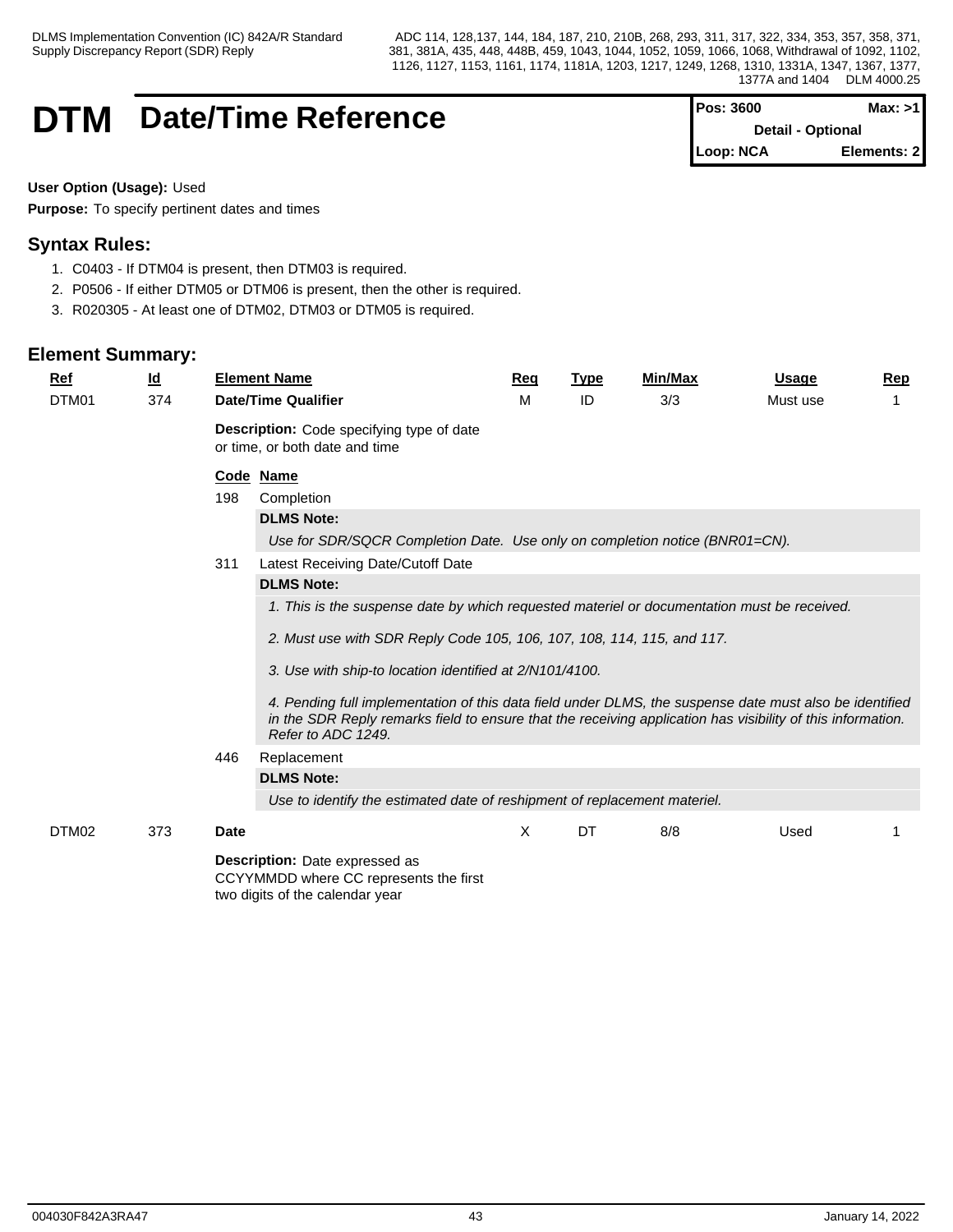### **REF** Reference Identification

| <b>Pos: 3700</b>         | Max: >11    |  |
|--------------------------|-------------|--|
| <b>Detail - Optional</b> |             |  |
| Loop: NCA                | Elements: 4 |  |

#### **User Option (Usage):** Used

**Purpose:** To specify identifying information

#### **Syntax Rules:**

1. R0203 - At least one of REF02 or REF03 is required.

#### **Semantics:**

1. REF04 contains data relating to the value cited in REF02.

#### **DLMS Note:**

*This segment is not used in SQCR.*

| <b>Ref</b> | $\underline{\mathsf{Id}}$ |             | <b>Element Name</b>                                                                                                                                                                                                                                        | <b>Reg</b> | <b>Type</b> | <b>Min/Max</b> | <u>Usage</u> | <b>Rep</b> |
|------------|---------------------------|-------------|------------------------------------------------------------------------------------------------------------------------------------------------------------------------------------------------------------------------------------------------------------|------------|-------------|----------------|--------------|------------|
| REF01      | 128                       |             | <b>Reference Identification Qualifier</b>                                                                                                                                                                                                                  | M          | ID          | 2/3            | Must use     | -1         |
|            |                           |             | Description: Code qualifying the<br>Reference Identification                                                                                                                                                                                               |            |             |                |              |            |
|            |                           | authorized. | <b>DLMS Note:</b> The following codes are                                                                                                                                                                                                                  |            |             |                |              |            |
|            |                           |             | Code Name                                                                                                                                                                                                                                                  |            |             |                |              |            |
|            |                           | 08          | Carrier Assigned Package Identification Number                                                                                                                                                                                                             |            |             |                |              |            |
|            |                           |             | <b>DLMS Note:</b>                                                                                                                                                                                                                                          |            |             |                |              |            |
|            |                           |             | 1. Use to identify the commercial carrier-assigned tracking number for materiel return.                                                                                                                                                                    |            |             |                |              |            |
|            |                           |             | 2. For 08: WebSDR field length = 17.                                                                                                                                                                                                                       |            |             |                |              |            |
|            |                           | 16          | Military Interdepartmental Purchase Request (MIPR) Number                                                                                                                                                                                                  |            |             |                |              |            |
|            |                           |             | <b>DLMS Note:</b>                                                                                                                                                                                                                                          |            |             |                |              |            |
|            |                           |             | 1. Use to identify the MIPR for disposal of hazardous materiel.                                                                                                                                                                                            |            |             |                |              |            |
|            |                           |             | 2. For 16: WebSDR field length = 15                                                                                                                                                                                                                        |            |             |                |              |            |
|            |                           | GD          | Return Goods Bill of Lading Number                                                                                                                                                                                                                         |            |             |                |              |            |
|            |                           | QE          | Replacement Customer Reference Number                                                                                                                                                                                                                      |            |             |                |              |            |
|            |                           |             | <b>DLMS Note:</b>                                                                                                                                                                                                                                          |            |             |                |              |            |
|            |                           |             | Use to identify the document number for reshipment of replacement materiel when different from the<br>original document number.                                                                                                                            |            |             |                |              |            |
|            |                           | QJ          | Return Material Authorization Number                                                                                                                                                                                                                       |            |             |                |              |            |
|            |                           |             | <b>DLMS Note:</b>                                                                                                                                                                                                                                          |            |             |                |              |            |
|            |                           |             | 1. Used to identify the document number applicable to materiel return. Must use return document<br>number when SDR Reply Code 105 or 107 applies.                                                                                                          |            |             |                |              |            |
|            |                           |             | 2. Return on original shipment document number preferred, but may not be possible due to system<br>constraints. Must use alternate document number for materiel already in a DLA Distribution Center<br>necessitating ship-in-place processing for return. |            |             |                |              |            |
|            |                           |             | 3. For QJ: WebSDR field length = 14.                                                                                                                                                                                                                       |            |             |                |              |            |
|            |                           | TH.         | Transportation Account Code (TAC)                                                                                                                                                                                                                          |            |             |                |              |            |
|            |                           |             | <b>DLMS Note:</b>                                                                                                                                                                                                                                          |            |             |                |              |            |
|            |                           |             | Use to identify the TAC for materiel return when applicable.                                                                                                                                                                                               |            |             |                |              |            |
| REF02      |                           |             |                                                                                                                                                                                                                                                            |            |             |                |              |            |
|            | 127                       |             | <b>Reference Identification</b>                                                                                                                                                                                                                            | X          | AN          | 1/50           | Must use     | 1          |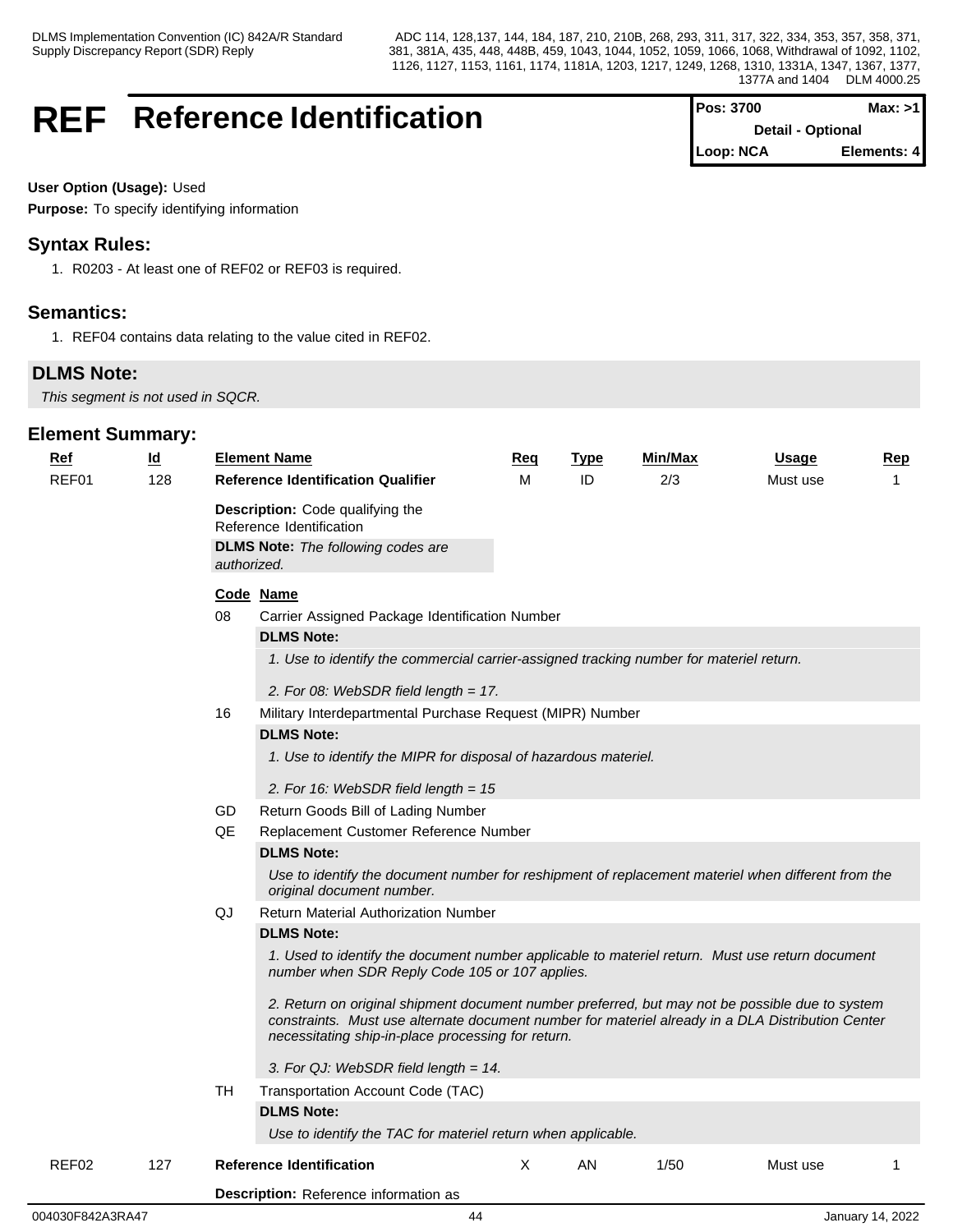| <b>Ref</b>      | $\underline{\mathsf{Id}}$ | <b>Element Name</b><br>defined for a particular Transaction Set or<br>as specified by the Reference Identification<br>Qualifier                                                                                                                                                                                                          | Req | <b>Type</b> | Min/Max | <b>Usage</b> | Rep |
|-----------------|---------------------------|------------------------------------------------------------------------------------------------------------------------------------------------------------------------------------------------------------------------------------------------------------------------------------------------------------------------------------------|-----|-------------|---------|--------------|-----|
| REF03           | 352                       | <b>Description</b><br>Description: A free-form description to<br>clarify the related data elements and their<br>content<br><b>DLMS Note:</b> WebSDR field length $= 50$                                                                                                                                                                  | X   | AN          | 1/80    | Used         |     |
| REF04           | C040                      | <b>Reference Identifier</b><br><b>Description:</b> To identify one or more<br>reference numbers or identification<br>numbers as specified by the Reference<br>Qualifier                                                                                                                                                                  | O   | Comp        |         | Used         |     |
| REF04-01        | 128                       | <b>Reference Identification Qualifier</b><br><b>Description:</b> Code qualifying the<br>Reference Identification<br>Code Name<br>Suffix<br>W8<br><b>DLMS Note:</b><br>When citing a return document number (Code QJ) or a replacement shipment document number (Code<br>QE), use to identify the document number suffix when applicable. | м   | ID          | 2/3     | Must use     |     |
| <b>REF04-02</b> | 127                       | <b>Reference Identification</b><br>Description: Reference information as<br>defined for a particular Transaction Set or<br>as specified by the Reference Identification<br>Qualifier                                                                                                                                                     | M   | AN          | 1/50    | Must use     |     |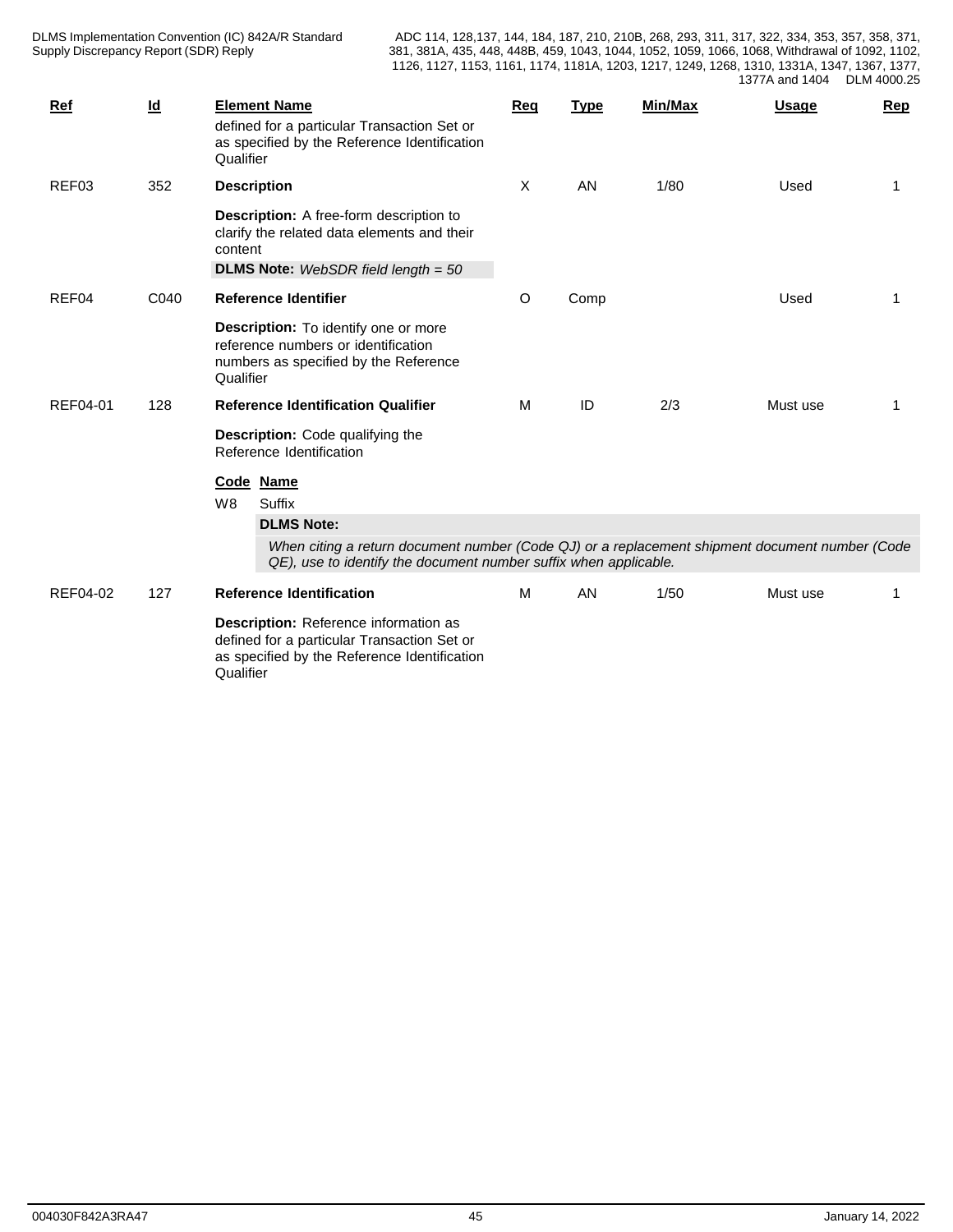**N1 Name Magnetic Max:** 1 **Detail - Optional Loop: N1 Elements: 3**

#### **User Option (Usage):** Used

**Purpose:** To identify a party by type of organization, name, and code

### **Syntax Rules:**

- 1. P0304 If either N103 or N104 is present, then the other is required.
- 2. R0203 At least one of N102 or N103 is required.

### **Comments:**

- 1. This segment, used alone, provides the most efficient method of providing organizational identification. To obtain this efficiency the "ID Code" (N104) must provide a key to the table maintained by the transaction processing party.
- 2. N105 and N106 further define the type of entity in N101.

| $Ref$            | $\underline{\mathsf{Id}}$ |             | <b>Element Name</b>                                                                                                                                                                                                                                                                                                                                                                                                                                                                                                                                                                                                                                                                                                                                                                                                                                                                                                                        | Reg | <b>Type</b> | <b>Min/Max</b> | <b>Usage</b> | <b>Rep</b>   |
|------------------|---------------------------|-------------|--------------------------------------------------------------------------------------------------------------------------------------------------------------------------------------------------------------------------------------------------------------------------------------------------------------------------------------------------------------------------------------------------------------------------------------------------------------------------------------------------------------------------------------------------------------------------------------------------------------------------------------------------------------------------------------------------------------------------------------------------------------------------------------------------------------------------------------------------------------------------------------------------------------------------------------------|-----|-------------|----------------|--------------|--------------|
| N <sub>101</sub> | 98                        |             | <b>Entity Identifier Code</b>                                                                                                                                                                                                                                                                                                                                                                                                                                                                                                                                                                                                                                                                                                                                                                                                                                                                                                              | M   | ID          | 2/3            | Must use     | $\mathbf{1}$ |
|                  |                           | authorized. | Description: Code identifying an<br>organizational entity, a physical location,<br>property or an individual<br><b>DLMS Note:</b> The following codes are                                                                                                                                                                                                                                                                                                                                                                                                                                                                                                                                                                                                                                                                                                                                                                                  |     |             |                |              |              |
|                  |                           |             | Code Name                                                                                                                                                                                                                                                                                                                                                                                                                                                                                                                                                                                                                                                                                                                                                                                                                                                                                                                                  |     |             |                |              |              |
|                  |                           | ВT          | <b>Bill-to-Party</b>                                                                                                                                                                                                                                                                                                                                                                                                                                                                                                                                                                                                                                                                                                                                                                                                                                                                                                                       |     |             |                |              |              |
|                  |                           |             | <b>DLMS Note:</b>                                                                                                                                                                                                                                                                                                                                                                                                                                                                                                                                                                                                                                                                                                                                                                                                                                                                                                                          |     |             |                |              |              |
|                  |                           |             | Use to identify the billing DoDAAC for disposal of hazardous materiel.                                                                                                                                                                                                                                                                                                                                                                                                                                                                                                                                                                                                                                                                                                                                                                                                                                                                     |     |             |                |              |              |
|                  |                           | HA.         | Owner                                                                                                                                                                                                                                                                                                                                                                                                                                                                                                                                                                                                                                                                                                                                                                                                                                                                                                                                      |     |             |                |              |              |
|                  |                           |             | <b>DLMS Note:</b>                                                                                                                                                                                                                                                                                                                                                                                                                                                                                                                                                                                                                                                                                                                                                                                                                                                                                                                          |     |             |                |              |              |
|                  |                           | KA          | 1. Use as applicable to identify the materiel owner by RIC. Must use for storage activity SDRs<br>(Document Type 8, 9, R, A, N, and P) and SQCRs (Type 5).<br>2. For DLA Disposition Services prepared SDRs (Document Type D), use to identify DLA Disposition<br>Services as the owner for materiel turn-ins with the exception of materiel that was not accepted. For<br>this situation, the owner may be left blank and the original owner of the materiel will be understood to be<br>the current owner.<br>3. Delayed implementation. Use Code SUS Supply Source for owner identification pending<br>implementation of ADC 1126 no later than 2018.<br>Item Manager<br><b>DLMS Note:</b><br>1. Use as applicable to identify the item manager by RIC. Must use for use for storage activity SDRs<br>(Document Type 8, 9, R, A, N, and P).<br>2. Delayed implementation. Use Code SUS Supply Source for manager identification pending |     |             |                |              |              |
|                  |                           |             | implementation of ADC 1126 no later than 2018.                                                                                                                                                                                                                                                                                                                                                                                                                                                                                                                                                                                                                                                                                                                                                                                                                                                                                             |     |             |                |              |              |
|                  |                           | <b>LW</b>   | Customer                                                                                                                                                                                                                                                                                                                                                                                                                                                                                                                                                                                                                                                                                                                                                                                                                                                                                                                                   |     |             |                |              |              |
|                  |                           |             | <b>DLMS Note:</b>                                                                                                                                                                                                                                                                                                                                                                                                                                                                                                                                                                                                                                                                                                                                                                                                                                                                                                                          |     |             |                |              |              |
|                  |                           |             | 1. Use to identify the SDR report initiator by DODAAC (if not identified by 1/N101/1200/ZD).<br>2. For LW: WebSDR field length =13                                                                                                                                                                                                                                                                                                                                                                                                                                                                                                                                                                                                                                                                                                                                                                                                         |     |             |                |              |              |
|                  |                           | <b>ST</b>   | Ship To                                                                                                                                                                                                                                                                                                                                                                                                                                                                                                                                                                                                                                                                                                                                                                                                                                                                                                                                    |     |             |                |              |              |
|                  |                           |             | <b>DLMS Note:</b>                                                                                                                                                                                                                                                                                                                                                                                                                                                                                                                                                                                                                                                                                                                                                                                                                                                                                                                          |     |             |                |              |              |
|                  |                           |             | 1. Use to identify the location to which materiel must be shipped/returned. Location must be identified<br>by DoDAAC or CAGE (for contractors with no assigned DoDAAC). Text address may be included in                                                                                                                                                                                                                                                                                                                                                                                                                                                                                                                                                                                                                                                                                                                                    |     |             |                |              |              |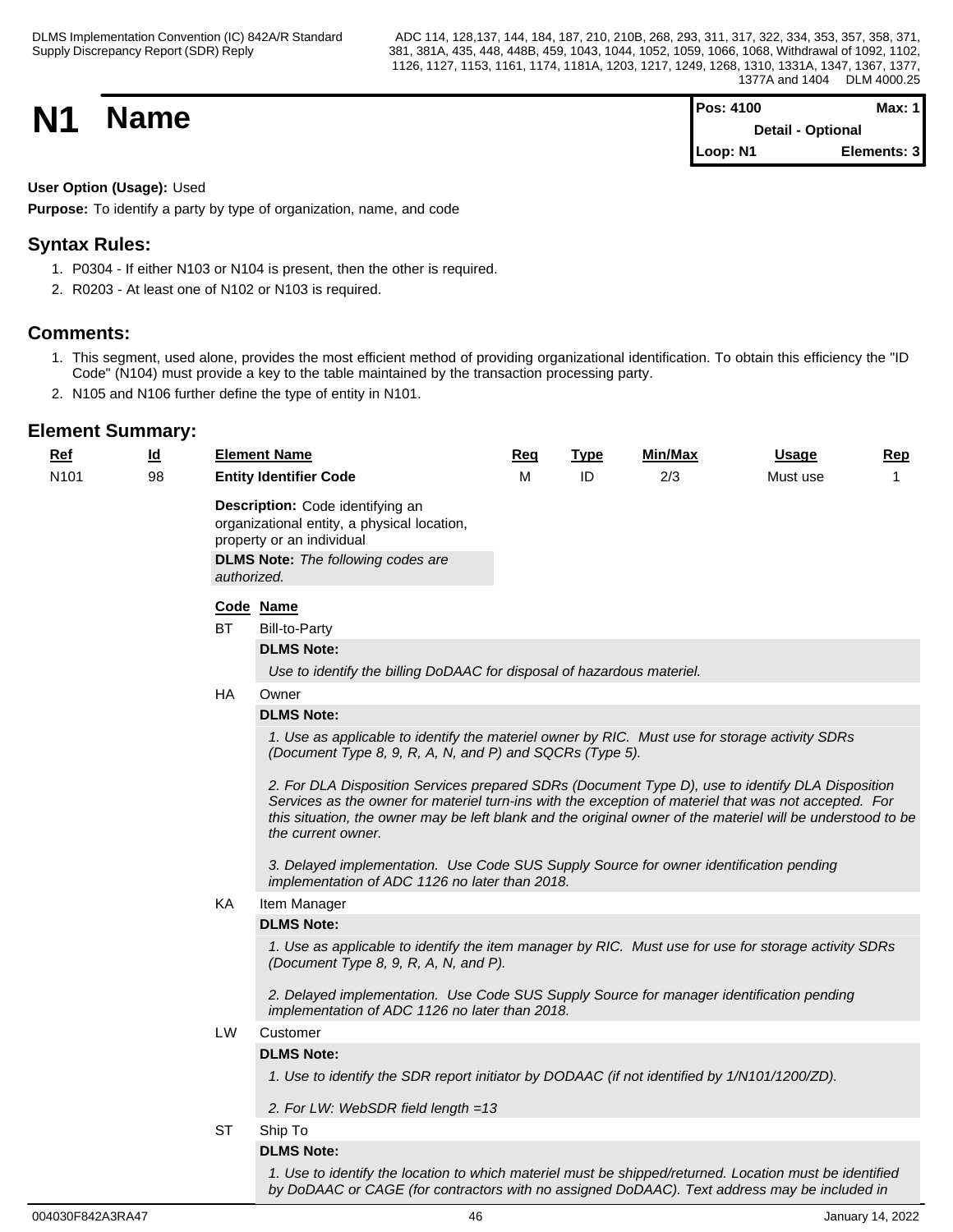#### **Code Name**

*SDR Reply remarks text for DoD activities and must be included for contractors identified by CAGE. Must include location when SDR Reply Code 105, 106, 107, or 108 applies.*

*2. Pending full implementation of discrete data elements for the ship-to, the DoDAAC or CAGE, must be repeated in the SDR Reply remarks block to ensure that all users will receive the specified location.* 

#### TT Transfer To

#### **DLMS Note:**

*1. The responding activity uses to designate the new action activity to which the original SDR is to be forwarded (use with Reply Code 504 (2/LQ01/4650/HD)).*

*2. The source of supply uses to designate the storage activity (initial action activity) to which the SDR is being returned to be reworked with disposition instructions provided by the source of supply (use with Reply Code 526 or 527 (2/LQ01/4650/HD)). Refer to ADC 1217.*

*3. DoD WebSDR uses in the reply transaction forwarded by WebSDR to the submitter to identify the new action activity to which the SDR has been forwarded by the shipping activity for disposition and/or financial resolution (used with 300-series reply codes (2/LQ01/4650/HD)). The new action activity will provide a subsequent reply.*

*4. Identify the "Transfer To" party using a RIC pending future transition to processing based upon the activity's DoDAAC.*

#### SUS Supply Source

#### **DLMS Note:**

*1. Use as applicable to identify the source of supply (SoS) by Routing Identifier Code (RIC). Must use for customer SDRs (Document Type 6, 7, and V); this is the party that directed the shipment.*

*2. For transshipper prepared SDRs (Document Type W), use to identify the party that directed the shipment.*

*3. Pending delayed implementation of ADC 1126, also use this field to identify the owner/manager.*

| N <sub>103</sub> | 66 | <b>Identification Code Qualifier</b>                                                                             | ∧ | ID | 1/2  | Used |  |
|------------------|----|------------------------------------------------------------------------------------------------------------------|---|----|------|------|--|
|                  |    | <b>Description:</b> Code designating the<br>system/method of code structure used for<br>Identification Code (67) |   |    |      |      |  |
|                  |    | Code Name                                                                                                        |   |    |      |      |  |
|                  |    | Department of Defense Activity Address Code (DODAAC)<br>10                                                       |   |    |      |      |  |
|                  |    | 33<br>Commercial and Government Entity (CAGE)                                                                    |   |    |      |      |  |
|                  |    | M4<br>Department of Defense Routing Identifier Code (RIC)                                                        |   |    |      |      |  |
| N <sub>104</sub> | 67 | <b>Identification Code</b>                                                                                       | х | AN | 2/80 | Used |  |
|                  |    | <b>Description:</b> Code identifying a party or                                                                  |   |    |      |      |  |

other code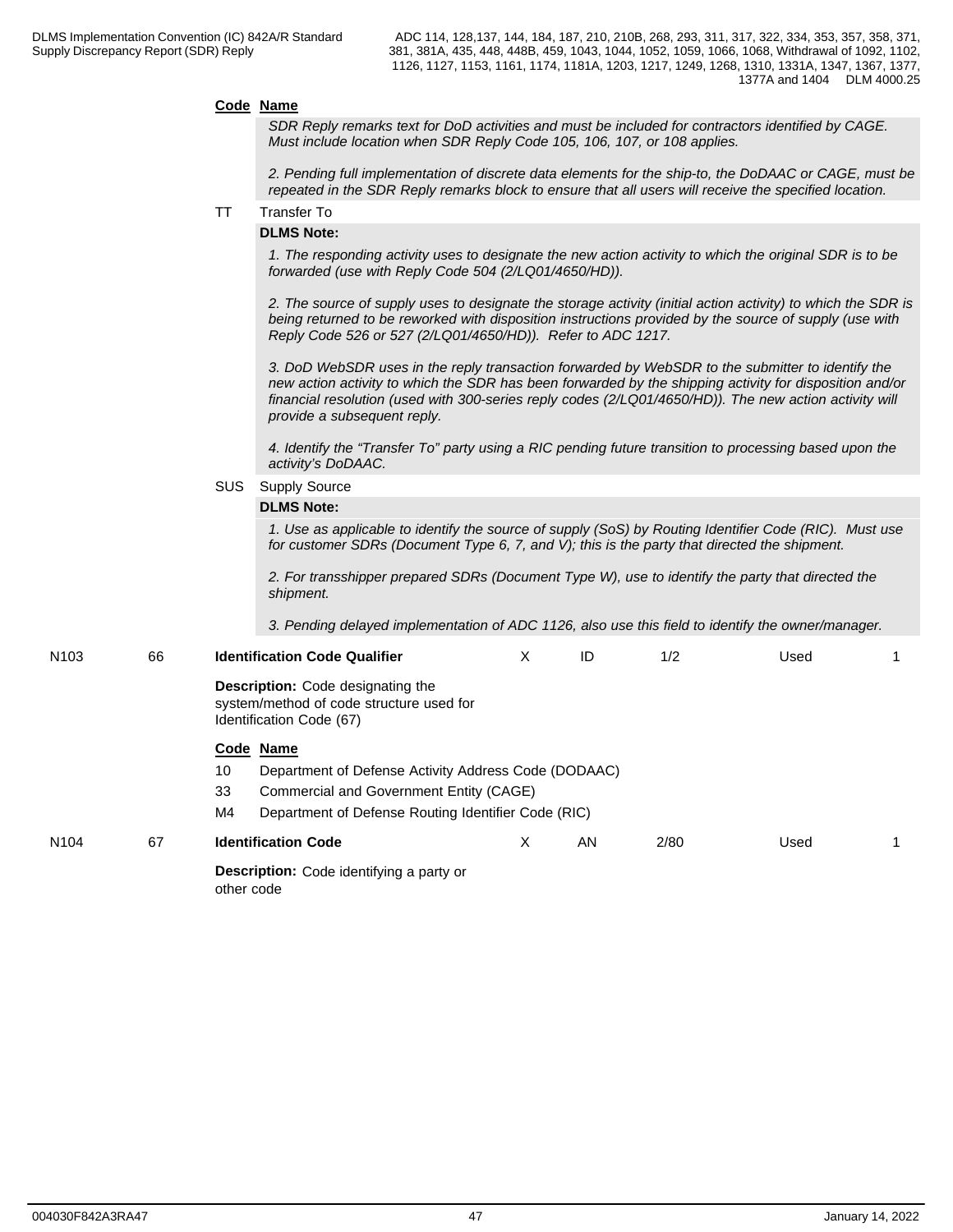### **LM** Code Source Information

| Pos: 4640 | Max: 1                   |
|-----------|--------------------------|
|           | <b>Detail - Optional</b> |
| Loop: LM  | Elements: 1              |

#### **User Option (Usage):** Used

**Purpose:** To transmit standard code list identification information

#### **Comments:**

1. LM02 identifies the applicable industry code list source information.

#### **DLMS Note:**

*Use to identify agency unique coded data related to the characteristics and coding requirements for the disposition and actions resulting from the nonconformance condition. This segment is not used for SQCRs.*

| <u>Ref</u>  | $\underline{\mathsf{Id}}$ | <b>Element Name</b>                                                          | <b>Req</b> | <u>Type</u> | Min/Max | <b>Usage</b> | <u>Rep</u> |
|-------------|---------------------------|------------------------------------------------------------------------------|------------|-------------|---------|--------------|------------|
| <b>LM01</b> | 559                       | <b>Agency Qualifier Code</b>                                                 | M          | ID          | 2/2     | Must use     |            |
|             |                           | <b>Description:</b> Code identifying the agency<br>assigning the code values |            |             |         |              |            |
|             |                           | Code Name<br>DF<br>Department of Defense (DoD)                               |            |             |         |              |            |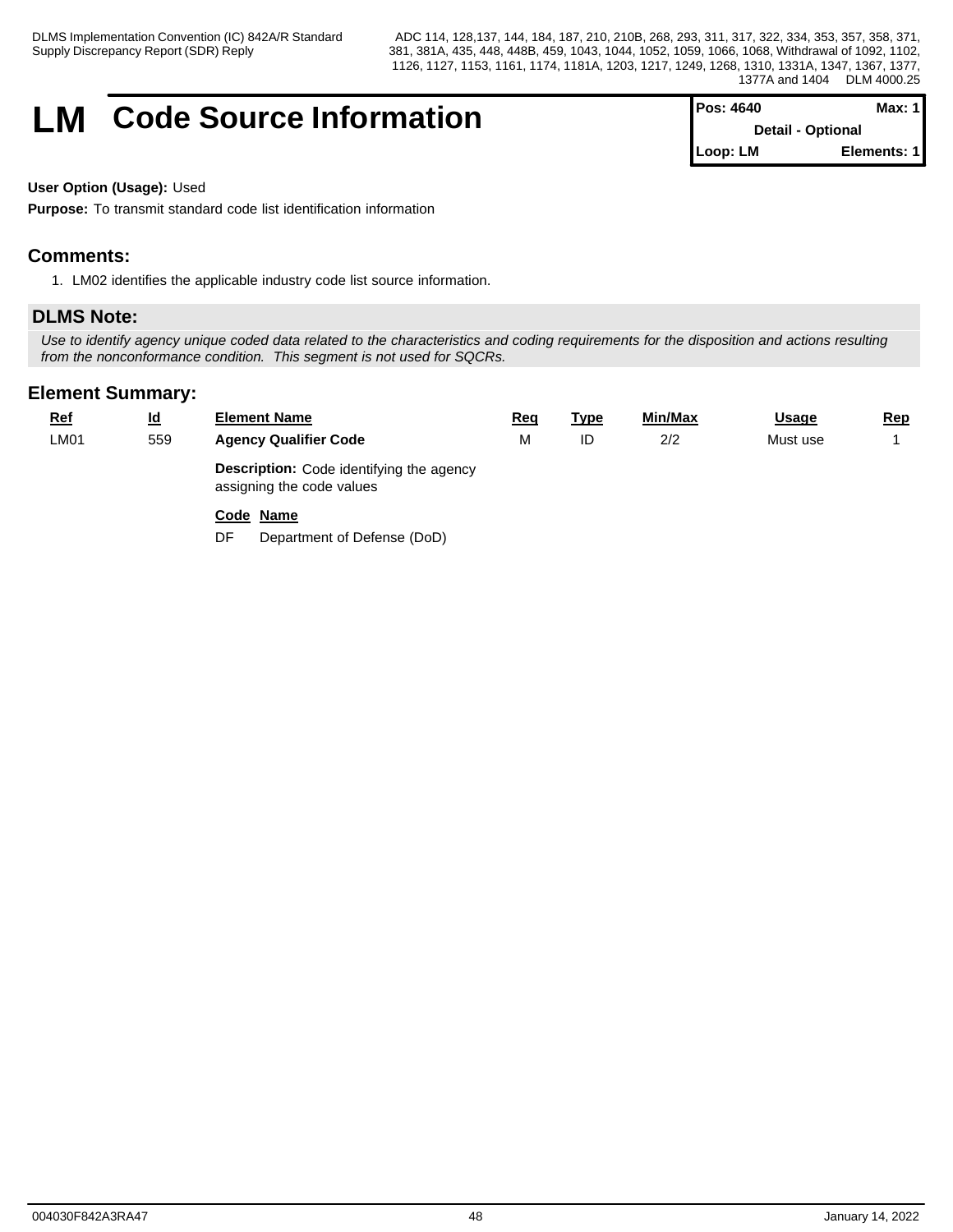### **LQ** Industry Code

| <b>IPos: 4650</b>         | Max: >1     |  |
|---------------------------|-------------|--|
| <b>Detail - Mandatory</b> |             |  |
| Loop: LM                  | Elements: 2 |  |

#### **User Option (Usage):** Used

**Purpose:** Code to transmit standard industry codes

#### **Syntax Rules:**

1. C0102 - If LQ01 is present, then LQ02 is required.

| <u>Ref</u> | $\underline{\mathsf{Id}}$ |             | <b>Element Name</b>                                                                                                                                                                                                                                                                                                                                                                                      | Req      | <b>Type</b> | Min/Max | <u>Usage</u> | <u>Rep</u> |
|------------|---------------------------|-------------|----------------------------------------------------------------------------------------------------------------------------------------------------------------------------------------------------------------------------------------------------------------------------------------------------------------------------------------------------------------------------------------------------------|----------|-------------|---------|--------------|------------|
| LQ01       | 1270                      |             | <b>Code List Qualifier Code</b>                                                                                                                                                                                                                                                                                                                                                                          | $\Omega$ | ID          | 1/3     | Must use     | 1          |
|            |                           | authorized. | <b>Description:</b> Code identifying a specific<br>industry code list<br><b>DLMS Note:</b> The following codes are                                                                                                                                                                                                                                                                                       |          |             |         |              |            |
|            |                           |             | Code Name                                                                                                                                                                                                                                                                                                                                                                                                |          |             |         |              |            |
|            |                           | GY.         | Cause of Loss Code                                                                                                                                                                                                                                                                                                                                                                                       |          |             |         |              |            |
|            |                           |             | <b>DLMS Note:</b>                                                                                                                                                                                                                                                                                                                                                                                        |          |             |         |              |            |
|            |                           |             | 1. Use to identify the cause code when providing owner/manager final disposition.                                                                                                                                                                                                                                                                                                                        |          |             |         |              |            |
|            |                           |             | 2. Use is optional except when applicable to SDR Document Type 6, 9, P, or W (for vendor shipment)<br>and the validated discrepancy is attributed to the fault of the contractor. When this is determined, the<br>owner/manager must cite the applicable Cause Code:<br><b>CN</b> - Contractor Noncompliance<br>CP - Contractor Packaging Noncompliance<br>CS - Contractor Noncompliance (Subcontractor) |          |             |         |              |            |
|            |                           |             | 3. Also, use to identify the Cause Code when providing DCMA interim reply to the owner/manager for<br>contractor noncompliance.<br>4. A data maintenance action was approved in version 5030. The approved code/name is "DCC -<br>Cause Code".                                                                                                                                                           |          |             |         |              |            |
|            |                           | HA.         | <b>Discrepancy Code</b>                                                                                                                                                                                                                                                                                                                                                                                  |          |             |         |              |            |
|            |                           |             | <b>DLMS Note:</b>                                                                                                                                                                                                                                                                                                                                                                                        |          |             |         |              |            |
|            |                           |             | 1. Use up to three repetitions to identify the discrepancy. (Note: Distribution Depot-originated SDRs<br>and their equivalents prepared via WebSDR use up to two discrepancy codes.)<br>2. Action activities are required to update inappropriate use of discrepancy codes to support use of the<br>SDR record for program metrics.                                                                      |          |             |         |              |            |
|            |                           | HD.         | Discrepancy Status or Disposition Code                                                                                                                                                                                                                                                                                                                                                                   |          |             |         |              |            |
|            |                           |             | <b>DLMS Note:</b>                                                                                                                                                                                                                                                                                                                                                                                        |          |             |         |              |            |
|            |                           |             | Use up to three repetitions to identify disposition/status for type 6 (customer originated, vendor<br>shipment) and 7 (customer originated, depot shipment) SDRs. Use only one repetition on type 8 (depot<br>originated, customer return) and 9 (depot originated, vendor shipment) SDRs. (Refer to 2/LQ01/1050,<br>Qualifier D for type document code.). Also referred to as Reply Code.               |          |             |         |              |            |
| LQ02       | 1271                      |             | <b>Industry Code</b>                                                                                                                                                                                                                                                                                                                                                                                     | X.       | AN          | 1/30    | Must use     | 1          |
|            |                           |             | Description: Code indicating a code from a<br>specific industry code list                                                                                                                                                                                                                                                                                                                                |          |             |         |              |            |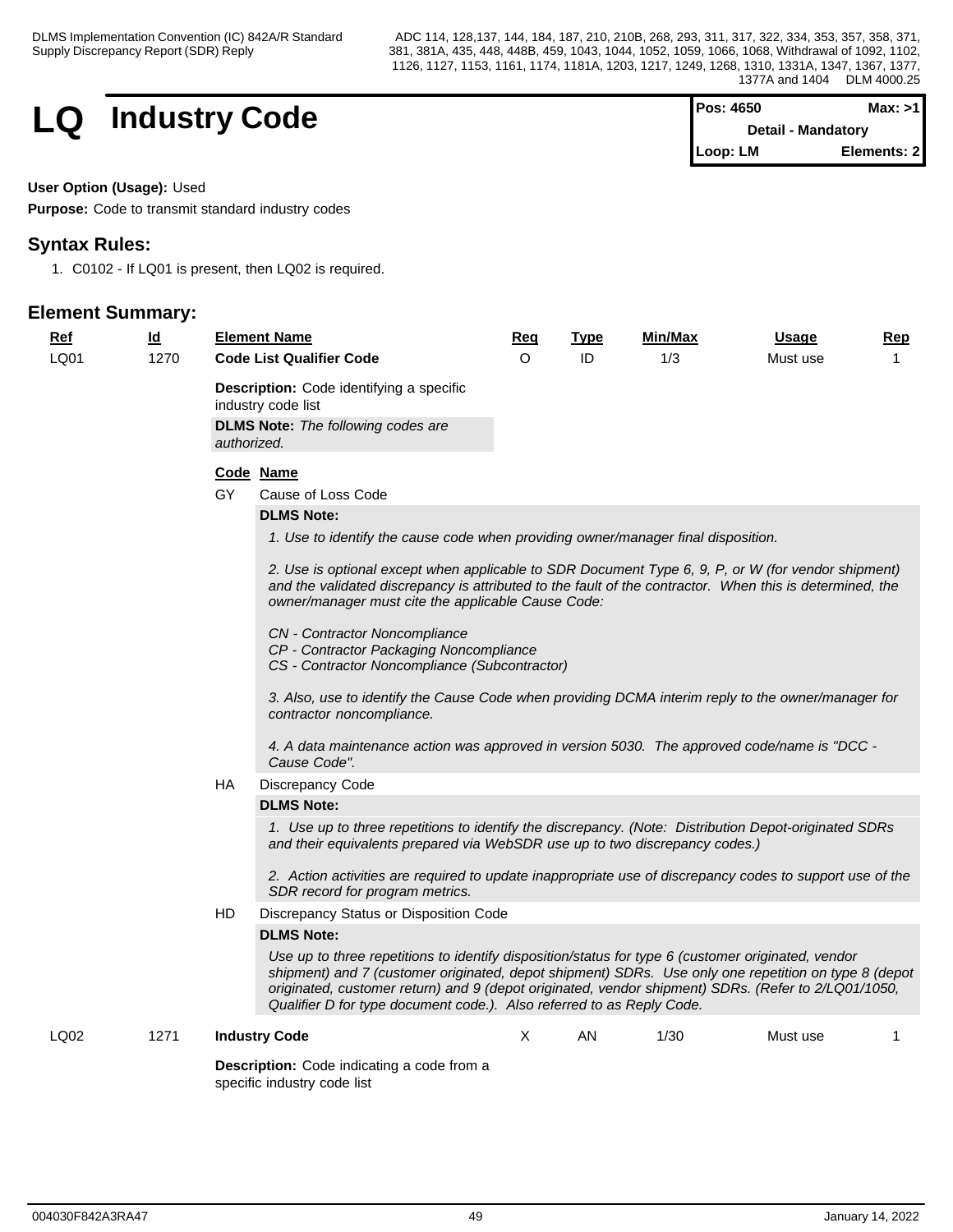### **FA1** Type of Financial Accounting Data

| <b>IPos: 4660</b>        | Max: 1      |  |
|--------------------------|-------------|--|
| <b>Detail - Optional</b> |             |  |
| <b>ILoop: FA1</b>        | Elements: 2 |  |

#### **User Option (Usage):** Used

**Purpose:** To specify the organization controlling the content of the accounting citation, and the purpose associated with the accounting citation

#### **Semantics:**

- 1. FA101 Identifies the organization controlling the assignment of financial accounting information.
- 2. FA102 Identifies the purpose of the accounting allowance or charge information.

#### **DLMS Note:**

*Use to identify credit/debit appropriation/fund code. Also use to identify separate funding information associated with specific actions directed by the action point. Use multiple iterations of this loop as needed.*

| <b>Ref</b><br>FA101 | $\underline{\mathsf{Id}}$<br>559 |     | <b>Element Name</b><br><b>Agency Qualifier Code</b>                                                                                                                                                                                                             | Req<br>м | <b>Type</b><br>ID | Min/Max<br>2/2 | <b>Usage</b><br>Must use | Rep<br>$\mathbf{1}$ |
|---------------------|----------------------------------|-----|-----------------------------------------------------------------------------------------------------------------------------------------------------------------------------------------------------------------------------------------------------------------|----------|-------------------|----------------|--------------------------|---------------------|
|                     |                                  |     | Description: Code identifying the agency<br>assigning the code values                                                                                                                                                                                           |          |                   |                |                          |                     |
|                     |                                  |     | <b>DLMS Note:</b> This data element is required<br>for X12 syntax. Select the code that<br>corresponds to the organization that is<br>responsible for the assignment of the<br>DoDAAC used to construct the controlling<br>document number for the transaction. |          |                   |                |                          |                     |
|                     |                                  |     | Code Name                                                                                                                                                                                                                                                       |          |                   |                |                          |                     |
|                     |                                  | DF. | Department of Defense (DoD)                                                                                                                                                                                                                                     |          |                   |                |                          |                     |
|                     |                                  |     | <b>DLMS Note:</b>                                                                                                                                                                                                                                               |          |                   |                |                          |                     |
|                     |                                  |     | Use to indicate that the Component is a Department of Defense agency, including Defense Logistics<br>Agency. Refer to ADC 1043.                                                                                                                                 |          |                   |                |                          |                     |
|                     |                                  | DN  | Department of the Navy                                                                                                                                                                                                                                          |          |                   |                |                          |                     |
|                     |                                  |     | <b>DLMS Note:</b>                                                                                                                                                                                                                                               |          |                   |                |                          |                     |
|                     |                                  |     | Includes the United States Marine Corps.                                                                                                                                                                                                                        |          |                   |                |                          |                     |
|                     |                                  | DY  | Department of Air Force                                                                                                                                                                                                                                         |          |                   |                |                          |                     |
|                     |                                  | DZ  | Department of Army                                                                                                                                                                                                                                              |          |                   |                |                          |                     |
|                     |                                  | FG  | <b>Federal Government</b>                                                                                                                                                                                                                                       |          |                   |                |                          |                     |
| FA102               | 1300                             |     | Service, Promotion, Allowance, or<br><b>Charge Code</b>                                                                                                                                                                                                         | $\circ$  | ID                | 4/4            | Used                     | $\mathbf{1}$        |
|                     |                                  |     | Description: Code identifying the service,<br>promotion, allowance, or charge                                                                                                                                                                                   |          |                   |                |                          |                     |
|                     |                                  |     | Code Name                                                                                                                                                                                                                                                       |          |                   |                |                          |                     |
|                     |                                  |     | A170 Adjustments                                                                                                                                                                                                                                                |          |                   |                |                          |                     |
|                     |                                  |     | <b>DLMS Note:</b>                                                                                                                                                                                                                                               |          |                   |                |                          |                     |
|                     |                                  |     | Use only for adjustments not specified by any other code.                                                                                                                                                                                                       |          |                   |                |                          |                     |
|                     |                                  |     | A520 Base Charge                                                                                                                                                                                                                                                |          |                   |                |                          |                     |
|                     |                                  |     | <b>DLMS Note:</b>                                                                                                                                                                                                                                               |          |                   |                |                          |                     |
|                     |                                  |     | Use only for materiel charges only.                                                                                                                                                                                                                             |          |                   |                |                          |                     |
|                     |                                  |     | C930 Export Shipping Charge                                                                                                                                                                                                                                     |          |                   |                |                          |                     |
|                     |                                  |     | D340 Goods and Services Charge                                                                                                                                                                                                                                  |          |                   |                |                          |                     |
|                     |                                  |     | <b>DLMS Note:</b>                                                                                                                                                                                                                                               |          |                   |                |                          |                     |
|                     |                                  |     | Use for both materiel and related services.                                                                                                                                                                                                                     |          |                   |                |                          |                     |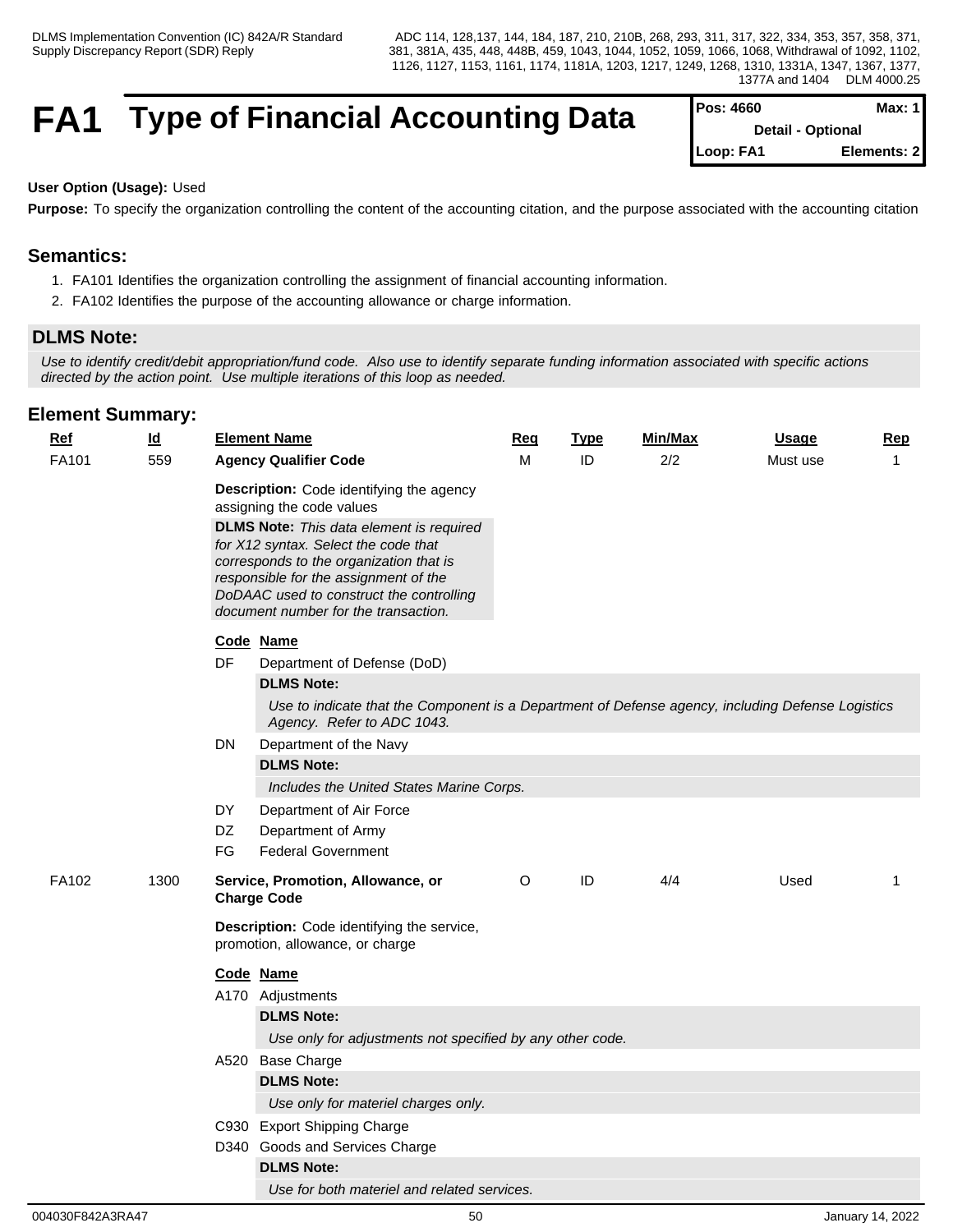#### **Code Name**

- F060 Other Accessorial Service Charge
- F560 Premium Transportation
- I260 Transportation Direct Billing **DLMS Note:**
	- *Use for non-premium transportation.*
- R060 Packing, Crating, and Handling Charge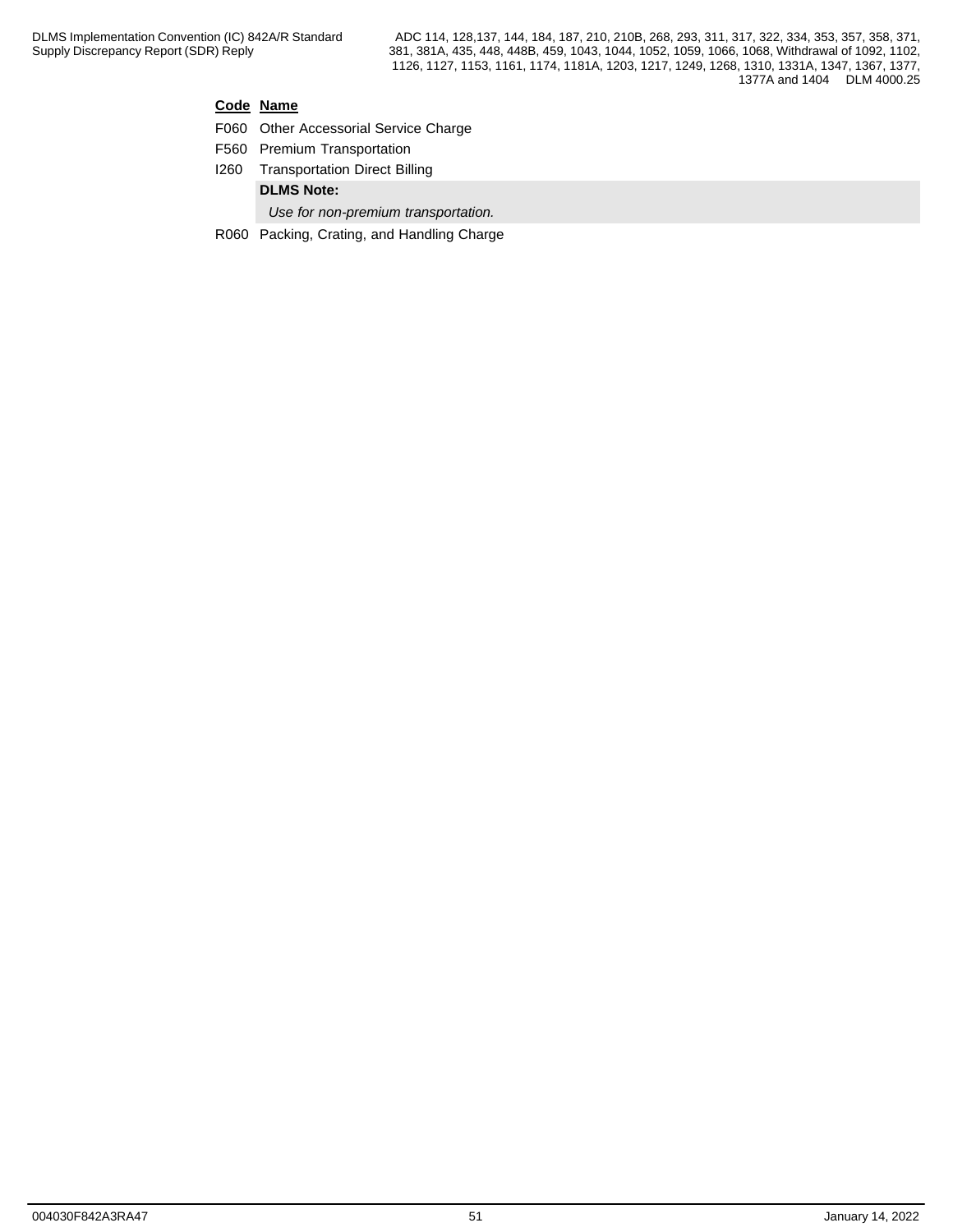### **FA2** Accounting Data

| <b>IPos: 4670</b>  | Max: >1     |  |
|--------------------|-------------|--|
| Detail - Mandatory |             |  |
| Loop: FA1          | Elements: 2 |  |

#### **User Option (Usage):** Used

**Purpose:** To specify the detailed accounting data

| <b>Ref</b><br>FA201 | $\underline{\mathsf{Id}}$<br>1196 |                                                                           | <b>Element Name</b><br><b>Breakdown Structure Detail Code</b>                                                                                                                           | <b>Req</b><br>M | <u>Type</u><br>ID | <b>Min/Max</b><br>2/2 | <u>Usage</u><br>Must use | Rep |  |
|---------------------|-----------------------------------|---------------------------------------------------------------------------|-----------------------------------------------------------------------------------------------------------------------------------------------------------------------------------------|-----------------|-------------------|-----------------------|--------------------------|-----|--|
|                     |                                   | tree                                                                      | <b>Description:</b> Codes identifying details<br>relating to a reporting breakdown structure                                                                                            |                 |                   |                       |                          |     |  |
|                     |                                   | B <sub>5</sub><br>$\vert$ 1<br>L1                                         | Code Name<br><b>Fund Code</b><br>Abbreviated Department of Defense (DoD) Budget and Accounting Classification Code (BACC)<br><b>Accounting Installation Number</b><br><b>DLMS Note:</b> |                 |                   |                       |                          |     |  |
|                     |                                   |                                                                           | Use to indicate the Authorization Accounting Authority (AAA)/Accounting and Disbursing Station<br>Number (ADSN)/Fiscal Station Number (FSN).                                            |                 |                   |                       |                          |     |  |
| FA202               | 1195                              |                                                                           | <b>Financial Information Code</b>                                                                                                                                                       | M               | AN                | 1/80                  | Must use                 |     |  |
|                     |                                   | <b>Description:</b> Code representing financial<br>accounting information |                                                                                                                                                                                         |                 |                   |                       |                          |     |  |